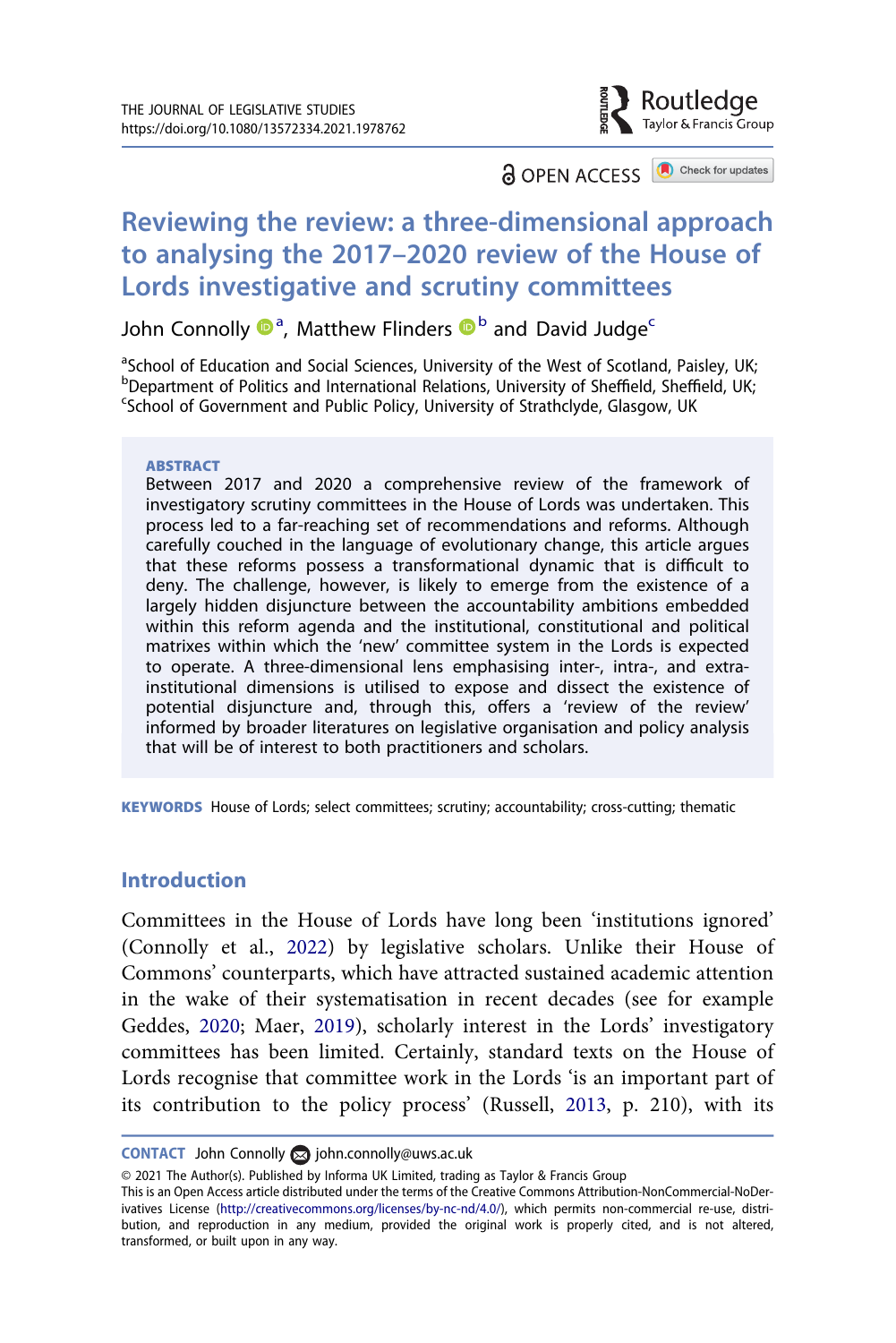<span id="page-1-4"></span><span id="page-1-2"></span><span id="page-1-0"></span>investigative committees contributing reactively and proactively in questioning and challenging government and in recommending executive action (Norton, [2017](#page-34-1), p. 9). Equally, broader texts on the UK parliament have noted the growth in recent times of the number of Lords committees and their prolificity (Norton, [2013,](#page-34-2) p. 135), and that 'committee work has featured conspicuously in the renaissance of the House of Lords' (Besly & Goldsmith, [2019](#page-32-1), p. 356). These texts share a basic consensus that the importance of Lords' investigative committees stems from their distinctive mode of operation and the nature of their membership. In these accounts their distinctiveness derives from their cross-cutting focus; their willingness to engage in inquiries into strategic, often technical and long-term issues; their 'partisan-lite' ethos; and the particular expertise of their members (Milner, [2018](#page-34-3), pp. 199–200; Norton, [2017,](#page-34-1) pp. 9–10, pp. 32–33; Russell, [2013,](#page-35-0) pp. 209–211, pp. 223–225; Shell, [2007](#page-35-1), pp. 80–82). Underscoring this distinctiveness is a recognition in these texts that within the Lords there is acceptance that, as a general principle, Lords select committees should seek to complement rather than duplicate the work of select committees in the Commons (Norton, [2013](#page-34-2), p. 135; Russell, [2013](#page-35-0), p. 209; Shell, [2007,](#page-35-1) pp. 125–126). Overall, therefore, the organisational characteristics of distinctiveness and complementarity have been identified as the hallmarks of investigatory committees in the Lords. More particularly, these characteristics have been deemed to be self-evidently providential and largely unproblematic in established texts.

<span id="page-1-3"></span><span id="page-1-1"></span>Taking this academic consensus as its base, this article seeks to provide a broader, nuanced, and more probing analysis of investigatory committees in the Lords than has been hitherto undertaken. It does so by reviewing 'the most comprehensive review' ever undertaken of the Lords committee structure (HL [398,](#page-33-1) [2019,](#page-33-1) para. 6; HL [193,](#page-33-2) [2020,](#page-33-2) para. 1), by the Lords own Liaison Committee between 20[1](#page-29-0)7 and 2020, $^1$  and by examining what this review reveals about the traditional positioning of investigatory committees within the upper chamber and their 'repositioning' after the review. Although the Committee's review and the underpinning logic of its main recommendations could be interpreted purely in terms of organisational and institutional realignment, the main argument of this paper is that, taken together, the proposals represent a more fundamental shift in the tectonic plates at Westminster. A constitutionally significant 'repositioning' is occurring and the aim of this article is to expose, explore and interrogate the multi-dimensional implications of this reform agenda. It achieves this through a three-dimensional heuristic framework which itself serves to locate and acknowledge how scrutiny committees in the Lords exist within a complex tapestry of relationships. The first relationship is inter-institutional and concerns the constitutionally conjoined but administratively and organisationally distinct institutions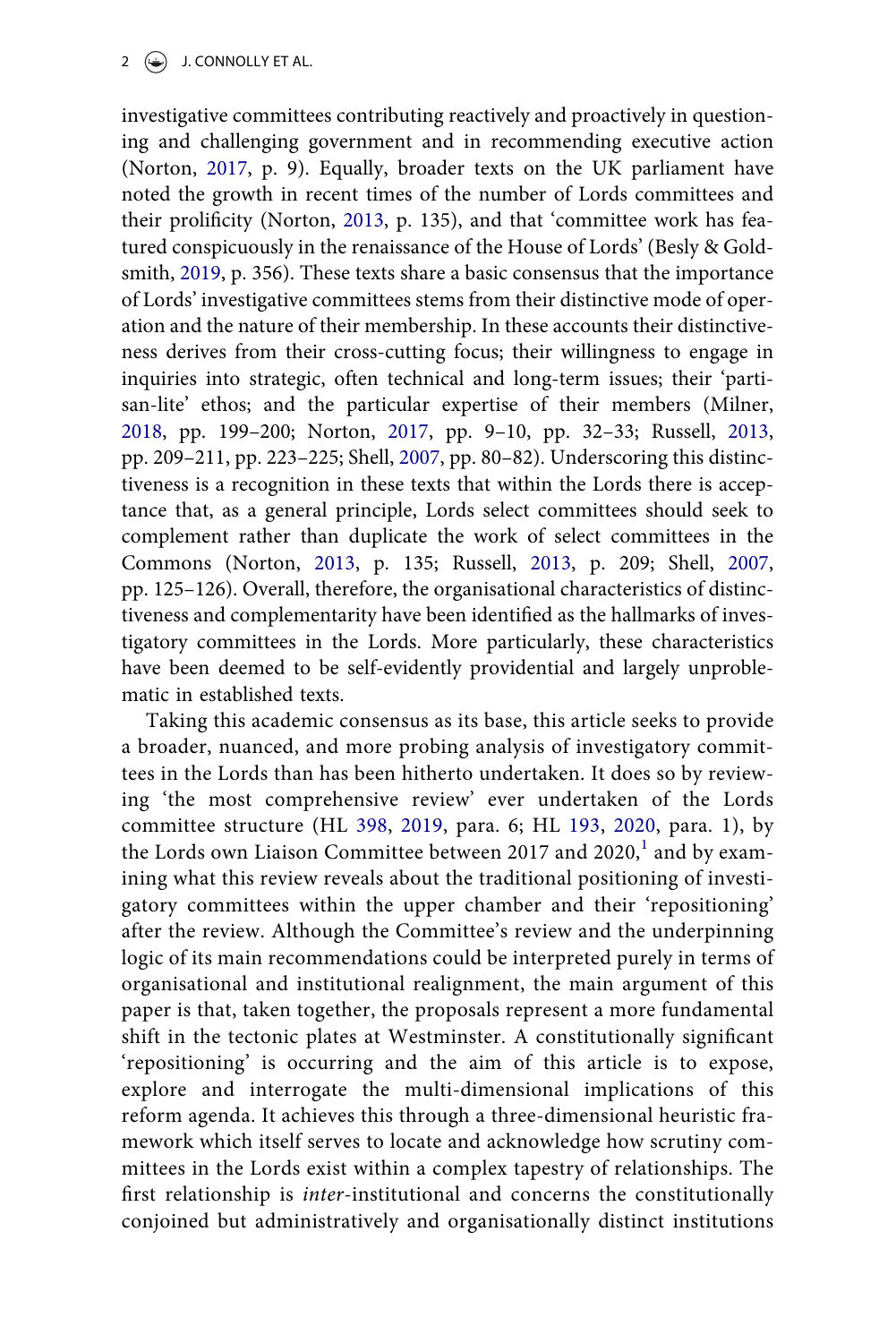of the executive and legislature. The second is intra-institutional and concerns the relationships within the singular overarching institutional frame of the UK parliament of its two constituent parts – the Commons and the Lords. The third relationship is extra-institutional in the sense that it relates to the role and position of the Lords in relation to the citizenry, organised civil society, and broader political constitutional configurations. What each of these three dimensions brings to the following analysis – both individually and collectively – is an analytical pivot with which to examine the assumptions, aspirations and potential achievements associated with a 'repositioning' of investigatory committees in the House of Lords.<sup>[2](#page-29-1)</sup> This provides the analytical leverage to expose a cascade effect, wherein a process of internal institutional and organisational review prompts elemental questions for a wider political and constitutional review – of the organisation of government itself (and its capacity for joined-up, holistic working) and the institutional positioning of the Lords itself within the UK's system of governance. Insights from legislative studies and policy analysis are deployed in this article to interrogate benign assumptions – associated with characteristics of distinctiveness and complementarity – about the working of investigatory committees in the Lords.

This article is divided into five inter-related sections. The first section focuses on building the theoretical and analytical foundations on which this analysis of Lords scrutiny committees rests. It, therefore, maps the topography of a three-dimensional approach which serves to underline the embedded nature or reform at Westminster. The second section then demonstrates the value of these three dimensions in terms of understanding previous internal reviews and reform recommendations vis-à-vis Lords investigatory committees prior to 2017. With these analytical and historical foundations in place the third section provides a largely descriptive review of the recommendations and outputs of the Liaison Committee's review of 2017–2020, and the underpinning institutional and political determinants of the review process itself. The fourth section then analyses the proposed reform agenda through the three-dimensional framework. This framework is particularly apposite in a two-fold sense. First, in serving to reveal how a self-identified simple process of evolutionary, internal structural change (HL [398](#page-33-1), [2019,](#page-33-1) para. 3) is concentric in nature: embedded in complex matrixes of executive-legislative, bicameral and linkage relations. Second, in helping to expose, explore and examine the potential positive institutional gains, along with the potential tensions and disjunctures of the reform agenda. In this manner both the basic ambition of this agenda and its potential unintended consequences in terms of (inter alia) executive defensiveness, expertise assumptions and public profile are identified. This flows into the fifth and final section's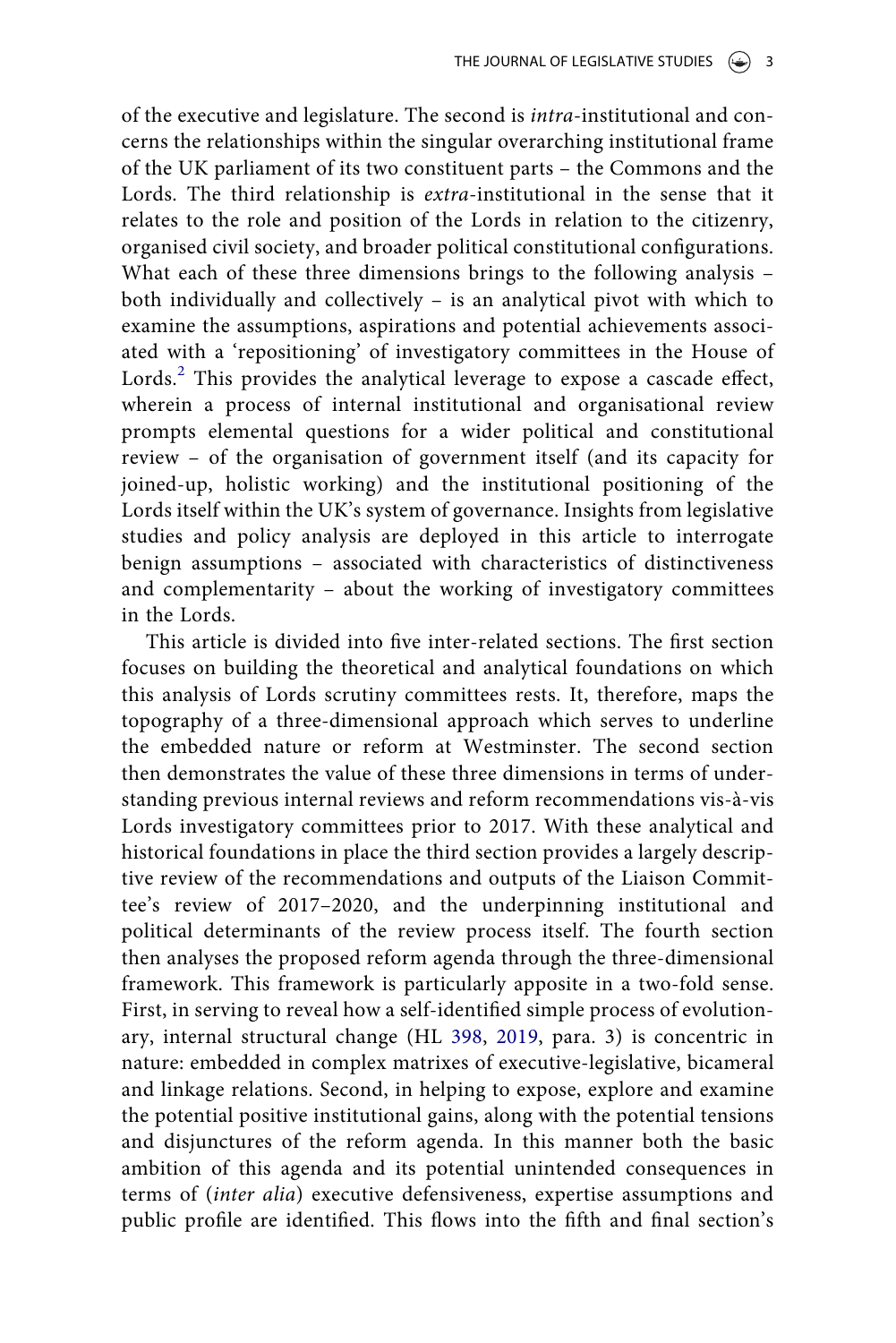emphasis on how the recent major review of scrutiny committees in the Lords marks a potentially profound recalibration of institutional and political relationships.

# A three dimensional approach

<span id="page-3-3"></span><span id="page-3-1"></span><span id="page-3-0"></span>The approach adopted in this article is rooted in new institutionalism, in the sense that it acknowledges that institutions are 'contextually embedded', that they are nested vertically within hierarchies of 'rules and regimes and practices and procedures', and horizontally linked with contiguous 'neighbouring' institutions (Lowndes, [2017,](#page-34-4) pp. 63–64). In this instance committees are treated as institutions, following the usage adopted by Longley and Davidson [\(1998](#page-34-5), pp. 1–7); (see also Gaines et al., [2019,](#page-32-2) p. 437; Gamm & Shepsle, [1989,](#page-33-3) p. 60; Norton, [1998,](#page-34-6) pp. 149–151; Shaw, [1998,](#page-35-2) p. 225), rather than as organisations. $3$  In this conceptualisation of committees as institutions, the notion of 'contextual embeddedness' can be deployed to analyse the dimensional positioning – the 'nesting' of committees – in broader institutional matrixes. In this article, three institutional dimensions are identified (see [Table 1](#page-4-0), below), each in turn, drawing upon distinct corpuses of academic literature.

### (i) Inter-institutional dimension

<span id="page-3-4"></span><span id="page-3-2"></span>The first dimension is *inter*-institutional and directs attention to the relationship between the executive and legislature. As King ([1976\)](#page-34-7) pointed out, nearly half a century ago, this relationship in the United Kingdom was neither simple nor one between two monolithic institutions. A 'two-body conception' [\(1976](#page-34-7), p. 12) was both imprecise and largely misleading ([1976,](#page-34-7) p. 32). For King the UK legislature, the Westminster parliament, was not a single, undifferentiated institutional entity, it was composed of a number of other institutions with their own '"membership" so to speak' and with a 'number of distinct political relationships' [\(1976](#page-34-7), p. 32). By factoring in party institutions King was able to identify three modes – inter-party, non-party, and intra-party – which gave rise to different executive-legislative interactions. In revisiting King's work, some forty years later, Russell and Cowley ([2018](#page-35-3)) noted the extent to which changes in the party system, combined with procedural changes and organisational innovations, particularly the establishment of select committees in the House of Commons, had led to further complication and recalibration of the initial modes of executivelegislative interaction ([2018](#page-35-3), pp. 3–7). More notably, Russell and Cowley ([2018,](#page-35-3) pp. 7–8) pointed out that inter-institutional interactions between legislature and executive in the UK needed to factor in the bicameral nature of the Westminster parliament, the dynamics of which remained unexamined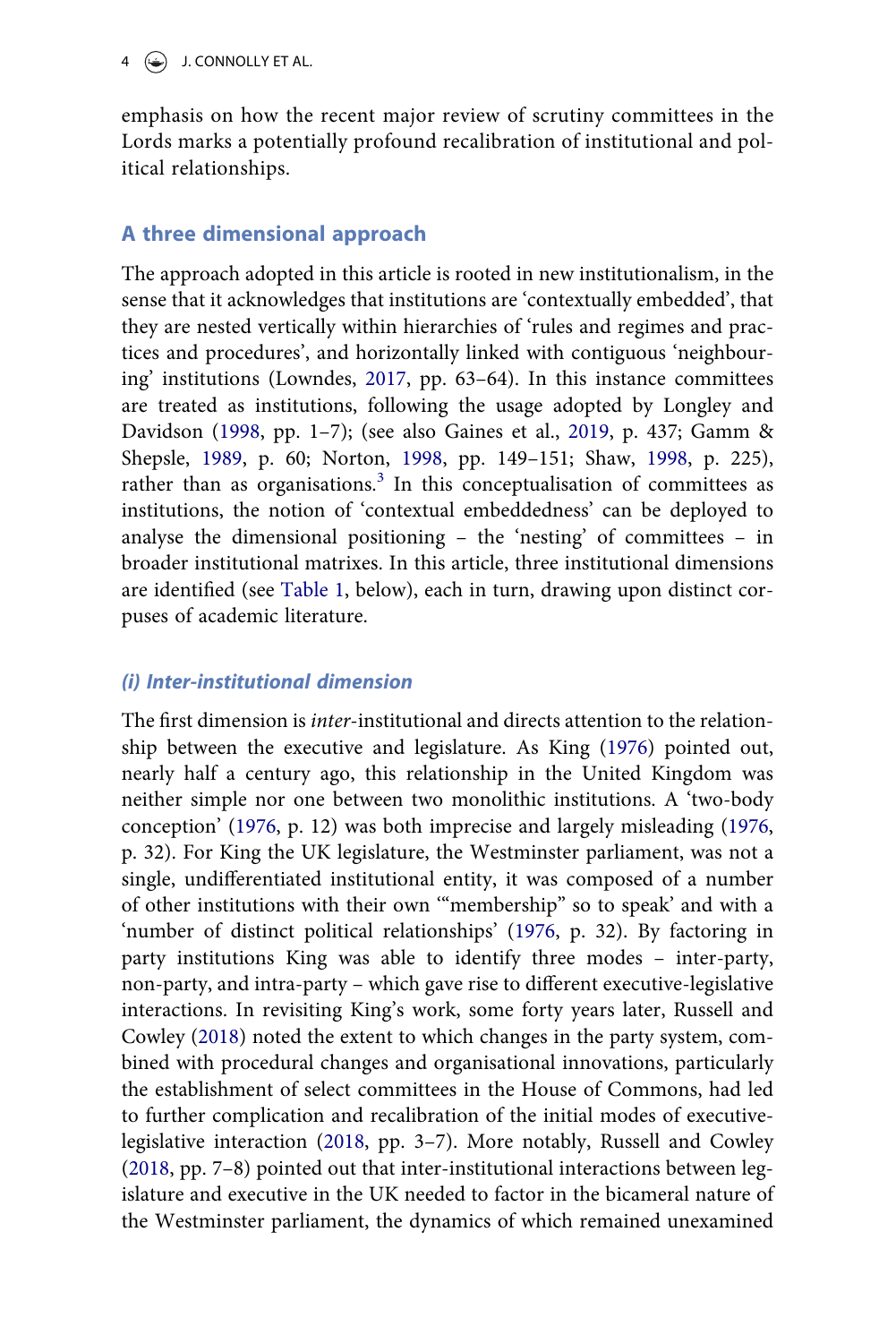<span id="page-4-0"></span>**Table 1.** A three dimensional approach to reviewing the review.

| <b>Dimension</b>           | <b>Direction</b>           | Tension                                                               | Tradition                                                                                                  |
|----------------------------|----------------------------|-----------------------------------------------------------------------|------------------------------------------------------------------------------------------------------------|
| <i>Inter-Institutional</i> | Upper House to Executive   | Unelected peers scrutinising elected<br>members of government.        | 'Self-denying ordinance' - Lords committees would<br>focus on fine detail and avoid courting controversy.  |
| <i>Intra-Institutional</i> | Upper House to Lower House | Primary scrutiny structure provided<br>via Commons select committees. | 'Complementarity' - an emphasis on 'added value' and<br>'difference' (i.e. long-term, less-partisan, etc.) |
| Extra-Institutional        | Upper House to Public      | The legitimacy of appointees operating at<br>the apex of a democracy  | 'Scrutiny by stealth' - select committees in the Lords did<br>not court public or media attention.         |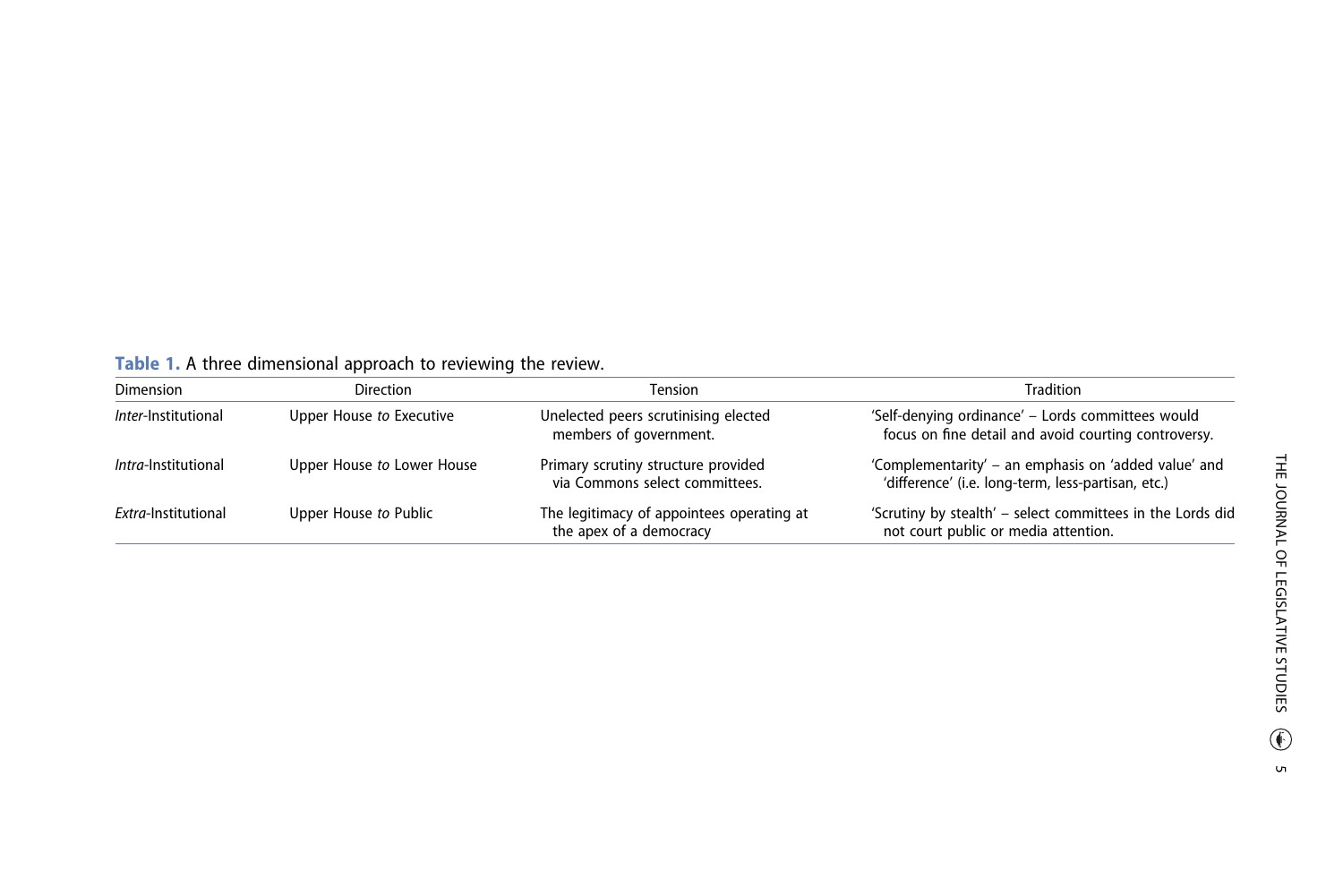$6 \quad \textcircled{\textcircled{\textcircled{\textcirc}}}$  J. CONNOLLY ET AL.

in King's original article. As they emphasised: 'One of the key changes since King's original analysis is that any serious treatment must be based on "modes of bicameral executive-legislative relations" ([2018](#page-35-3), p. 9, original emphasis). Yet, Russell and Cowley remained silent, as had King, about the polylithic nature of the UK executive, or for that matter the changing dynamic of multi-level interactions in contemporary executive-legislative relations. These bicameral modes and fragmentary multi-level inter-institutional relationships are of significance in the following analysis of the positioning and repositioning of Lords investigative committees.

### (ii) Intra-institutional dimension

The second dimension is intra-institutional and concerns the two constituent parts of the UK Parliament, and their respective 'spheres of interest', 'operational codes', and 'institutional boundaries' within the overarching frame of Westminster. As Uhr [\(2008](#page-36-0), p. 478) contends, 'bicameralism is a term of convenience covering a great variety of legislatures comprising two chambers' but at heart bicameralism 'is about systemic relationships between two legislative houses' ([2008,](#page-36-0) p. 492 emphasis added). Variance in the institutional design and development of bicameralism is often accounted for in terms of the specificities of these systemic relationships – of the precise conjunctions of historical, constitutional and political factors – in different polities (see Romaniello, [2019,](#page-35-4) pp. 18–21; Russell, [2013](#page-35-0), pp. 42–47; Uhr, [2008](#page-36-0), pp. 478–482). In the case of the UK, this relationship has reflected distinctive and changing expectations of what the Lords should do and what it can do.

<span id="page-5-2"></span><span id="page-5-0"></span>On the first count, of what the Lords should do, Norton ([2007,](#page-34-8) pp. 6–8, [2017](#page-34-1), pp. 4–12) identifies 'representation and reflection' as core purposes of the Lords (as well as of most other second chambers). Representation in the Lords is 'incongruent' (Lijphart, [2012](#page-34-9), p. 194) to the extent that the composition of the Lords differs markedly from that of the Commons; with membership of the former based mainly upon appointment and of the latter based upon election. Reflection may be reactive or proactive in relation to the legislative proposals of the first chamber, or 'to the actions and policies of the executive … [with] administrative oversight as a sub-set of its reflective role' (Norton, [2007,](#page-34-8) p. 7).

<span id="page-5-1"></span>On the second count, of what the Lords can actually do, Norton ([2007,](#page-34-8) pp. 8–10) observes that a second chamber also requires the capacity to do what it is expected to do. Capacity is calibrated by Norton [\(2007,](#page-34-8) p. 8) in terms of 'formal powers, composition and political will'. Notably, Norton observes that the 'reflective' dimensions of the Lords role were often impaired, prior to the removal of most hereditary peers in 1999, by a self-limiting ordinance of a non-elected chamber challenging the outputs of an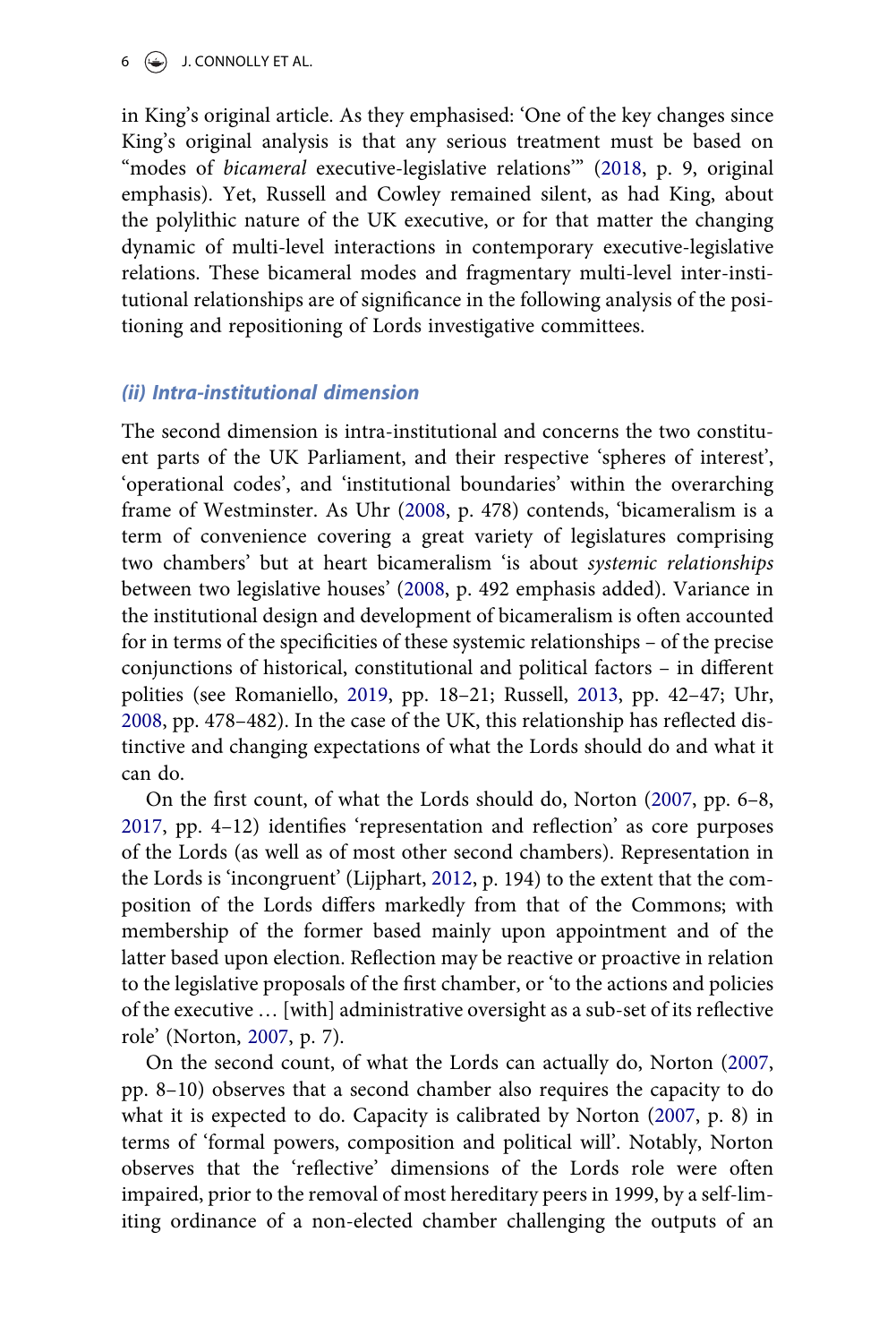<span id="page-6-4"></span>elected government and an elected chamber. Similarly, Russell ([2019](#page-35-5), p. xii), in noting the impact of the removal of hereditary peers, identified the subsequent compositional change as enhancing the perceived legitimacy of the second chamber with legitimacy gains secured by a 'membership, being politically balanced, and including many respected independent members and subject experts' [\(2019](#page-35-5), p. xiv). The institutional legitimacy derived from incongruent membership also reflected a further symbiotic incongruence evident in the membership of its investigative committees – with the source of their legitimacy/authority linked to appointment of experts and policy specialists, less beholden to partisan influence, and not electorally responsible to constituents. But the legitimacy gains stemming from incongruent membership may also be linked with differentiation of institutional roles. In this regard, most attention has been focused upon notions of 'redundancy', and the capacity of second chambers to revisit the legislative proposals of first chambers (Uhr, [2008,](#page-36-0) pp. 482–484). 'Redundancy' is primarily conceived as duplication in the process of legislative oversight (Romaniello, [2019,](#page-35-4) p. 26; Russell, [2013](#page-35-0), p. 45; Uhr, [2008,](#page-36-0) p. 482). For this reason, Norton [\(2007,](#page-34-8) p. 7) prefers the more expansive notion of 'reflection' which 'encompasses not only the proposals of the first chamber but also the actions and policies of the executive' and allows for divergence of cameral functional roles rather than duplication and overlap. Indeed, this more expansive notion is of especial significance in understanding the institutional design, the practical operation, and the legitimacy claims of investigative committees in the House of Lords.

#### (iii) Extra-institutional

<span id="page-6-3"></span><span id="page-6-2"></span><span id="page-6-1"></span><span id="page-6-0"></span>The third dimension is extra-institutional and directs attention to the linkage between legislatures and their publics. As representative institutions legislatures have systematised linkage, primarily through electoral institutions and processes, with aggregates of citizens. The basis of aggregation is mainly territorial: whether constituencies are organised at state, regional, provincial, municipal, or local levels; but other constituencies defined by class, function, or political party have also been used (see Rehfeld, [2005\)](#page-35-6). In recent decades a key priority of legislative institutions has become reinforcement of this extrainstitutional linkage through public engagement programmes (see IPU, [2021](#page-34-10)). The reasons why this has occurred are many and varied and encompass increased public scepticism and decreased public trust in legislative institutions; the rise of digital media; an expansion of education and information resources; and an increased public expectancy of inclusionary and participatory processes (for overviews see Leston-Bandeira, [2016](#page-34-11); Leston-Bandeira & Walker, [2018](#page-34-12), pp. 309–311). Similarly, definitions of what constitutes public engagement are many and varied. A concise definition,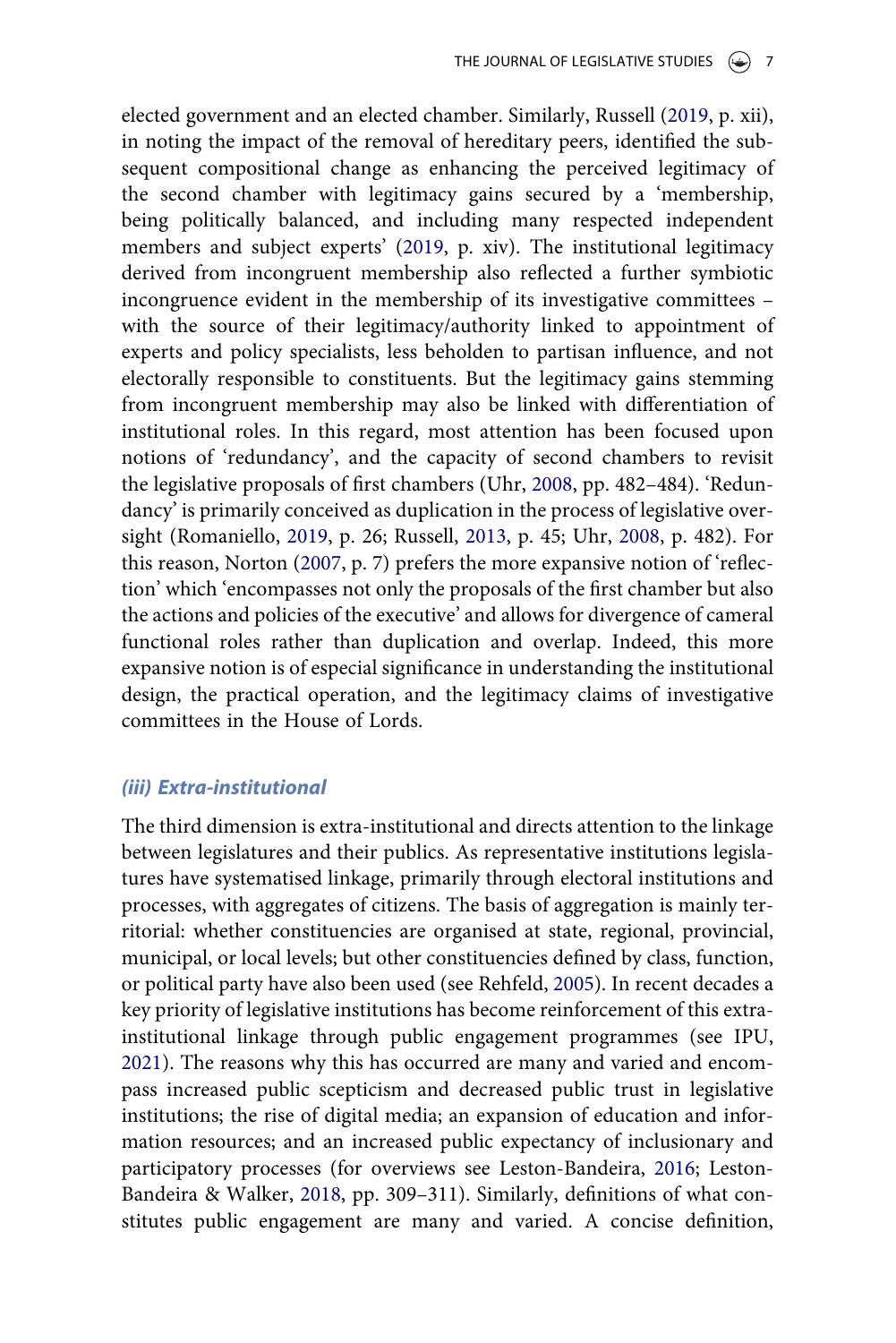however, is to be found in Walker et al.'s [\(2019](#page-36-1), p. 968) stipulation that public engagement can be seen as disseminating information about parliamentary business, educating the public about parliament and policy making, consulting the public on policy and enabling public participation in the co-production of parliamentary decisions. And, as Walker et al. ([2019](#page-36-1), p. 968) proceed to note, this definition is 'of particular relevance to parliamentary committees'. Indeed, since 2012, one of the core tasks of select committees in the House of Commons has included public engagement; and, thereafter, this task has been pursued innovatively and expansively (see e.g. Leston-Bandeira & Walker, [2018;](#page-34-12) Serra-Silva, [2021;](#page-35-7) Walker et al., [2019](#page-36-1)).

<span id="page-7-4"></span><span id="page-7-2"></span>Correspondingly, since 2006, the Lords has adopted a Public Engagement Strategy in rolling strategic plans; investigated how the Lords should 'engage with the public and enable members of the public to communicate with it' (HL [138-](#page-33-4)I, [2009](#page-33-4), p. 5); and has supported the development of a bicameral outreach service. Nonetheless, there are notable potential inhibitors upon the extra-institutional dimension of linkage between the Lords and the public. First, the secondary institutional position, and contested democratic credentials, of the Lords predisposes stealth working in the shadows of the Commons (see [Table 1](#page-4-0), above). Second, an unelected membership, in contrast to the direct extra-institutional connection stemming from the electoral link of MPs with their constituents, may inhibit systemic linkage with the public. Yet, offsetting these general limitations is a specific mode of extrainstitutional connection that, seemingly paradoxically, stems from the incongruent, unelected nature of the membership of the Lords. As a surrogate 'House of Experts' extra-institutional links may be forged with specialist organised publics and epistemic communities beyond Westminster; with Lords select committees of particular significance (see Bochel, [2021](#page-32-3), pp. 6– 7; on the Lords Science and Technology Committee see e.g. Dorey & Purvis, [2018,](#page-32-4) pp. 248–249; Pieczka & Escobar, [2013;](#page-35-8) on the Economic Affairs Committee see Lipsey, [2018\)](#page-34-13).

# <span id="page-7-3"></span><span id="page-7-1"></span><span id="page-7-0"></span>'Dimensionality': reviews of investigatory committees 1991– 2017

The previous section outlined a three-dimensional framework for understanding the embedded nature of both the House of Lords, in general, and its scrutiny committees, in particular. [Table 1](#page-4-0) (above) provides a simple overview of these dimensions. The argument here is not that these dimensions capture the totality of relationships at Westminster, for as Russell and Cowley ([2018](#page-35-3)) have already demonstrated in relation to King's [\(1976\)](#page-34-7) seminal analysis, new dimensions could undoubtedly be added and subdimensions identified. Rather the argument is that in the case of understanding select committee scrutiny in the Lords these three dimensions are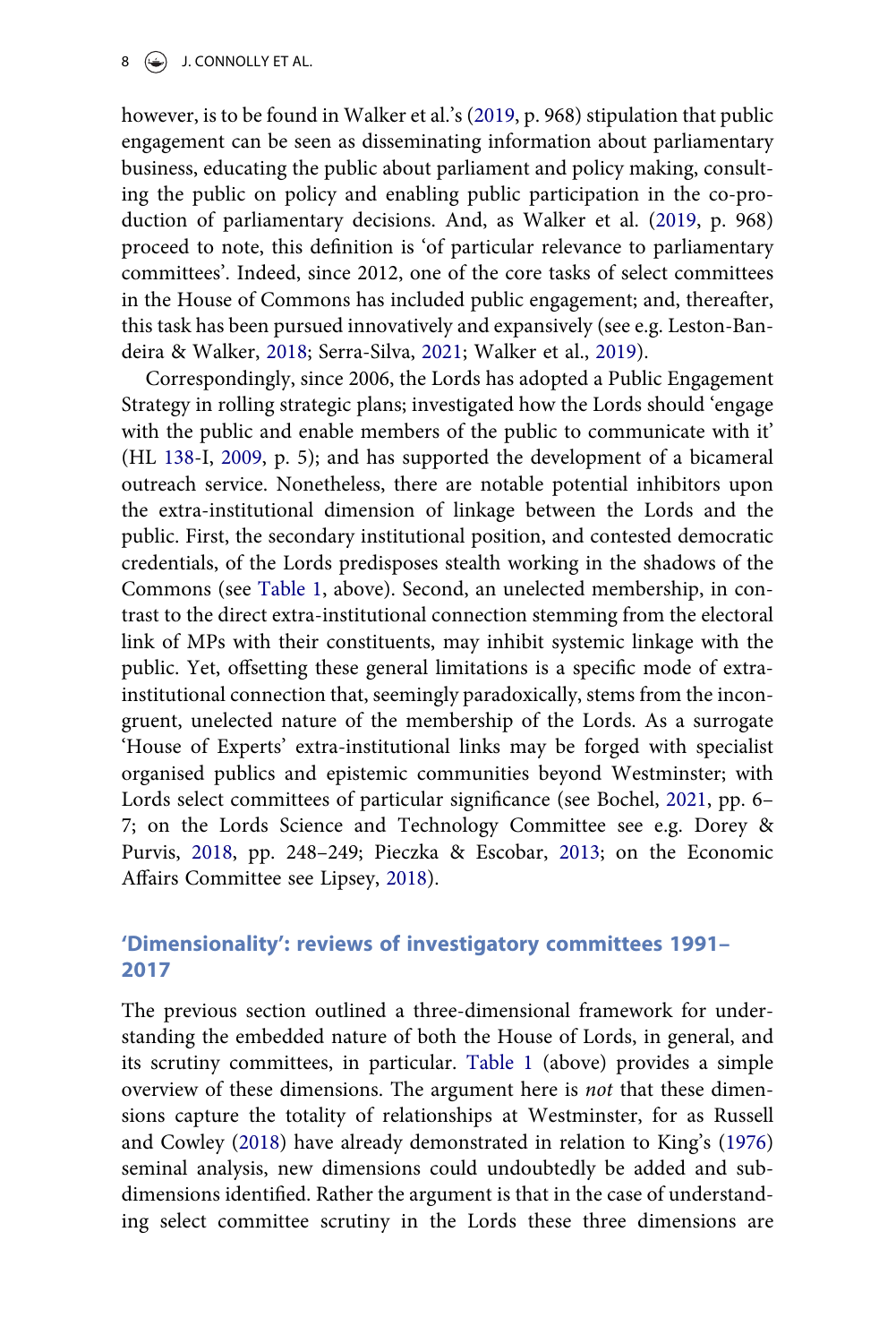sufficient for the aims and objectives of this study. The aim of this section is to demonstrate the value and validity of these dimensions through scanning successive internal reviews of Lords investigatory committees before the 2017–2020 review. In essence, the methodical framing of the scanning process was designed to enable the analysis of the Liaison Committee's 2017–20 Review through a conceptualisation of the dimensionality of institutional interactions and through process tracing the changing emphases of this dimensionality across the period 1991–2020. The primary data sources used for the period 1991–2016 were the Reports of the Committee on the Committee Work of the House 1992; the Leader's Group on Working Practices 2011; and the reviews of committee activity published by the Liaison Committee since 2010. For the period 2017–2020, the primary data sources were the Liaison Committee Reports of 2019 and 2020 which covered the overarching reviews into investigative and scrutiny committees in the House of Lords. In total, qualitative content analysis was undertaken for 613 pages of 17 Reports and for 674 pages of oral and written evidence accompanying the 2019 report.

<span id="page-8-1"></span>As such this section is not intended to provide a detailed account of the historical development and practical workings of investigatory committees in the upper house (for historical accounts see Connolly et al., [2022;](#page-32-0) Torrance, [2013;](#page-35-9) Torrance & Tudor, [2019](#page-35-10)), rather it outlines how the internal reviews were 'contextually embedded' and infused with inter-, intra-, and extra-institutional sensitivities capable of delimiting and determining their recommendations. What this section reveals is how a number of operational codes, accepted institutional boundaries and implicit conventions – what we capture as 'traditions' [\(Table 1](#page-4-0), above) – emerged around each dimension as a way of explaining and reconciling the existence of potential tensions. This matters as the core argument of this article is that the 'new' (i.e. post-April 2021) select committee system in the Lords explicitly challenges many of the traditions that have in the past served to defuse potential tensions at Westminster.

<span id="page-8-0"></span>The first comprehensive review of the use of committees in the Lords committees was conducted by the Lords Committee on the Committee Work of the House, chaired by Lord Jellicoe, and known thereafter as the Jellicoe Committee. The committee was established in 1991 and reported in 1992. Its primary objective was to promote a 'more balanced and structured committee system' (HL [35,](#page-33-5) [1992](#page-33-5), para. 12) to counter the unsystematic and ad hoc expansion of committees that had occurred in the preceding two decades. At the heart of the Jellicoe review was a specification of the guiding principles by which Lords committees should operate. In turn these principles reflected the dimensionality of the institutional positioning of these committees. The intra-institutional dimension found reflection in the acceptance, stated explicitly for the first time, that 'select committees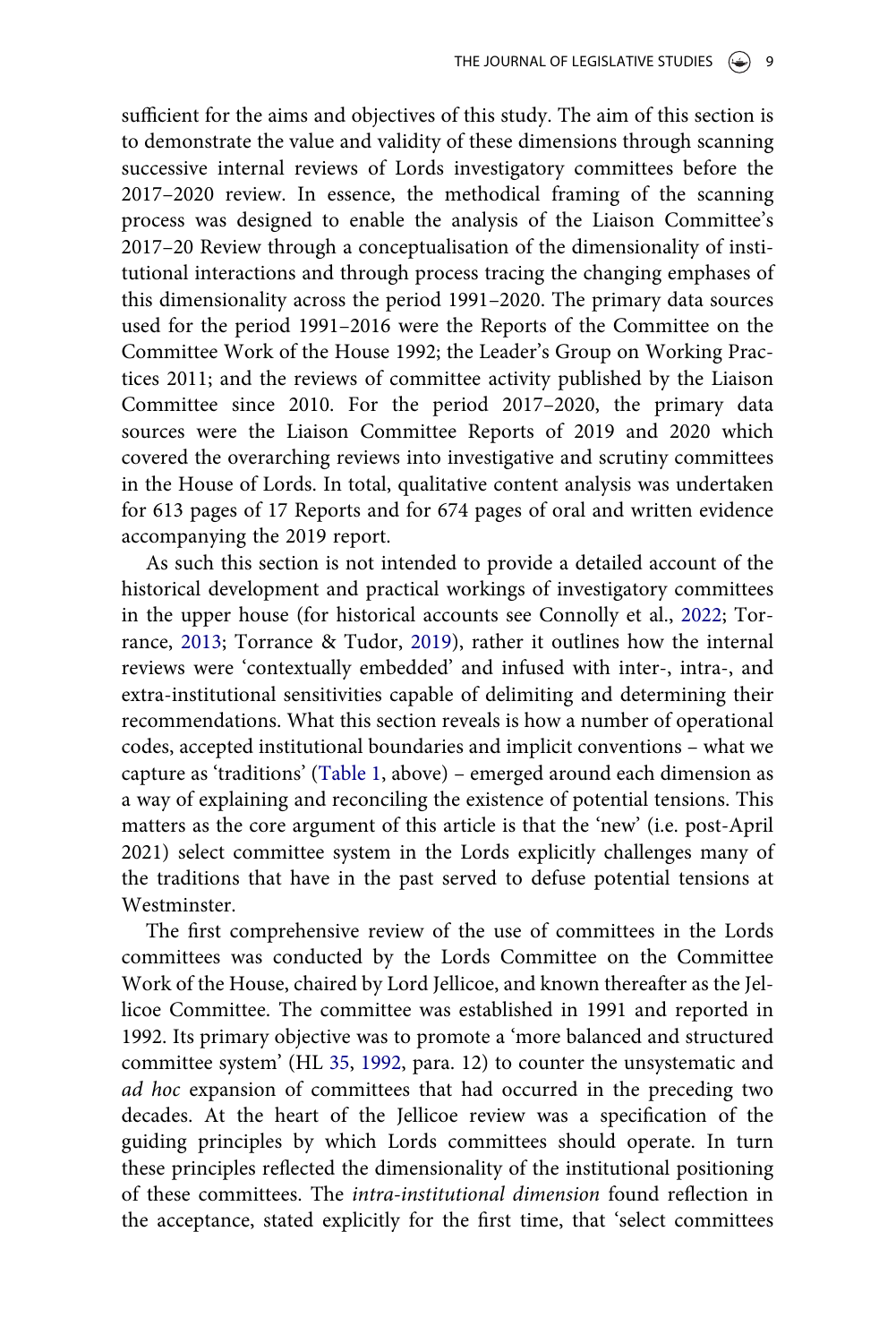in the Lords should generally seek to complement rather than duplicate the work of those in the Commons' (Torrance & Tudor, [2019,](#page-35-10) p. 5 emphasis added). Complementarity was to be achieved through the principle of differentiation. A distinction wasthus to be drawn between the Commons' departmentally focused and related select committees and the Lords' select committees. This distinction characterised the work of the two permanent committees in existence at the time – the European Union Committee and the Science and Technology Committee – both of which had broadranging remits to examine public policies cutting across departmental boundaries; as well as the work of ad hoc investigatory committees, which were convened temporarily for specific inquiries into topical issues of public policy. After the Jellicoe Committee, these thematic and crosscutting committee practices were linked, enduringly, to the principle of complementarity (Besly & Goldsmith, [2019](#page-32-1), p. 351). The inter-institutional dimension, and recognition of the pragmatics of bicameral modes of executive-legislative relations, was articulated in the Jellicoe Report's statement that 'Lords' committees do not seek to hold Ministers to account or scrutinise the work of Government departments in any comprehensive way' (HL [35,](#page-33-5) [1992](#page-33-5), para. 26, emphasis added). The purpose of Lords committees, therefore, was restricted to exerting influence on government rather than exerting accountability (HL [35](#page-33-5), [1992,](#page-33-5) para. 26). The third institutional dimension, extra-institutional linkage, received little attention in the Jellicoe report, and the conception of such interaction appeared truncated and monodirectional – with committees merely confined 'to address[ing] some recommendations to a wider audience beyond the House and the Government' (HL [35,](#page-33-5) [1992](#page-33-5), para. 27).

Beyond the specific recommendations for the creation of a limited number of committees (see Connolly et al., [2022;](#page-32-0) Torrance & Tudor, [2019,](#page-35-10) pp. 5–6) the Jellicoe Committee also recommended that a Steering Committee should be established for purposes of oversight of committee working practices, organisation, and resource allocation, alongside review of committee activity. Just such a committee, the Liaison Committee, was established in 1992; and thereafter conducted a series of periodic reviews, regularised into annual reviews from 2010, into the activity of existing committees and the creation of new committees (for an overview see Torrance & Tudor, [2019,](#page-35-10) pp. 6–17). Following from these reviews, new permanent/sessional committees were created: Constitution (2001), Economic Affairs (2001), Secondary Legislation (2004), Communications (established 2007 and made permanent in 2013), and International Relations (2016). Permanent joint committees, of members of the Lords and the Commons, were also established in this period on Human Rights (2001) and National Security Strategy (2010).

Alongside the creation of the new sessional committees the centrality of ad hoc investigatory committees was acknowledged in the Liaison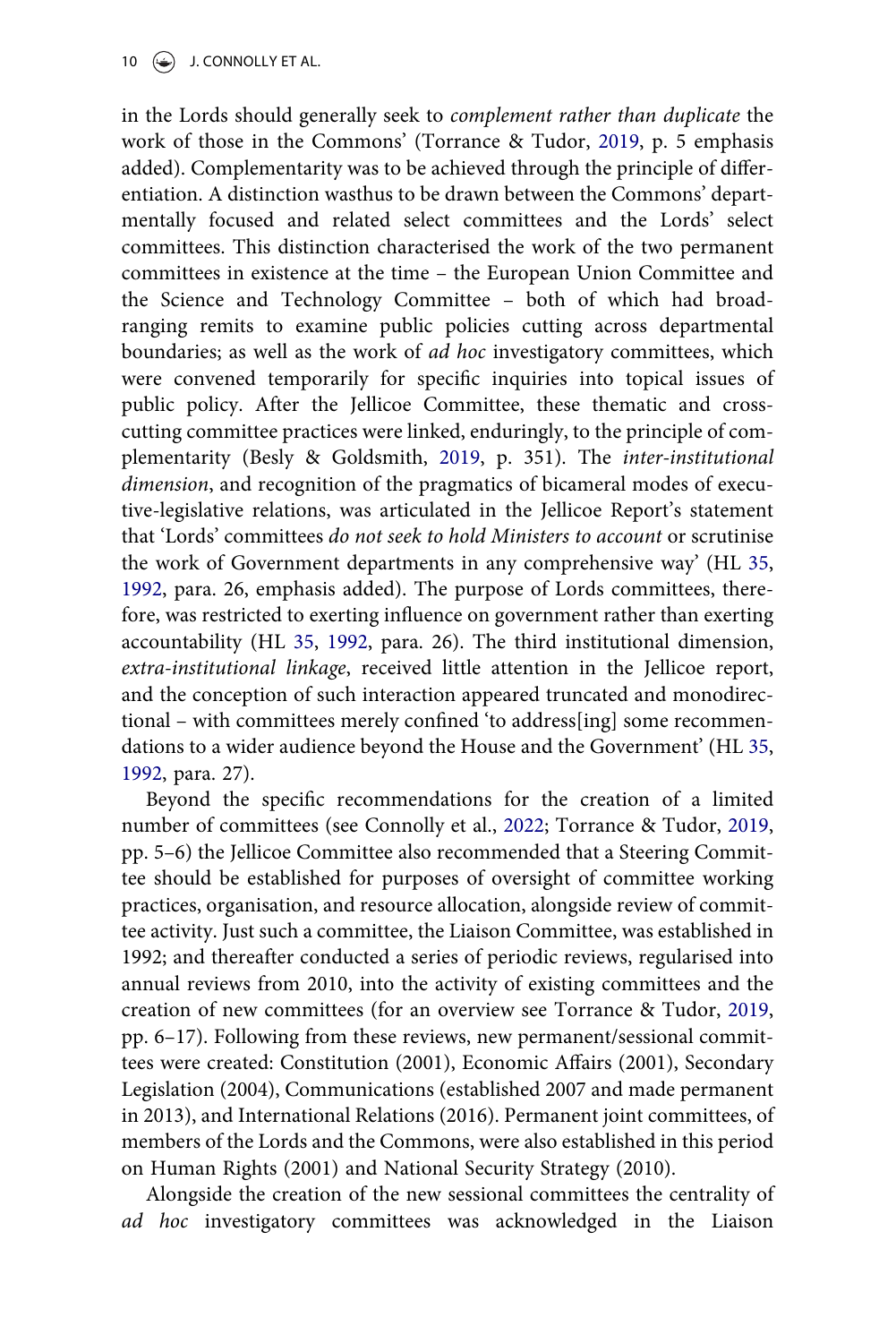<span id="page-10-4"></span>Committee's reviews. Appointing investigatory ad hoc committees 'on a time-limited basis, to conduct a specific inquiry with a membership tailored to that task' continued to be seen as 'the best way of ensuring that committees reflect the changing priorities of the House and engage the full range of its membership' (HL [279,](#page-33-6) [2012,](#page-33-6) para. 9; HL [5,](#page-33-7) [2015](#page-33-7), para. 67; HL [127](#page-33-8), [2015,](#page-33-8) para. 21). And by the time of the comprehensive 2017–2020 review it had become the norm for four ad hoc committees to be appointed each year. Nevertheless, the criteria used in their creation remained that their inquiries should 'cut across departmental boundaries' and should not directly replicate the work of other committees in either House (HL [279](#page-33-6), [2012](#page-33-6) para. 7; HL [136,](#page-33-9) [2011](#page-33-9), para. 232; HL [127,](#page-33-8) [2015](#page-33-8), para. 20; HL [113,](#page-33-10) [2016,](#page-33-10) para. 5; HL [144,](#page-33-11) [2017,](#page-33-11) para. 3). Similarly, ad hoc select committees appointed in the Lords for the purposes of pre-legislative and post-legislative scrutiny<sup>4</sup> sought to avoid inquiries thought likely to be undertaken by the Commons, 'As such, the work of the two Houses can be viewed as complementary, rather than competing with, or duplicating, the work of the other' (Norton, [2019,](#page-35-11) p. 348).

<span id="page-10-5"></span><span id="page-10-3"></span><span id="page-10-1"></span><span id="page-10-0"></span>These reviews also intermittently assessed the criteria to be used in deciding whether new committees should be established. While the Jellicoe's principle of complementarity was continuously reaffirmed (see e.g. HL [113](#page-33-10), [2016,](#page-33-10) p. 12, p. 40; HL [279](#page-33-6), [2012,](#page-33-6) p. 7, p. 23; HL [144,](#page-33-11) [2017,](#page-33-11) p. 3, p. 15, p. 17, p. 24) the requirement that there should be 'no duplication' (HL [35,](#page-33-5) [1992](#page-33-5), para. 120) in committee work between the Lords and the Commons began to be openly questioned. In the wake of the 2010 general election, with an influx of more than 100 new peers, and the systematisation of select committees in the House of Commons following from the Wright Report, a broader review of the working practices of the Lords chaired by Lord Goodlad (HL [136](#page-33-9), [2011\)](#page-33-9) made significant recommendations in relation to investigatory committees in the Lords. In particular, the Goodlad Report called for a reconsideration of the 'no duplication' criterion (HL [136,](#page-33-9) [2011,](#page-33-9) paras. 227- 32). The existence of parallel European, and Science and Technology, committees in both Houses, revealed the practical infringement of this criterion, and at the same time showed the capacity of these committees to work in 'a complementary fashion'. Overlap in practice, therefore, was not the major issue. Instead, the 'essential point', as the Goodlad Report noted, was that the principle of avoiding overlap with the Commons was very often a convention honoured in the breach without major repercussions or tensions. At the same time, however, the commitment to avoiding 'overlap' had created obvious 'scrutiny gaps' whereby 'major areas of Government activity [were] not considered at all by Lords committees' (HL [136](#page-33-9), [2011](#page-33-9), para. 229).

<span id="page-10-2"></span>What was required, therefore, was not that committees in the two Houses 'should not overlap, but that they should work in a complementary fashion' (HL [136,](#page-33-9) [2011](#page-33-9), para. 227). The Lords committees should, therefore 'build on existing strengths … and produce reports that are expert, evidence-based,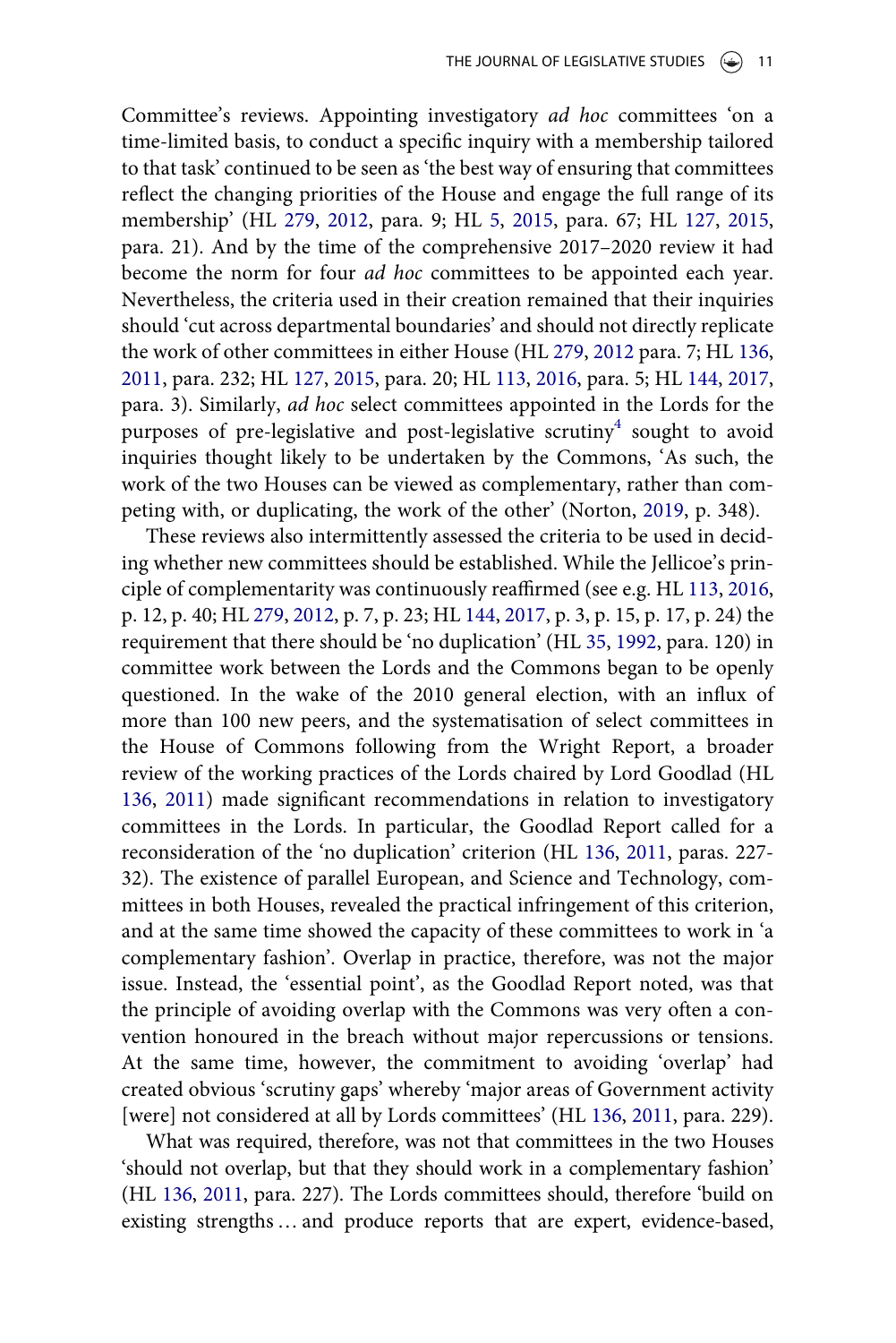and consensual, … and wherever possible choose subjects of inquiry that cross departmental boundaries, identifying gaps and promoting "joined up" thinking' (HL [136,](#page-33-9) [2011,](#page-33-9) para 231). The difficulty remained, however, that while the mantra of complementarity provided a consistent organising principle for each individual select committee, nonetheless, as the overall number of committees and the scope of their inquiries expanded incrementally after both the Jellicoe and Goodlad Reports, it did not provide a paradigm for a comprehensive or systematised structuring of Lords committees. There remained a 'lack of a guiding logic' to the committee structure which had resulted 'in significant gaps arising in scrutiny' (HL [398](#page-33-1), [2019,](#page-33-1) para. 45). It was this deficiency that the Liaison Committee sought to address in its 2019 report.

# 'Delivering a new committee structure': the Liaison Committee review 2017–2020

The previous section outlined a process of gradual institutional accretion and sedimentation whereby the role and number of select committees in the Lords not only increased during the second half of the twentieth century but also became enmeshed within a set of conventions, assumptions and understandings which essentially attempted to explain and legitimate their role. This involved, as indicated in [Table 1,](#page-4-0) (i) a 'self-denying ordinance' whereby Lords committees focused on legislative detail and eschewed adopting highly partisan positions, (ii) an emphasis on 'complementarity' in terms of seeking to add-value to the scrutiny function fulfilled by committees in the Commons, and (iii) what has been termed a 'scrutiny by stealth' approach that did not court public or media attention. By 2017, however, a number of factors had combined to focus attention on the need to review and reform the select committee system in the Lords. A significant number of peers where eager for a more visible and meaningful scrutiny role, and the UK's impending departure from the European Union made far-reaching reform to some extent inevitable. However, the stated intention behind the 2017–2020 review was not to remodel the overall structure of Lords committees, but 'to build upon and augment', rather than reinvent, this structure. Although acknowledging that the existing structure was 'already to a large extent' thematic, the Liaison Committee found, nonetheless, the 'case for moving towards a new thematic structure compelling' (HL [398,](#page-33-1) [2019](#page-33-1), para. 49, emphasis added). To facilitate such a move the Liaison Committee sought to redefine the purpose of committees and re-scope the key principles shaping their work.

### Purposes and principles

In the light of the changed political and social contexts within which committees operated, the Liaison Committee proposed a recalibration of the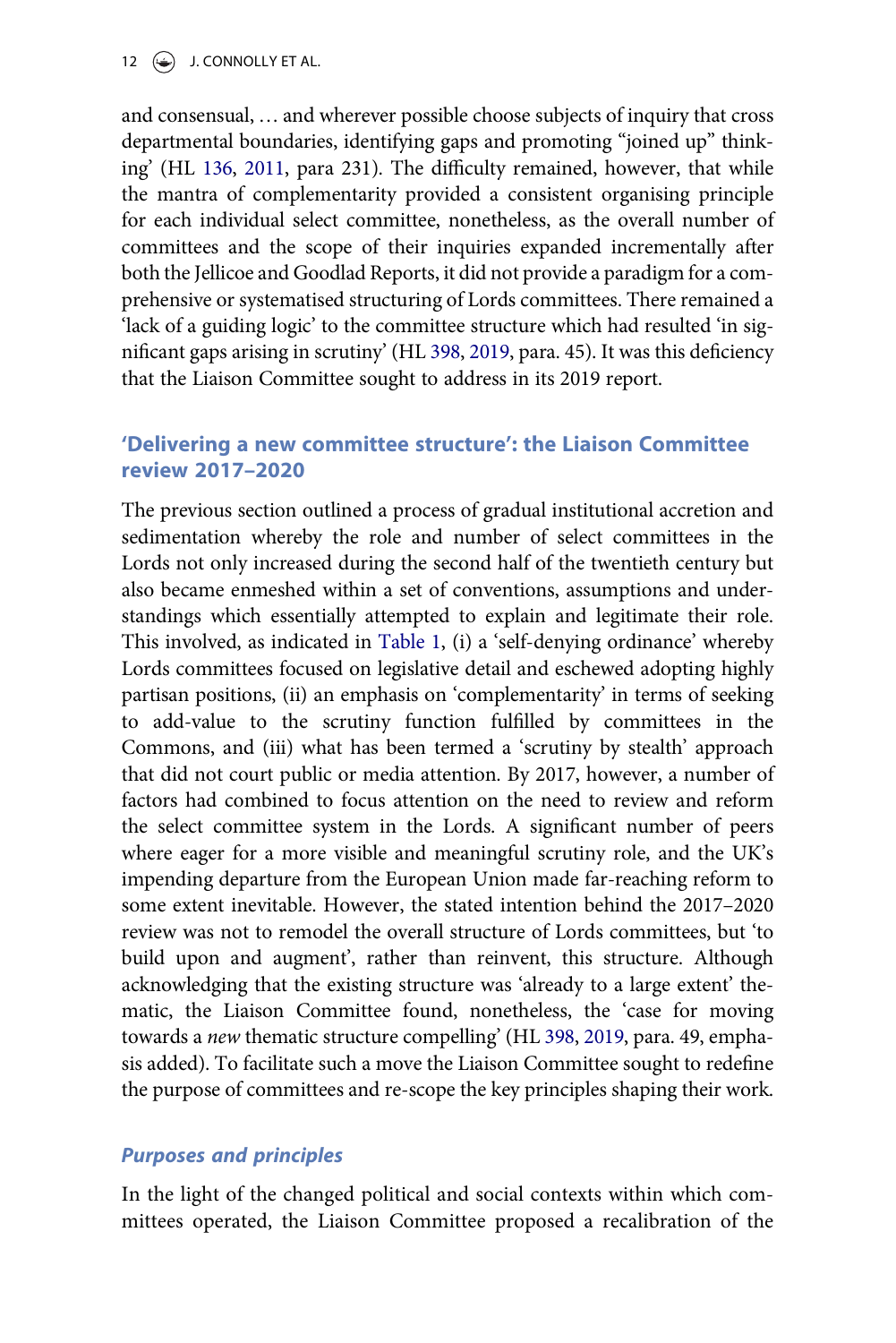three main purposes of House of Lords committees identified initially the Jellicoe Report. Five key purposes were to inform the work of committees in the future (HL [398](#page-33-1), [2019,](#page-33-1) paras. 27-8): (i) holding the executive to account and scrutinising government policies; (ii) influencing policy; (iii) informing, shaping and contributing to public policy debates; (iv) engaging with the public; and (v) undertaking detailed investigations.

This marked not only an expansion of ambitions but also a potentially more radical redefinition of committee purpose. Far from the 'stealth scrutiny' envisaged in the Jellicoe Review – of operating below the political radar of the executive in the avoidance of direct, critical and visible scrutiny of its actions, and below the institutional radar of the Commons in the avoidance of direct overlap of committee focus and remit – the Liaison Committee, chaired by Lord McFall, was intent upon asserting 'an important role', and hence a more visible inter-institutional role, in holding the executive to account and monitoring its performance. Similarly, far from the limited ambition of simply addressing 'some recommendations to a wider audience' envisaged by the Jellicoe Committee, the Liaison Committee's Review proposed an enhanced extra-institutional role of 'active engagement' and 'two-way communication' with the public (para. 128). As a result, the Lords committees were to become more visible. The 'self-denying ordinance', identified by Torrance ([2013,](#page-35-9) p. 67), inhered in existing intra-institutional relations – with the profile of committees in the Upper Chamber kept deliberately low out of recognition of the Lords secondary institutional position and precarious democratic credentials – was to be directly challenged in new purposeful engagement with the public. Having redefined the main purposes of committees in this manner, the Liaison Committee then sought to reformulate the underpinning principles to guide the development and enhancement of committee activity. In the future, committees should be 'cross-cutting, comprehensive, flexible, open and outwardlooking, and effective' (para. 29).

The cross-cutting principle aggregated the existing diverse, but interconnected, principles of complementarity, differentiation, and 'joined-up' scrutiny (para. 34). The comprehensive principle was articulated as a response to the *ad hoc* development of the existing structure of committees in the Lords. Social affairs and public services (including health and education) were identified as major areas of scrutiny deficiency (para. 45). In future, such scrutiny gaps were to be filled by ensuring comprehensive coverage of policy fields by Lords committees and across parliament more generally (para. 36). The principle of flexibility recognised the discretion afforded to Lords committees (which were not departmentally focused or related) to be agile, to horizon-scan, to identify emerging themes, and to respond to constant social and technological changes (para. 41). The Lords had already demonstrated a capacity to make such a response, shown in the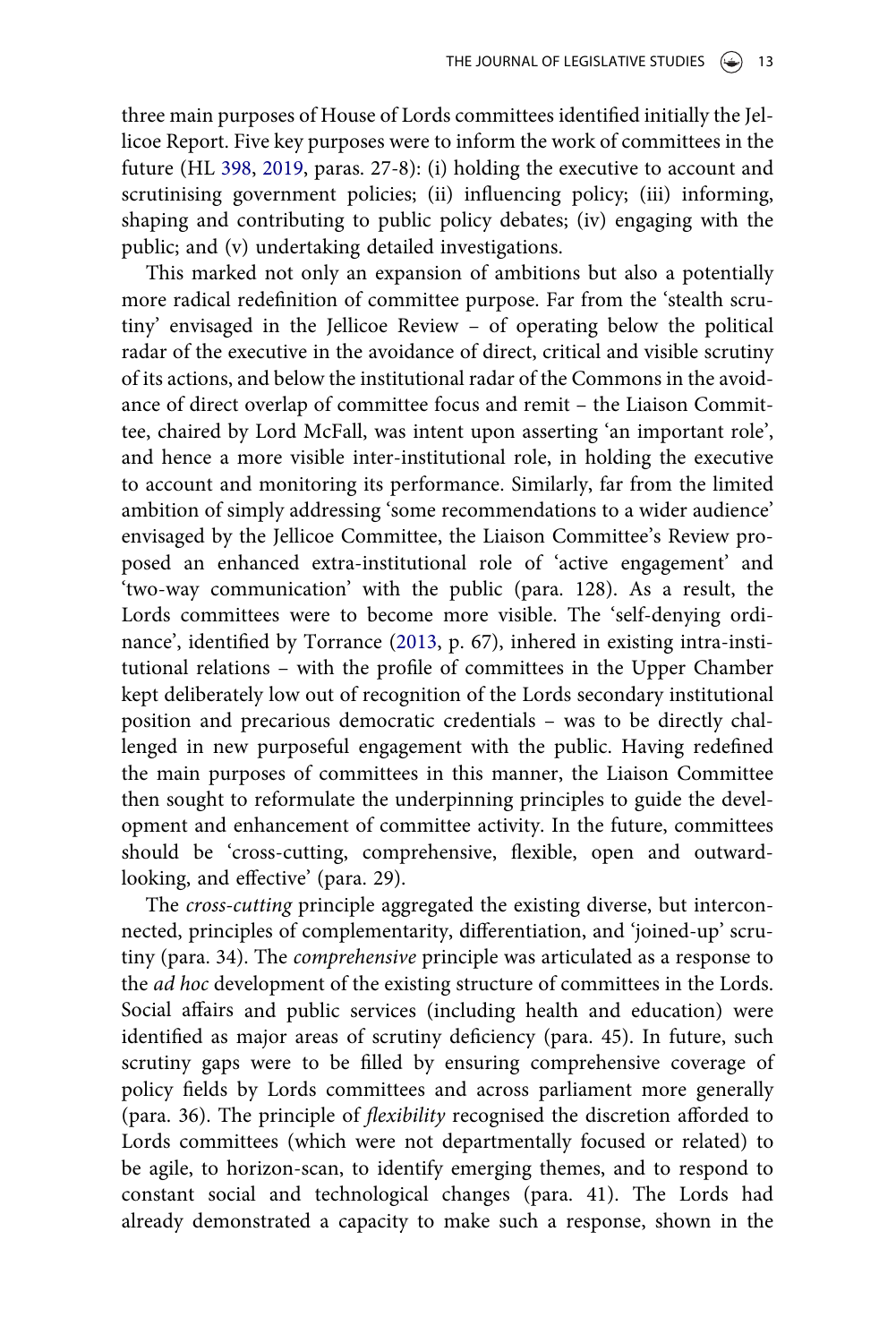historical adeptness of its committees to work 'on a cross-party basis, with benefit of considerable, political, academic, business and professional expertise [that had enabled them] to take a longer view on a lot of important things … giving a longer-term perspective' (Lord Hollick, quoted para. 40). The proposition that committees should be open and outward-looking was framed primarily in terms of communication and engagement. That committees should do 'more to communicate committee work both internally and externally' was taken by the Liaison Committee almost as axiomatic yet confronted it with 'one of the biggest issues' in how to match practice with principle (para. 108). Finally, the principle of effectiveness was construed essentially as a synonym for evaluation (i.e. understanding, monitoring, and measuring the impact of committees and ensuring systematic follow-up of recommendations (paras. 43-4)).

### Recommendations

### New sessional committees

In making its, many, recommendations the Liaison Committee was insistent that its 2019 report marked the 'start of a significant change in the positioning of [Lords] committees to begin to put in place a thematic approach designed to ensure more effective scrutiny of all major areas of public policy' (HL [193,](#page-33-2) [2020,](#page-33-2) para. 2). It was, therefore, to be seen as merely a 'staging post' in making an expanded thematic structure a reality (HL [398,](#page-33-1) [2019](#page-33-1), para. 51). The Liaison Committee was never in any doubt, however, that once started significant benefits would accrue from the expansion of the thematic approach:

It broadens the choice of subjects for committees, thereby minimising the potential for scrutiny gaps. It avoids the chance of duplicating the select committee work of the Commons, which is essentially departmental. It thereby encourages the potential for complementarity between the two Houses. (HL [193,](#page-33-2) [2020,](#page-33-2) para. 3).

The rapidity with which the thematic structure was embraced can be gauged from recommendations made in the Liaison Committee's initial report in December 2019 and in its successor report in December 2020. The latter report was focused upon establishing new committees with comprehensive cross-cutting remits, plugging emerging scrutiny gaps occasioned in part by the impending demise of the EU Committee and its sub-committees in March 2021, and ensuring ongoing scrutiny of matters relating to European affairs thereafter.<sup>[5](#page-30-2)</sup>

The choice of thematic areas to be covered in the new structure reflected the opportunity both to expand the orders of reference of existing sessional committees to broaden their scope, and to create new sessional committees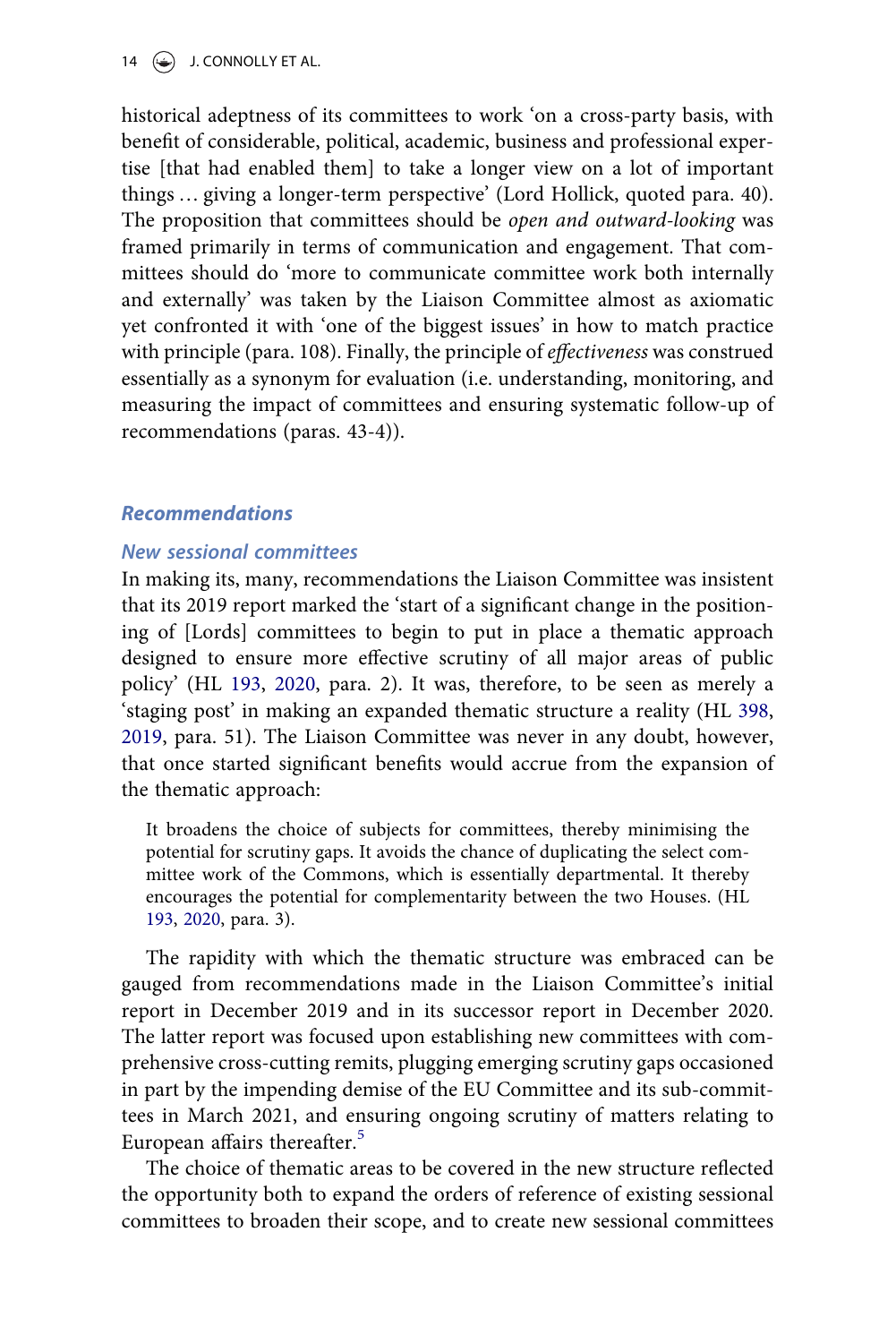in cross-cutting areas. In the first instance, a cautious broadening of the thematic foci of existing committees in their standing orders, and indicatively in the expansion of titles was recommended (with Communications becoming Communications and Digital, and International Relations becoming International Relations and Defence). In addition, a new sessional Public Services Committee was also proposed, and was duly appointed in February 2020 to consider issues of health, education and public service provision more broadly.

In the second instance, the 2020 report sought to identify continuing scrutiny gaps and how these might be addressed from 2021 onwards. While the need for the future prioritisation of the scrutiny of health, education, defence and digital matters had been more explicitly acknowledged in the 2019 report, other public policy fields of fundamental importance still had no dedicated coverage in the thematic structure. One immediate priority was the need for ongoing scrutiny of European issues after the ratification of the Withdrawal Agreement in January 2020. Having 'ring-fenced' the exist-ing EU Committee<sup>[6](#page-30-3)</sup> and its sub-committees in it 2019 report, in the face of the uncertainties associated with Brexit and how the dedicated scrutiny of EU matters would be impacted, the Liaison Committee recommended a new, successor, European Affairs Committee (EAC). The creation of a temporary stand-alone sub-committee of the EAC was also recommended to scrutinise the Northern Ireland Protocol. The operation of the sub-committee would be reviewed before November 2022 in the light of the practical impact of the Protocol (HL [193,](#page-33-2) [2020,](#page-33-2) para. 27). A further consequence of Brexit was the need for scrutiny of the UK's future trading and international relationships. Following upon the creation, in January 2020, of a temporary International Agreements Sub-Committee of the EU Committee, a permanent/sessional International Agreements Committee (IAC) was rapidly established in January 2021 (for the importance of this committee see Horne, [2021\)](#page-34-14). In recommending the creation of a new EAC, and its subcommittee, and a new IAC, the Liaison Committee was eager to distinguish the 'distinctive cross-cutting' nature of Lords scrutiny in these areas from that conducted in the Commons (HL [193,](#page-33-2) [2020](#page-33-2), paras. 24-5, para. 35).

<span id="page-14-0"></span>Similarly, the perceived exigent requirement to have Lords investigatory committees which were distinctive and differentiated from departmentally focused select committees in the Commons underpinned each substantive case made by the Liaison Committee for the creation of four new sessional committees: Built Environment, Environment and Climate Change, Industry and Regulators, and Justice and Home Affairs.<sup>[7](#page-30-4)</sup> The respective cases for each new committee were three-dimensional in institutional design and positioning (HL [193](#page-33-2), [2020](#page-33-2), paras. 41-72). On the inter-institutional dimension, securing adequate government accountability would be a key objective of each new sessional committees. On the intra-institutional dimension, each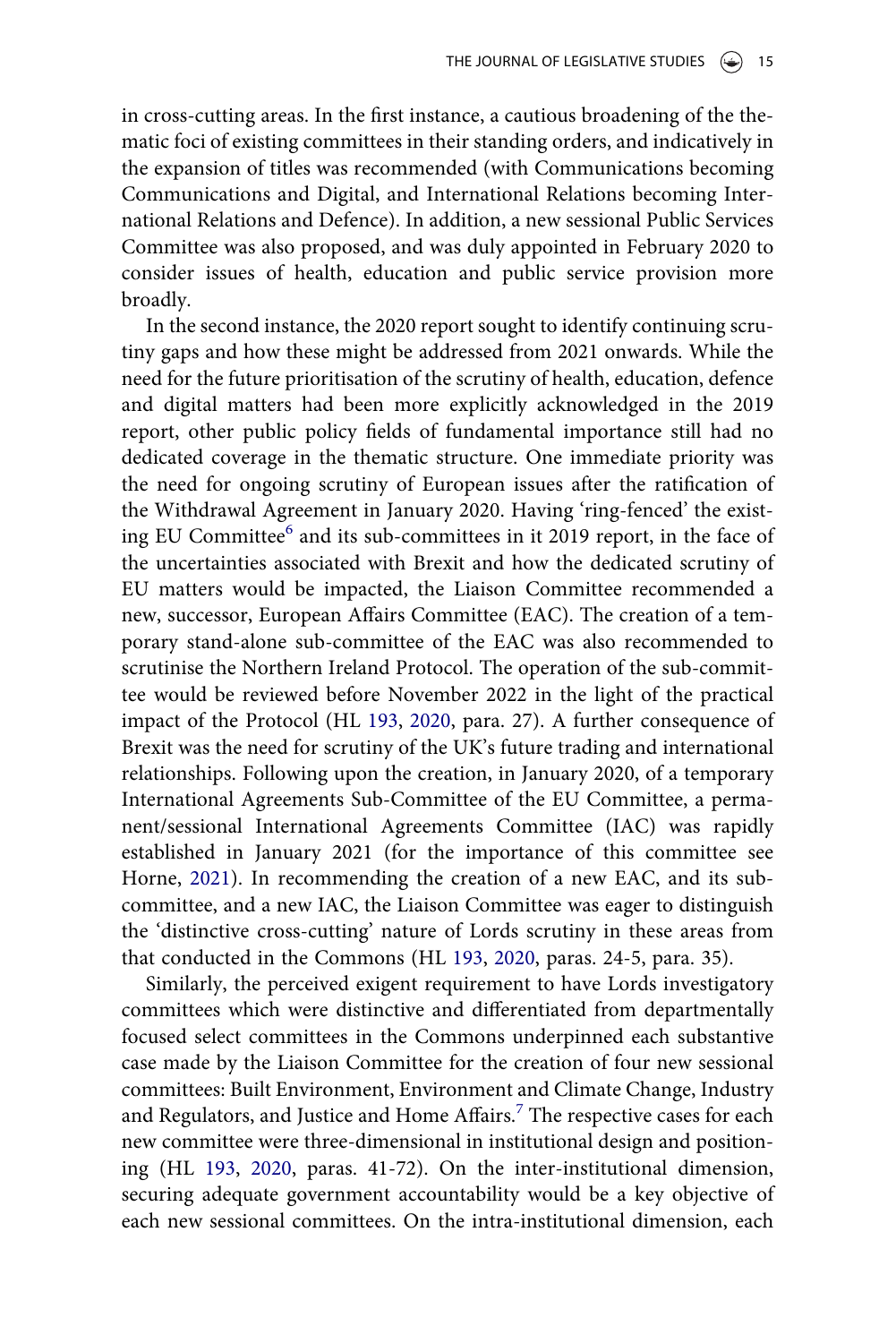committee would adopt a broader, long-term, cross-departmental focus in distinction to the 'sectoral approach' of committees in the lower House. Each would play to the acknowledged strengths' and 'deep experience' of peers in the policy area under scrutiny and promote 'cross-party, collaborative scrutiny'. On the extra-institutional dimension, each committee would also endeavour to ensure that their work would 'resonate strongly beyond the Westminster bubble and demonstrate the value and relevance of the House to citizens'. [Table 2](#page-15-0), below, provides an overview of the pre and post 2021 scrutiny committee systems in the Lords.

| Pre-2021 Sessional Committees                                                     |                                                         | Post-2021 Sessional Committees*         |                             |
|-----------------------------------------------------------------------------------|---------------------------------------------------------|-----------------------------------------|-----------------------------|
| Committee (estb.)                                                                 | Sub-Committee(s)                                        | Committee                               | Sub-Committee(s)            |
| European Communities (later<br>'Union') Committee (1974)'                         | <b>EU Financial Affairs</b>                             | European Affairs<br>Committee           | Protocol on                 |
|                                                                                   |                                                         |                                         | Ireland/Northern<br>Ireland |
|                                                                                   | <b>EU Internal Market</b><br><b>EU External Affairs</b> |                                         |                             |
|                                                                                   | <b>EU Home Affairs</b><br><b>EU Justice</b>             |                                         |                             |
|                                                                                   | EU Energy and the<br>Environment                        |                                         |                             |
| Science and Technology<br>(1980)                                                  |                                                         | Science and Technology<br>Committee     |                             |
| <b>Constitution Committee</b><br>(2001)                                           |                                                         | <b>Constitution Committee</b>           |                             |
| <b>Economic Affairs Committee</b><br>$(2001)^{ii}$                                |                                                         | <b>Economic Affairs</b><br>Committee    |                             |
|                                                                                   | <b>Finance Bill</b>                                     |                                         |                             |
| <b>Communications Committee</b><br>(2007, sessional since<br>2013) <sup>iii</sup> |                                                         | Communications and<br>Digital Committee |                             |
| <b>International Relations</b>                                                    |                                                         | International Relations and             |                             |
| Committee (2016) <sup>1V</sup>                                                    |                                                         | Defence Committee                       |                             |
|                                                                                   |                                                         | <b>Public Services Committee</b>        |                             |
|                                                                                   |                                                         | International Agreements                |                             |
|                                                                                   |                                                         | Committee                               |                             |
|                                                                                   |                                                         | Industry and Regulators<br>Committee    |                             |
|                                                                                   |                                                         | <b>Built Environment</b>                |                             |
|                                                                                   |                                                         | Committee                               |                             |
|                                                                                   |                                                         | Justice and Home Affairs                |                             |
|                                                                                   |                                                         | Committee                               |                             |

#### <span id="page-15-0"></span>Table 2. Comparing the pre and post 2021 scrutiny committee system.

<span id="page-15-2"></span>\*Plus three *ad hoc* or 'special inquiry' committees running each session.

House of Lords Procedures for Scrutiny of Proposals for European Instruments Committee (HL [194,](#page-33-12) [1973](#page-33-12)).<br><sup>ii</sup>It evolved from an *ad hoc* select committee established in 1998 to monitor the Bank of England's Mon-

etary Policy Committee. While it mainly conducts inquiries into topical areas of economic policy, since 2003 the committee has also established a sub-committee most years to inquire into selected aspects of the draft Finance Bill.<br>"Liaison Committee (HL [135,](#page-33-13) [2013](#page-33-13), para. 12).<br><sup>iv</sup>Liaison Committee (HL [47](#page-33-14), [2015](#page-33-14)).

<span id="page-15-3"></span><span id="page-15-1"></span>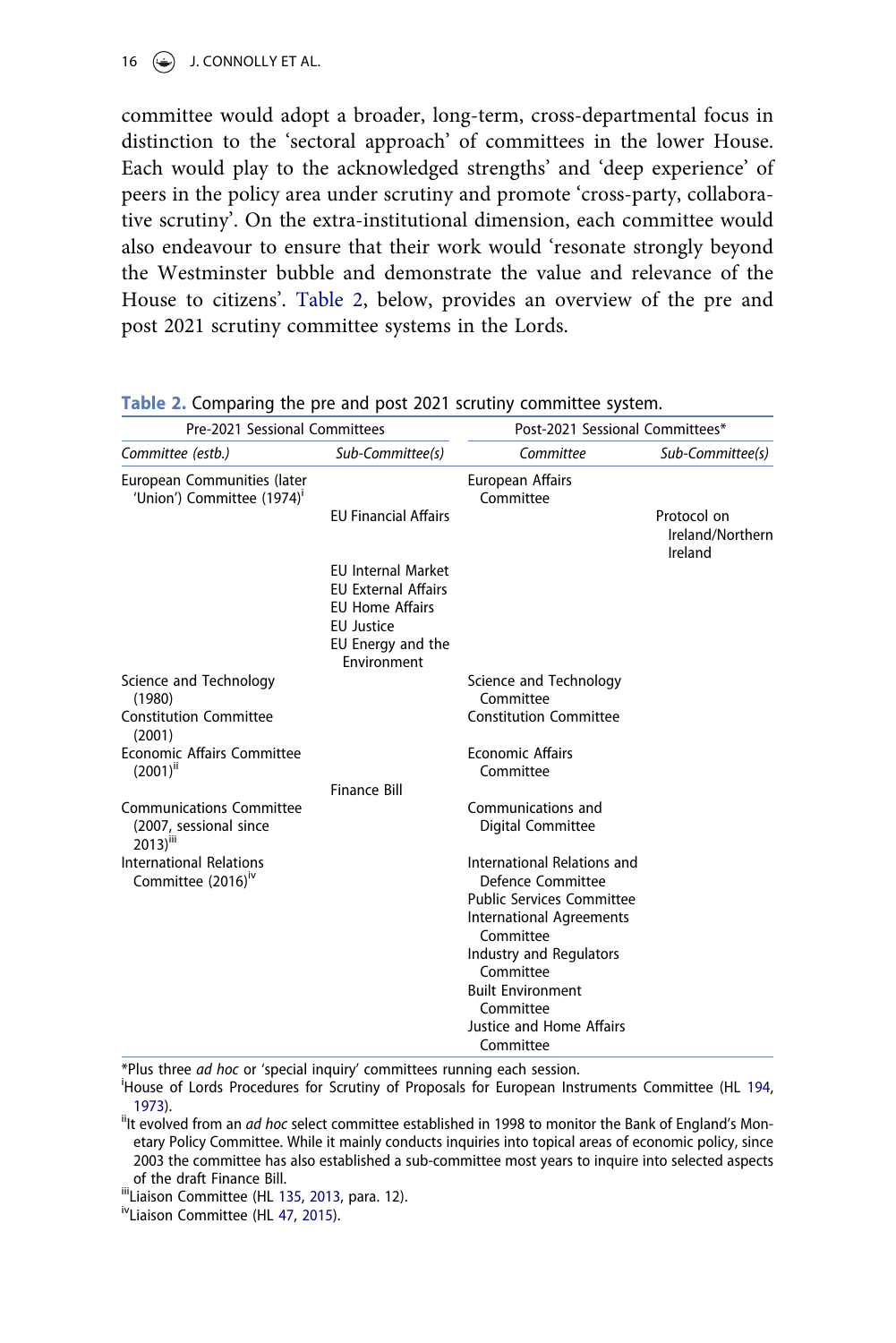#### Ad hoc/special enquiry committees

Special inquiry committees, formerly known as ad hoc committees, as noted above, had long been recognised for their importance in enabling the House to examine topical and cross-cutting policy issues. Yet, the process for their appointment mitigated coordinated or systematic scrutiny of these areas. Although consideration was given to 'whether and how to integrate special inquiries into the wider thematic structure', no practical proposals for such integration featured in the 2019 report. Instead, the Liaison Committee concentrated its attention upon two major weaknesses identified during the review: first, insufficient transparency of, and member involvement in, the process of topic selection; and, second, the limited opportunities to followup special inquiries. The first weakness was addressed in the recommendation that the practice of shortlisting up to 10 potential special inquiry topics per session should continue, but that the proposer of each topic should be invited to provide a supporting case before the Liaison Committee. The Liaison Committee would then, guided by these representations, decide which four topics per year would be chosen for special inquiry. The hope was that the new process would 'reassure Members that their case had been heard, loud and clear' (HL [398,](#page-33-1) [2019](#page-33-1), para. 65). The second weakness, which arose from the immediate dissolution of committees upon the conclusion of their inquiries, was to be rectified in the recommendation that a review process – at 'an appropriate period of time' after the publication of the initial report – would lead to the production of a short follow-up report to which a government would be expected to respond (para. 68).

### Communications and public engagement

Recognition of the heightened importance afforded to the extra-institutional dimension found reflection in recommendations to improve the processes of interactive communication between committees, their members and civil society. Indeed, one of the 'biggest issues' identified by the Liaison Committee was that the 'high standard of work' produced by Lords committees was not matched by high standards in communicating committee work inside or outside the House (HL [398](#page-33-1), [2019](#page-33-1), para. 108). To address this issue the Committee, aided by a cross-party working group on communications, recommended that internal communication should be improved by the circulation of a weekly report summarising the activities of committees; highlighting important committee work on the floor of the House; and regularising the expeditious debate of reports within three sitting months of publication. In addition, external communication should be improved by the production of agreed formal communications strategies at the start of all major inquiries; 'stakeholder mapping' to identify individuals and organisations both with an interest, and as potential participants, in committee inquiries; broadening of committees' audiences and impact through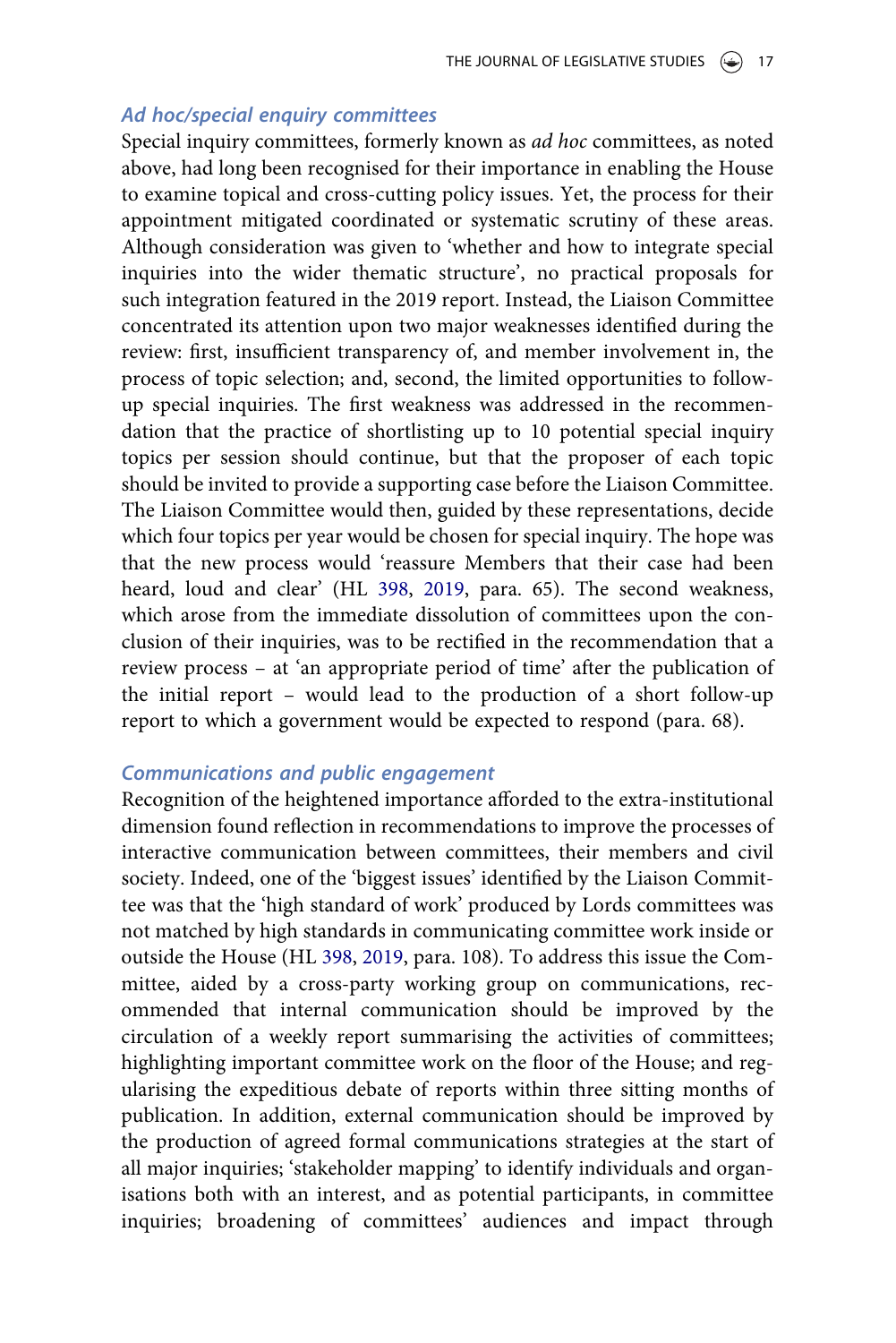increasing the number of seminars and events at key stages of major inquiries; targeting technical and regional press outlets as well as securing TV and radio coverage; enhancing the use of social and digital platforms and interactive engagement across committees; producing reports in a variety of accessible formats; and ensuring that there were no procedural or technical restrictions on accepting evidence in alternative formats alongside written or oral presentation.

The Liaison Committee was also concerned to enhance the practice of engagement. There was acknowledgement that the input 'of several hundred witnesses each session' (para. 195) was crucial to sustaining evidence-based scrutiny. In which case 'expanding the variety of voices that a committee hears from is important to ensure that committees are undertaking their role most effectively' (para. 200). Diversity was to be valued: in the choice of witnesses, in what constitutes evidence, in modes of evidence collection (in terms of location and format), and in terms of the terminology and language used in committee proceedings. To this end, the Committee supported ongoing initiatives and innovations for the promotion of such diversity (para. 210). Yet, offsetting the potential positive gains of strategic enhancement of communications and engagement were the risks and resource implications associated with such a strategy. The risks identified by the Liaison Committee included: possible witness fatigue resulting from repeated requests to participate in inquiries; expectation management of the likely outcomes of public engagement in committee inquiries; response overload as multiple individuals and organisations seek to participate in committee activities; and increased staff workload and associated technical and administrative costs associated with heightened communication and engagement activities. Nonetheless, despite these risks, the Liaison Committee concluded that 'the need for, and benefits of engagement that witnesses presented, alongside the solutions recommended, significantly outweigh the possible risks that accompany increased engagement' (para. 136).

### Working methods and working with others

Total committee-related costs in the Lords, at the time of the Liaison Committee's review, accounted for around £5 million, out of a total resource expenditure of around £160 million of the House of Lords as a whole (para. 86). Despite the increased activity of investigative and scrutiny committees in the preceding decade overall funding had changed little since 2009/10 (para. 80). Staff costs accounted for approximately 88 per cent of the annual committee budget, yet staff resource was limited to three persons for most committees, with no dedicated social media staff, and limited press, media and marketing staff resources (paras. 137-9). While the Liaison Committee judiciously avoided calling explicitly for additional resources, nonetheless, at a Liaison Committee seminar held in December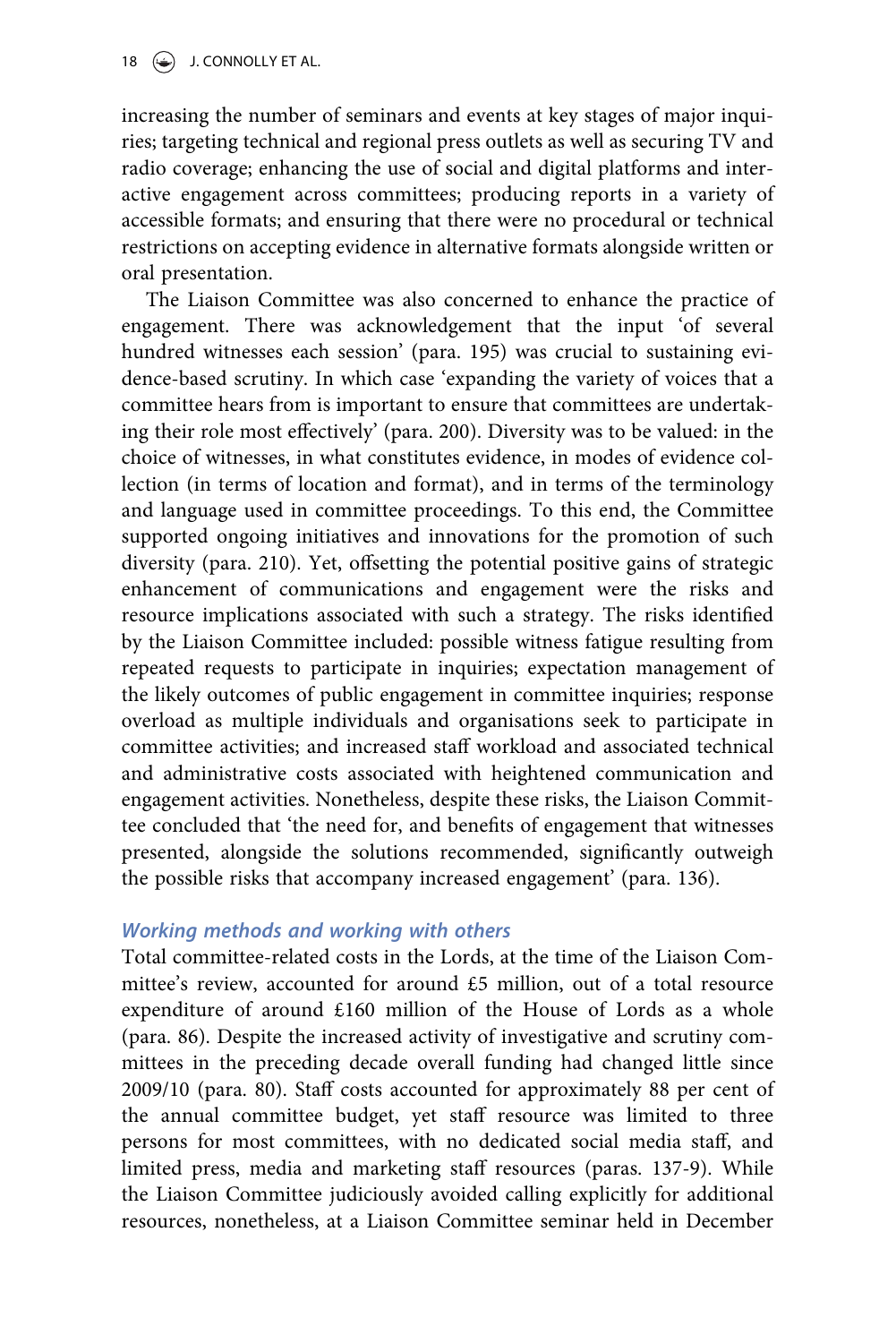2020 – to enable members of the Lords to 'feed into the decision-making process surrounding the re-structure [of committees]'–'strong views were expressed that additional staffing resources were needed' (HL [193,](#page-33-2) [2020,](#page-33-2) Appendix 3).

Despite acknowledging the importance of the contribution of committee staff, the Liaison Committee had no hesitation in identifying the work of members and committee chairs as the 'heart of all parliamentary select committees' (HL [398](#page-33-1), [2019,](#page-33-1) para. 168). And the House of Lords was both fortunate, and in many ways unique, in being able to draw on a wealth of expertise amongst its members (para. 168). Moreover, the process for the selection of chairs, and committee members more generally, was deemed to ensure political balance and took into account gender diversity issues; and, therefore, the Committee proposed no change in the method of selection.<sup>8</sup> This meant that committee chairs would continue to be proposed in most instances by the Committee of Selection (composed of party leaders, whips and the convenor of crossbench peers). After appointment, however, the Liaison Committee recognised the need for greater professional support for committee chairs, both through continual professional development programmes, and for the creation of an informal Chairs Forum wherein chairs could collectively reflect on their work and share best practice (para. 186), as well as managing possible overlaps, promoting joined-up communication strategies and generally facilitating greater cohesion across the breadth of committee activities.

The organisational value of cohesion and collective working was further emphasised in the Liaison Committee's recognition that a holistic approach – 'a more comprehensive approach to parliamentary scrutiny' (para. 151) – would help to improve the intra-institutional relationship between committees in the upper and lower Houses. To this end, the Committee recommended a pilot for informal meetings of members of the two Houses' Liaison Committees (para. 156). There was also recognition that, beyond Westminster, collaborative inter-institutional working between committees in the UK parliament and those in the devolved legislatures should be encouraged. Using the template of the Interparliamentary Forum on Brexit (IFB) – which, in the Liaison Committee's judgement, had revealed 'the importance, and demonstrable success, of interparliamentary dialogue between committees' (para. 164) – a recommendation was made that there should be further encouragement of the format of the IFB, and its associated informal patterns of dialogue and joint working.

Underpinning the broad encouragement of cohesive and collective working patterns, however, was the specific proviso that 'it is not envisaged that this new system will broadly change the way in which committees currently work nor the way they are appointed' (para. 56). A clear discordance is observable, therefore, between the seemingly conservative restraint of this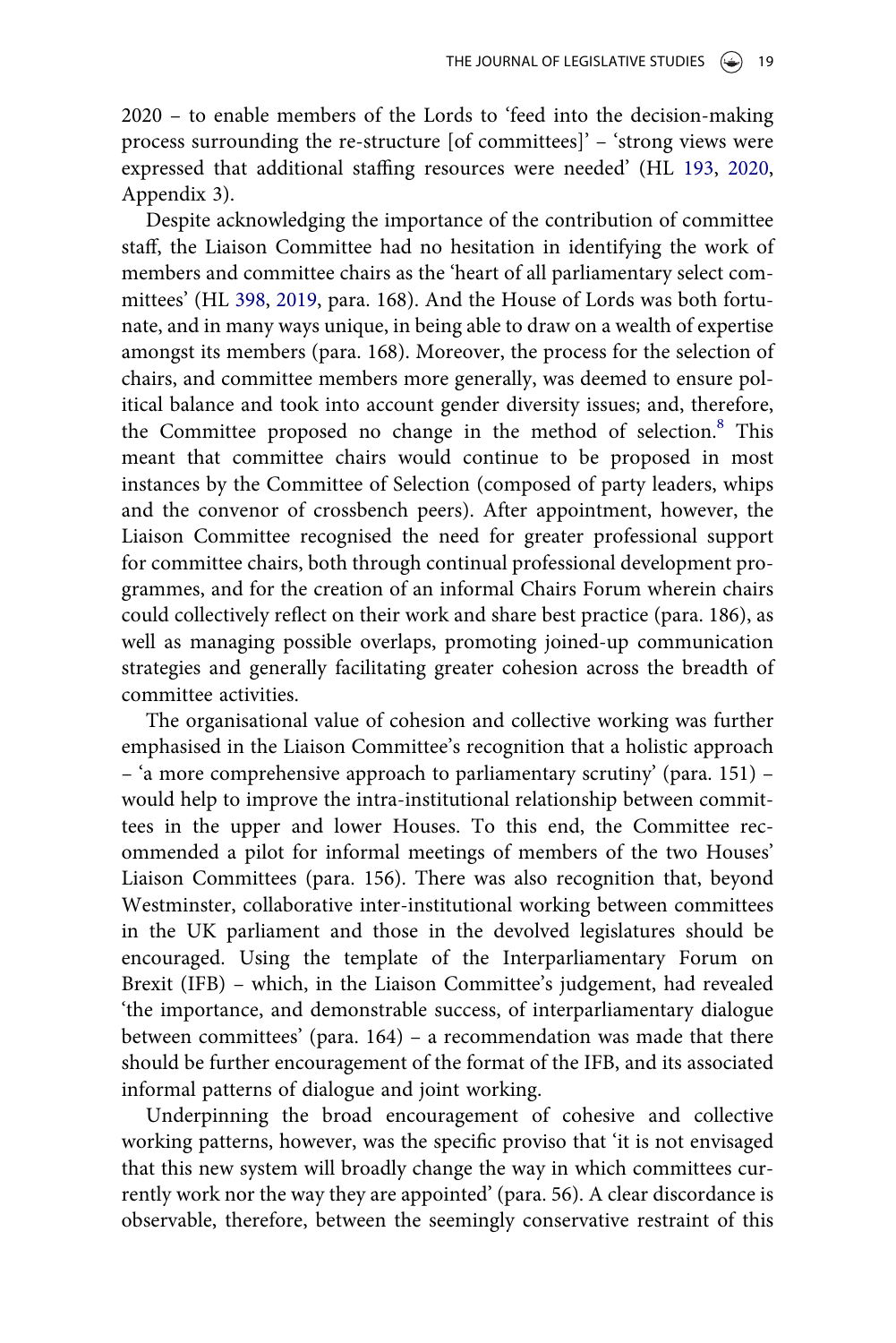qualification and the more radical aspirations of the structural changes proposed by the Liaison Committee. This prompts a consideration in the next section of this disjuncture, and others, between assumptions, aspirations and proposed outcomes evident in the Liaison Committee's review.

### Disjunctures, assumptions, aspirations and achievement

In outlining the main findings and recommendations of the Liaison Committee in the previous sections, the ways in which the *inter-*, *intra-*, and extra-institutional dimensions of the Lords' working environment intruded into the Liaison Committee's observations and conclusions were also exposed. The recalibration of the purposes and principles of committees was seen to align along and across these dimensions: engaging more directly in holding government to account and scrutinising its policies was an alignment along the executive-legislative (inter-institutional) dimension; the complementarity, cross-cutting principle attested to the continuing sensitivity of the respective constitutional positioning of the Lords and Commons (intra-institutional dimension); and the renewed emphasis upon enhanced engagement with the public, and intensified contribution to public policy debates confirmed the salience of the extra-institutional dimension. Taking each of these dimensions in turn, this section reveals how key assumptions underpinning the 2017–2020 Review – about the positioning of Lords committees within the institutional matrix noted above ([Table 1](#page-4-0)) – point to disjunctures between aspirations and the potential achievement of stated objectives (see [Table 3,](#page-20-0) below).

### Inter-Institutional dimension

### Distinctiveness and differentiation: thematic structure

The unambiguous conclusion of the Liaison Committee's review was that 'the case for moving towards a new thematic structure was compelling' (HL [398,](#page-33-1) [2019,](#page-33-1) para. 49). This case was based, as noted above, upon the principles of cross-cutting scrutiny, comprehensiveness, flexibility, openness, and effectiveness; and had the added purpose of holding government to account and scrutinising its policies. Yet, although the principled cases for the new thematic structure and for the new purpose of exacting government accountability were treated essentially as unproblematic, both came with potential practical uncertainties and inter-institutional risks. The following discussion seeks therefore to analyse these risks and uncertainties by drawing attention to the polylithic nature of the UK's executive. Whereas analyses of executivelegislative relations, from the perspective of parliament (following King ([1976\)](#page-34-7) and Russell and Cowley ([2018](#page-35-3))), recognise the multiplexity and complexity of modes of legislative organisation, little attention from the same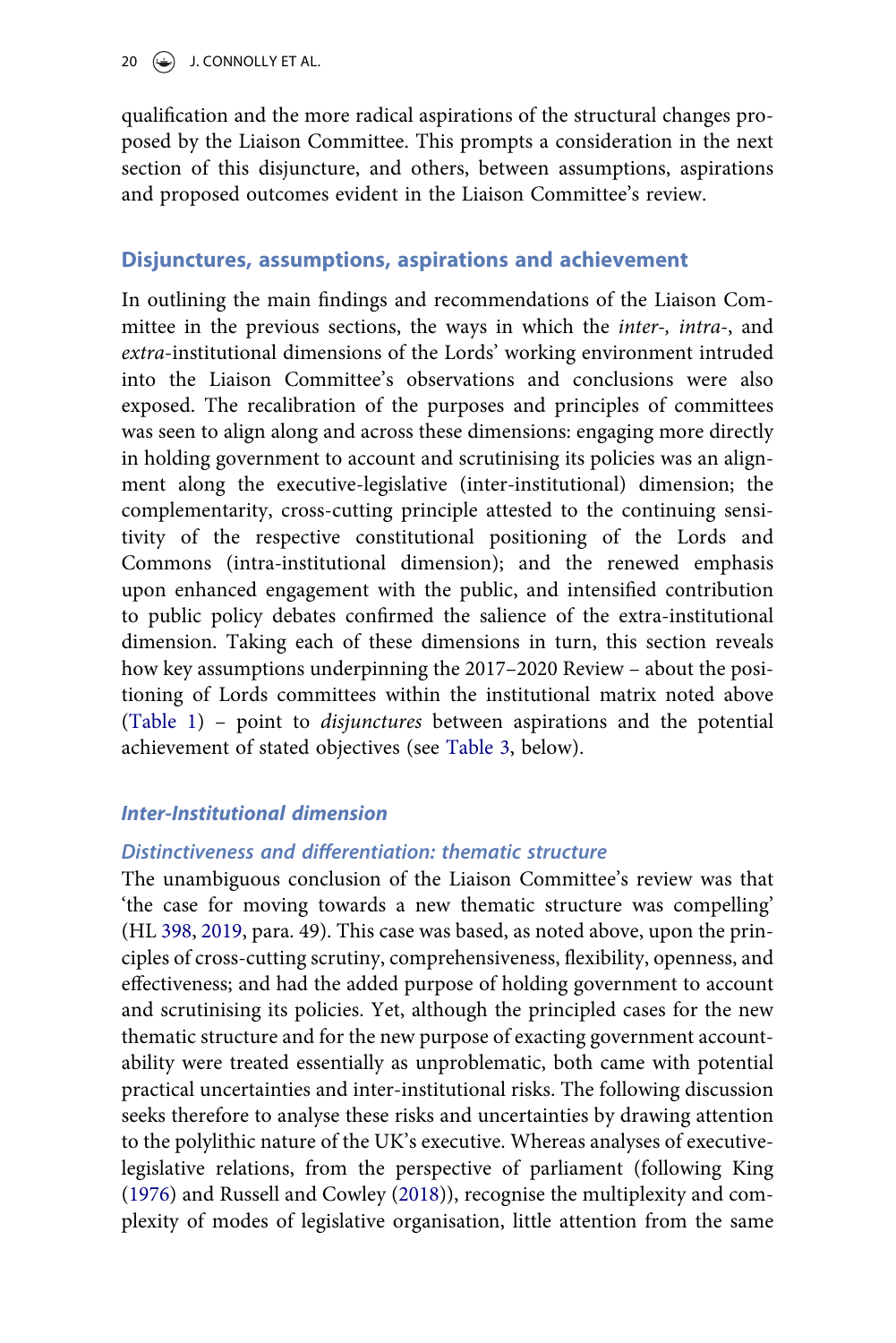| <b>I WATE OF INCYRCINITY WILE ICYRCITY. WILCO UNITIONSHIPS</b> WILCO UISJUNCCUIOS. |                               |                                                                                                            |                                                                                                                                                                                                                                             |  |  |
|------------------------------------------------------------------------------------|-------------------------------|------------------------------------------------------------------------------------------------------------|---------------------------------------------------------------------------------------------------------------------------------------------------------------------------------------------------------------------------------------------|--|--|
| <b>Dimension</b>                                                                   | Direction                     | Tradition                                                                                                  | Disjuncture                                                                                                                                                                                                                                 |  |  |
| Inter-<br>Institutional                                                            | Upper House to<br>Executive   | 'Self-denying ordinance' - Lords committees would<br>focus on fine detail and avoid courting controversy.  | Although not necessarily courting controversy, at the heart of the reform agenda is<br>a desire to shift towards a more systematic and stronger scrutiny system in the<br>House of Lords which is unlikely to be welcomed by any executive. |  |  |
| lntra-<br>Institutional                                                            | Upper House to<br>Lower House | 'Complementarity' – an emphasis on 'added value' and<br>'difference' (i.e. long-term, less-partisan, etc.) | How the Lords can develop a cross-governmental focus in light of a highly<br>fragmented and siloed governmental structure with numerous barriers and<br>blockages remains unclear.                                                          |  |  |
| Extra-<br>Institutional                                                            | Upper House to<br>Public      | 'Scrutiny by stealth' - select committees in the Lords<br>did not court public or media attention.         | The ambition in relation to public engagement is arguably the most novel and<br>striking element of the reform programme but how this will be resourced or how<br>questions of democratic legitimacy will be managed remain imprecise.      |  |  |

<span id="page-20-0"></span>Table 3. Reviewing the review: three dimensions, three disjunctures.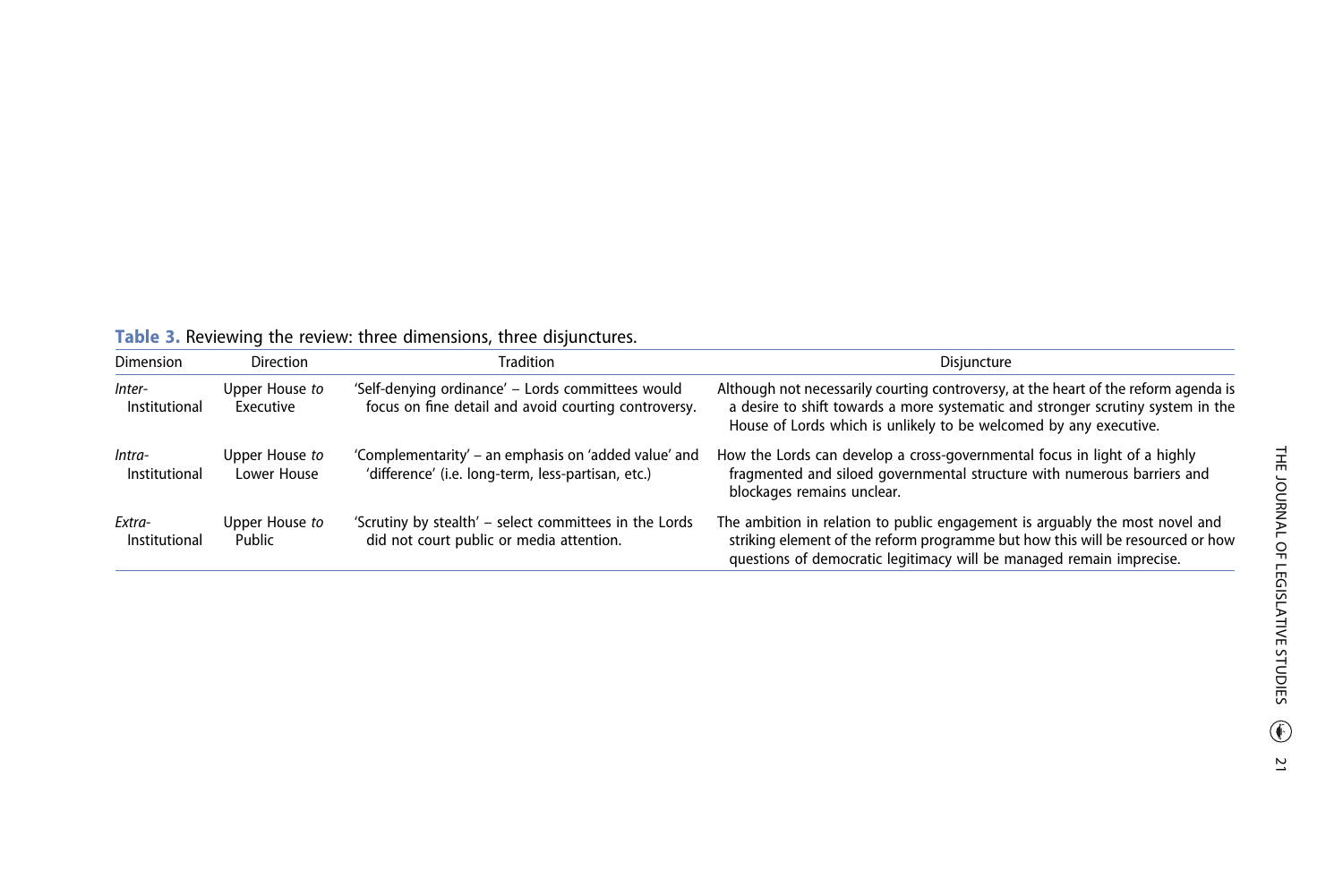perspective has been paid to the compound and differentiated nature of the executive.

<span id="page-21-0"></span>This polylithicity is of direct relevance as the recent history of UK governmental cross-cutting initiatives to address wicked problems reveals something akin to 'an institutional deficit', 'a failure of the machinery of government' (Matthews, [2012](#page-34-15), p. 186, p. 184) to deal with these problems. The organisational impediments faced by UK governments in addressing cross-cutting issues and 'wicked' problems have been readily identifiable (see Connolly, [2015](#page-32-5); Connolly & Pyper, [2020;](#page-32-6) den Uyl & Russel, [2018;](#page-32-7) Exworthy & Hunter, [2011](#page-32-8); Ross, [2005\)](#page-35-12). The prospect that the costs and challenges experienced by UK executives would be refracted – almost 'mirror image' like – in a new thematic approach designed to scrutinise these cross-cutting issues did not appear, however, to trouble the Liaison Committee.

<span id="page-21-5"></span><span id="page-21-2"></span><span id="page-21-1"></span>Simply stated, while the premise of a thematic and cross-cutting approach to scrutiny is straightforward, the practical adoption of such an approach is fraught with complexity. In the UK, an historic organisational structuring of Whitehall around departments, silo-based working patterns, norms, cultures, and resource allocation has been reinforced by conventions of responsibility which confine the accountabilities of ministers and their officials to departmental silos and has inhibited the delivery of cross-cutting commitments (Guerin et al., [2018;](#page-33-15) HC, [1803](#page-33-16), [2019](#page-33-16); Ling, [2002;](#page-34-16) Matthews, [2012;](#page-34-15) Pyper, [2021](#page-35-13); Sasse et al., [2020\)](#page-35-14). If the 'systems architecture' for joined-up working in government has been, and continues to be, deficient; then a scrutiny system designed to 'take the systems architecture view' (HL [193,](#page-33-2) [2020,](#page-33-2) para. 52) would be constrained by the very departmental modes and norms that thematic scrutiny is designed to address (see e.g. HL [85,](#page-34-17) [2020,](#page-34-17) paras. 546-52; HL [183](#page-33-17), [2021,](#page-33-17) paras. 368-80). This disjuncture has the potential, therefore, to become more pronounced in a committee system which has as one of its key one purposes 'holding the executive to account and 'providing scrutiny of government policy, actions and legislation' (HL [398](#page-33-1), [2019,](#page-33-1) para. 27).

<span id="page-21-4"></span><span id="page-21-3"></span>Acknowledging problems associated with a comprehensive adoption of cross-cutting scrutiny, should not, however, obscure a potential positive outcome. Such scrutiny has the potential to impact upon departmental working practices and bureaucratic behaviour. Indeed, evidence of just such a positive impact has already been provided by the experience of the House of Commons Environmental Audit Committee (EAC). Established in 1997, as the world's first cross-cutting parliamentary committee for environmental policy and sustainable development, the EAC has had a 'galvanising effect on departments' in prompting improved departmental processes for reporting, appraising and presentation of their contributions towards meeting government commitments on the environment and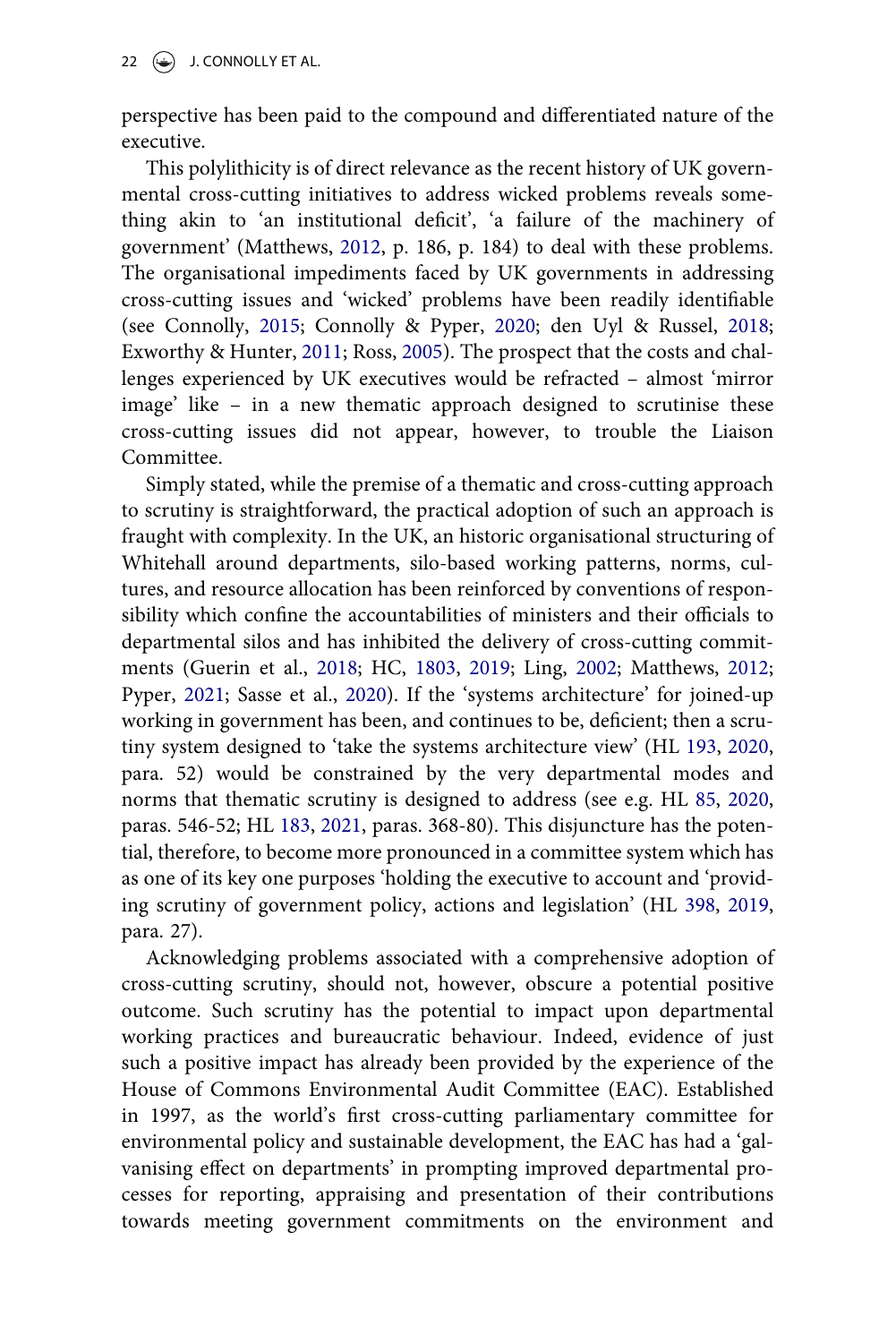<span id="page-22-4"></span><span id="page-22-3"></span>sustainable development (Russel et al., [2013](#page-35-15), p. 627). This effect has taken the form of providing 'additional analysis' and 'acting as a kind of consultancy resource' for civil servants; while also enabling departments to use committee reports 'to air some of their concerns to other departments' or 'to build a case for further research in particular areas' (Turnpenny et al., [2013,](#page-35-16) p. 594). The very process of interacting with the EAC, in preparing documentation, providing oral evidence and writing responses, has 'nudged' departmental officials to consider the cross-cutting implications of broad environmental commitments for specific departmental policies and programmes (Ross, [2005](#page-35-12), p. 38). Extrapolating from this experience, a systematisation of cross-cutting committee scrutiny in the Lords holds the potential, therefore, to foster reactive changes across Whitehall and induce more sustained implementation of cross-departmental initiatives and the practices of joined-up governance.

# Purposive scrutiny, challenging government and holding the executive to account

<span id="page-22-2"></span><span id="page-22-1"></span><span id="page-22-0"></span>The explicit adoption of a new purpose of committee scrutiny – of holding ministers and their departments responsible for their action – raises questions as to which ministers and departments are targeted, how crosscutting scrutiny will overcome siloed departmental antipathy to such examination, and the likelihood of segmented executive responses. One answer is that thematic scrutiny might produce the beneficial galvanising effect in Whitehall, noted above. An alternative answer, however, is that the 'enduring centrality of the convention of individual ministerial responsibility' (see Flinders, [2000](#page-32-9)), rooted in departmental structures and segmented hierarchies of responsibilities, might serve to impede effective enforcement of cross-cutting accountabilities. A stark example of this came in July 2021 when the COVID-19 Committee recorded that it was 'extremely disappointed' (HL [51,](#page-34-18) [2021,](#page-34-18) para. 3) with the government's response to its report Beyond Digital for a Hybrid World (HL [263](#page-33-18), [2021\)](#page-33-18). As the Committee's remit was to investigate public policy and to hold the government to account, it concluded that 'when the Government then fails to engage adequately with this process, we (and the House) cannot fully discharge our functions' (HL [51,](#page-34-18) [2021,](#page-34-18) paras. 4-5). In particular, the COVID-19 Committee suspected that 'part of the problem with this particular response was that our report cut across the remits of a number of Governments departments' and led to the further suspicion that attribution of responsibility for the cross-cutting issue of 'digital' to a single department, the Department for Digital, Culture, Media and Sport, meant that 'responsibility for how to respond to challenges and opportunities' of digital had not been met when 'siloed in DCMS' (HL [51,](#page-34-18) [2021,](#page-34-18) para. 5).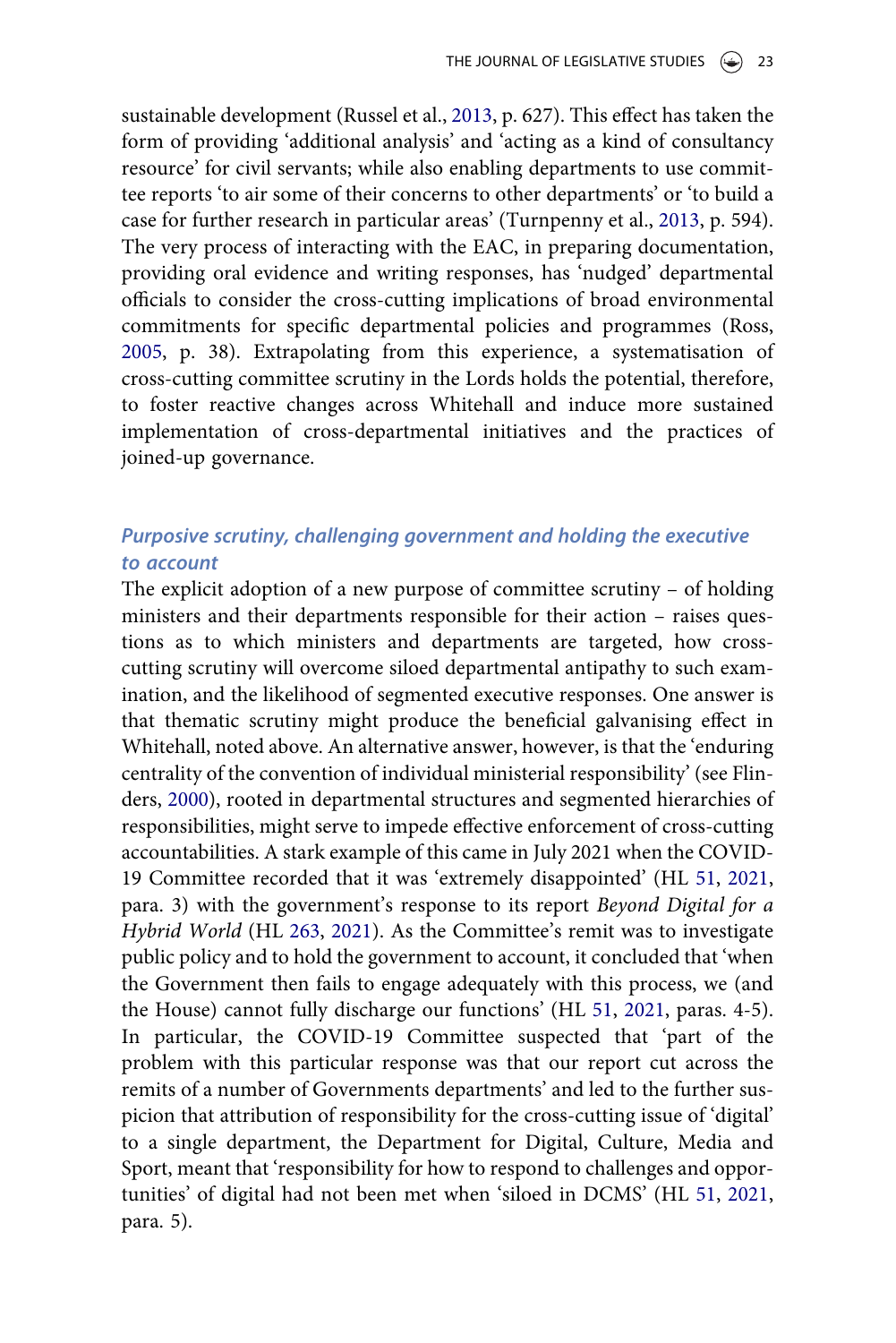<span id="page-23-2"></span>Relatedly, more explicit committee engagement in the scrutiny of executive actions increases the scope for political (in the specific sense of partisan) embroilment with the executive. An historic and continuing aversion to scrutiny has been displayed by executives to committee scrutiny in the lower chamber, alongside ministerial stratagems to minimise their exposure to such scrutiny (see Judge, [2021\)](#page-34-19). The danger for Lords committees, acting on the Liaison Committee's newly prescribed key purpose of holding the executive to account (HL [398](#page-33-1), [2019,](#page-33-1) para. 27), is that the same executive equivocations and evasions apparent in the Commons might be replicated in the upper house. Moreover, the objective of raising the public profile of committees – through more professional communication and digital marketing strategies – would serve not only to attract citizens' interest and engagement; but also attract heightened attention, and the deployment of associated mitigation strategies, by the executive itself. Indeed, cabinet ministers have already shown reticence in engaging enthusiastically with com-mittees in the provision of oral evidence.<sup>[9](#page-31-0)</sup> The Public Service Committee (HL [167](#page-33-19), [2020](#page-33-19), para. 13), for instance, in its very first report had cause to record its disappointment with the failure of members of the Cabinet Office – its Minister (Michael Gove), the Cabinet Secretary, and the Permanent Secretary – to provide oral evidence. This simply underscored some of the frustration expressed in oral evidence to the Liaison Committee at an 'inability to get ministers in front of us', and of discovering that when ministers were invited to appear before committees 'they never found that their diaries permitted it' (HL [398](#page-33-1), [2019,](#page-33-1) QQ142-143).

### <span id="page-23-1"></span>Intra-institutional dimension

# Differentiation and distinctiveness: complementarity of Lords and Commons committees

<span id="page-23-0"></span>A seemingly straightforward premise underpinned the principles used by the Liaison Committee to distinguish Lords' scrutiny committees from their Commons' counterparts: select committees in the lower House were essentially held to be engaged in 'siloed scrutiny' of departmental policies and activities (HL [398,](#page-33-1) [2019,](#page-33-1) para. 32). In this manner, thematic, cross-cutting committees in the Lords would not duplicate the departmental approach of select committees in the Commons. Yet, this premise was open to challenge should Commons committees adopt a cross-cutting approach to their own inquiries. Indeed, just such a challenge began to be mounted in the responses of committees in the lower chamber to the COVID-19 and climate change crises. In April 2020 the chair of the Health and Social Care Committee (HSC) invited the chairs of four other select committees to participate in his committee's questioning of the secretary of state for HSC (HC [36](#page-33-20), [2020](#page-33-20)). In late-2020 the HSC Committee and the Science and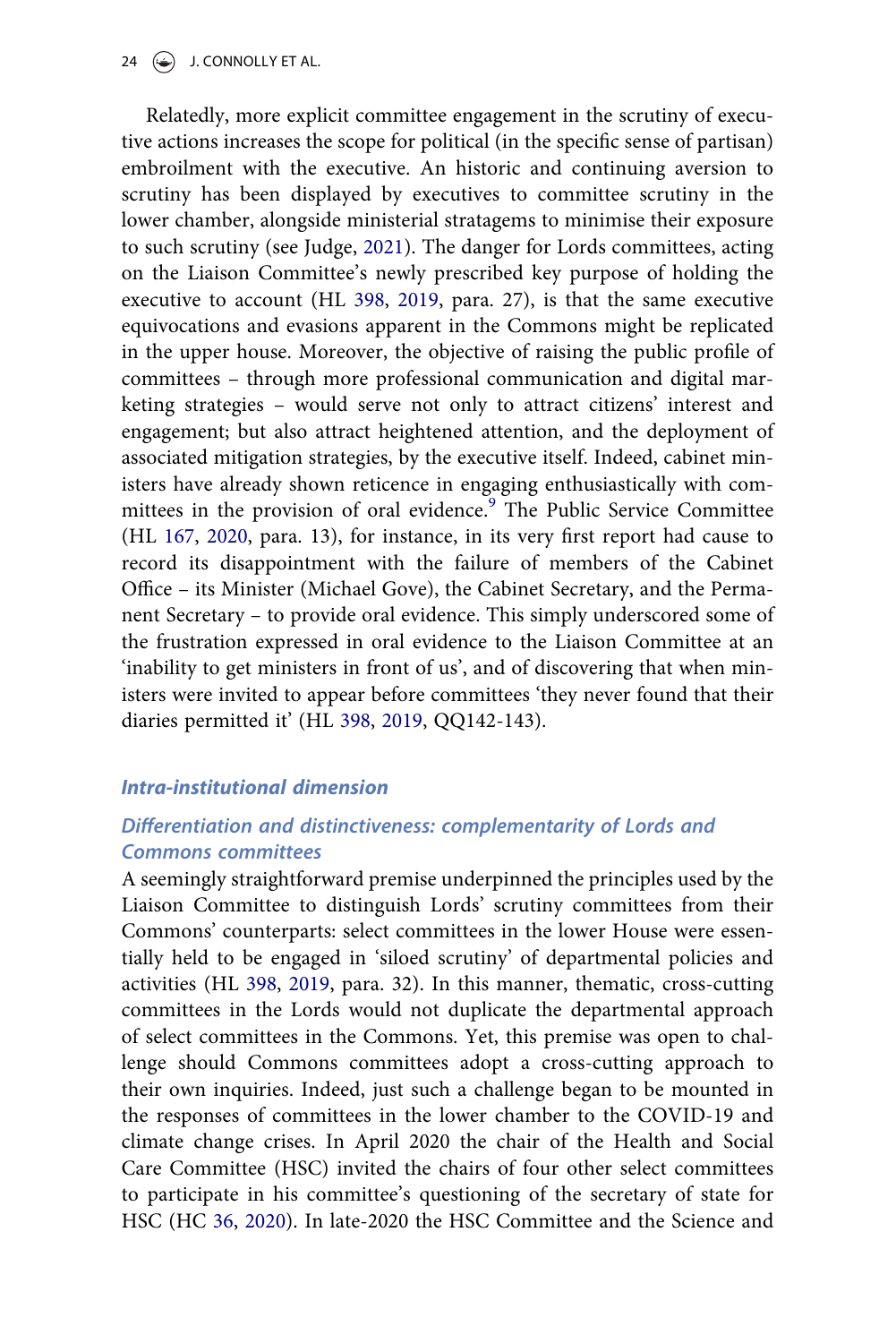<span id="page-24-4"></span>Technology Committee embarked upon a joint inquiry into the lessons to be learnt from the response to the coronavirus pandemic (UK Parliament, [2020](#page-36-2)). In March 2021, and more dramatically, nine Commons select committees initiated a programme of cross-cutting scrutiny of the UK's preparations for the COP26 climate summit (UK Parliament, [2021\)](#page-36-3).

### <span id="page-24-5"></span>Differentiation and distinctiveness: expertise, assumed and actual

A further distinctive and, arguably, unique feature of the House of Lords is the reputed collective expertise of its members (see Bochel & Defty, [2010;](#page-32-10) Dorey & Purvis, [2018,](#page-32-4) pp. 246–248; Norton, [2017,](#page-34-1) pp. 32–33; Russell, [2013](#page-35-0), p. 74; Russell & Benton, [2009;](#page-35-17) Shell, [2007,](#page-35-1) pp. 165–167). More fundamentally, this reputation also serves as a *redeeming* feature, which according to Russell ([2013,](#page-35-0) p. 90) 'helps to counterbalance concerns about its unelected nature'; or, as expressed more forcefully by Lord Cameron in oral evidence to the Liaison Committee, 'if we are not a House of experts, our whole raison d'être within the constitution is irrelevant' (HL [398](#page-33-1), [2019](#page-33-1), QQ142-3). Certainly, a starting proposition of the Liaison Committee was that the vitality of the Lords, and especially its committees, owed much to the 'extensive and wide-ranging expertise of members' (HL [398](#page-33-1), [2019](#page-33-1), para. 1). Yet, exactly what constituted expertise; how it differed, if at all, from the 'knowledge and experience' held by members; the extent to which expertise has an expiry or 'best before' date; and exactly how extensive was the scope and depth of members' expertise across policy fields was not considered by the Liaison Committee. Such concerns, however, had long been a preoccupation of many outside observers, especially those who provided data on the highly skewed professional backgrounds of the membership of the Lords (Electoral Reform Society, [2020](#page-32-11)), or who raised the issue of whether the preponderance of retired, elderly Peers (with an average age of 70 in 2020) meant that the House was filled with 'ex-experts' (Russell, [2013](#page-35-0), p. 78; Tyler, [2008](#page-35-18)); or those who provided evidence to show that whilst there are many experts in the Lords, nonetheless, in some key policy fields there are relatively few members with deep and specific expertise of those fields (see Russell & Benton, [2009](#page-35-17), pp. 41–53; in the specific case of welfare policy see Bochel & Defty, [2010](#page-32-10)).<sup>[10](#page-31-1)</sup> Such external assessments raise fundamental questions as to the extent to which expertise in the Lords is 'often assumed rather than demonstrated and measured' (Bochel & Defty, [2010](#page-32-10), p. 82; HL [398](#page-33-1), [2019,](#page-33-1) RIS00020). Even if the collective expertise of the Lords is treated as a relative, rather than as an absolute matter, the contention that the Lords is 'more expert' (HL [398](#page-33-1), [2019,](#page-33-1) QQ1-9; Russell, [2013,](#page-35-0) p. 76) may still be subject to the qualification that in some key areas 'the House of Lords is not a more expert House than the Commons' (Bochel & Defty, [2010,](#page-32-10) p. 81).

<span id="page-24-3"></span><span id="page-24-2"></span><span id="page-24-1"></span><span id="page-24-0"></span>A more specific concern is the efficacy of the selection process in ensuring that members with appropriate expertise are appointed to apposite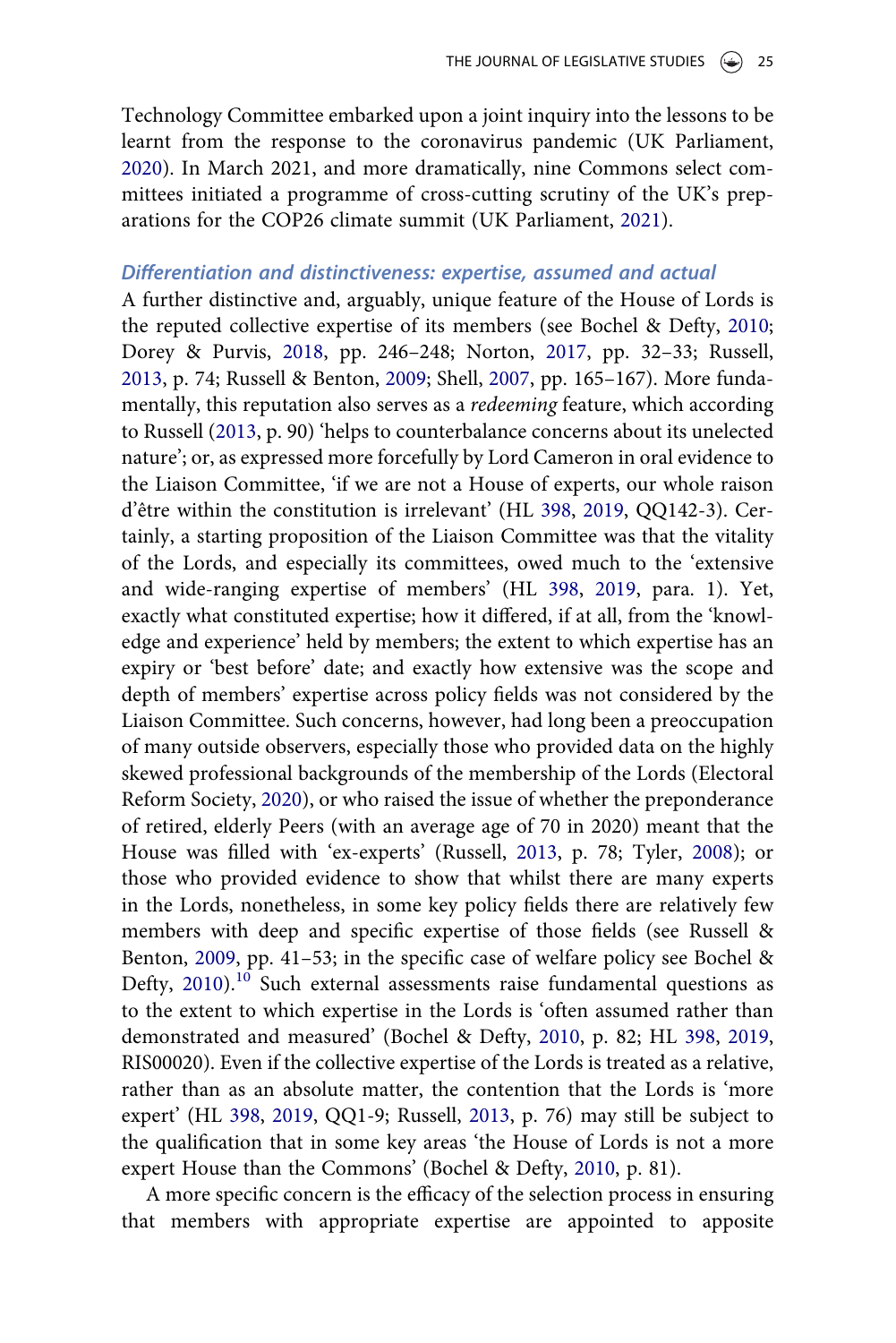committees. That 'Members are enthusiastic about using their expertise to serve on committees' (HL [398,](#page-33-1) [2019,](#page-33-1) para. 168) is not in doubt. What is less certain, and an issue raised by several witnesses, is the extent to which expertise is the main criterion for appointing members to investigative committees. In the main political parties, partisan considerations may trump expertise in securing appointment to specific committees, with Lord Puttnam (HL [398,](#page-33-1) [2019,](#page-33-1) Q58) estimating that expertise was ranked 'about fourth' in the order of whips' priorities in appointing committee members. Even on the crossbenches there was some uncertainty as to the criteria used for the selection of members for specific enquiries (Baroness Kidron, HL [398,](#page-33-1) [2019](#page-33-1), Q58; Baroness Brown HL [398,](#page-33-1) [2019,](#page-33-1) RIS0025; and nonaffiliated Lord Inglewood HL [398,](#page-33-1) [2019,](#page-33-1) RIS0026). The potential danger is that the desire to maximise general opportunities for members to participate in committee investigations may lead to the downgrading of the specific premium placed upon expertise in the appointment process.

<span id="page-25-0"></span>Similarly, the rotation rule, whereby membership of permanent committees is restricted to three successive calendar years (HL [140](#page-33-21), [2020,](#page-33-21) paras. 12- 13), runs the risk 'of losing expertise in select committee work and wastes experience' (HL [398](#page-33-1), [2019](#page-33-1), para. 171). Tellingly, in the debate on the Liaison Committee's report, Lord Winston, a high-profile and eminent scientist, drew attention to a significant flaw in the appointment procedure and the rotation rule. Using the example of the Science and Technology Committee he observed that it was 'constantly starved of scientists'. He maintained, therefore, that it was essential in appointing committee memberships in the future to 'make certain we get the best expertise for the particular committee concerned and people are not appointed just because they have been a good Member on the Back Benches' (HL Debates, 3 October 2019, cols. 1802-3). Indeed, the Liaison Committee, in recognising this risk, acknowledged the 'difficult balance' to be struck between facilitating continuity of membership and retaining expertise on committees while providing new appointment opportunities for other members. As a result, the Committee recommended that the Procedure Committee should reexamine these time-limitations (HL [398,](#page-33-1) [2019](#page-33-1), para. 173).

Another dimension of expertise is the availability of expert advice and support available to committees and their members. As individual members of the Lords do not have institutional resources to employ specialist staff, they are dependent upon the comparatively limited core staff apportioned to each committee (routinely a clerk, committee assistant, policy analyst and one or more external policy advisers) (HL [398,](#page-33-1) [2019,](#page-33-1)  $RIS0061$ <sup>[11](#page-31-2)</sup> Certainly, they are assisted by the broader impartial, authoritative, and timely research provided to members by the Lords Library service along with its specific in-depth briefings. The Parliamentary Office of Science and Technology (POST) also provides institutional support for committees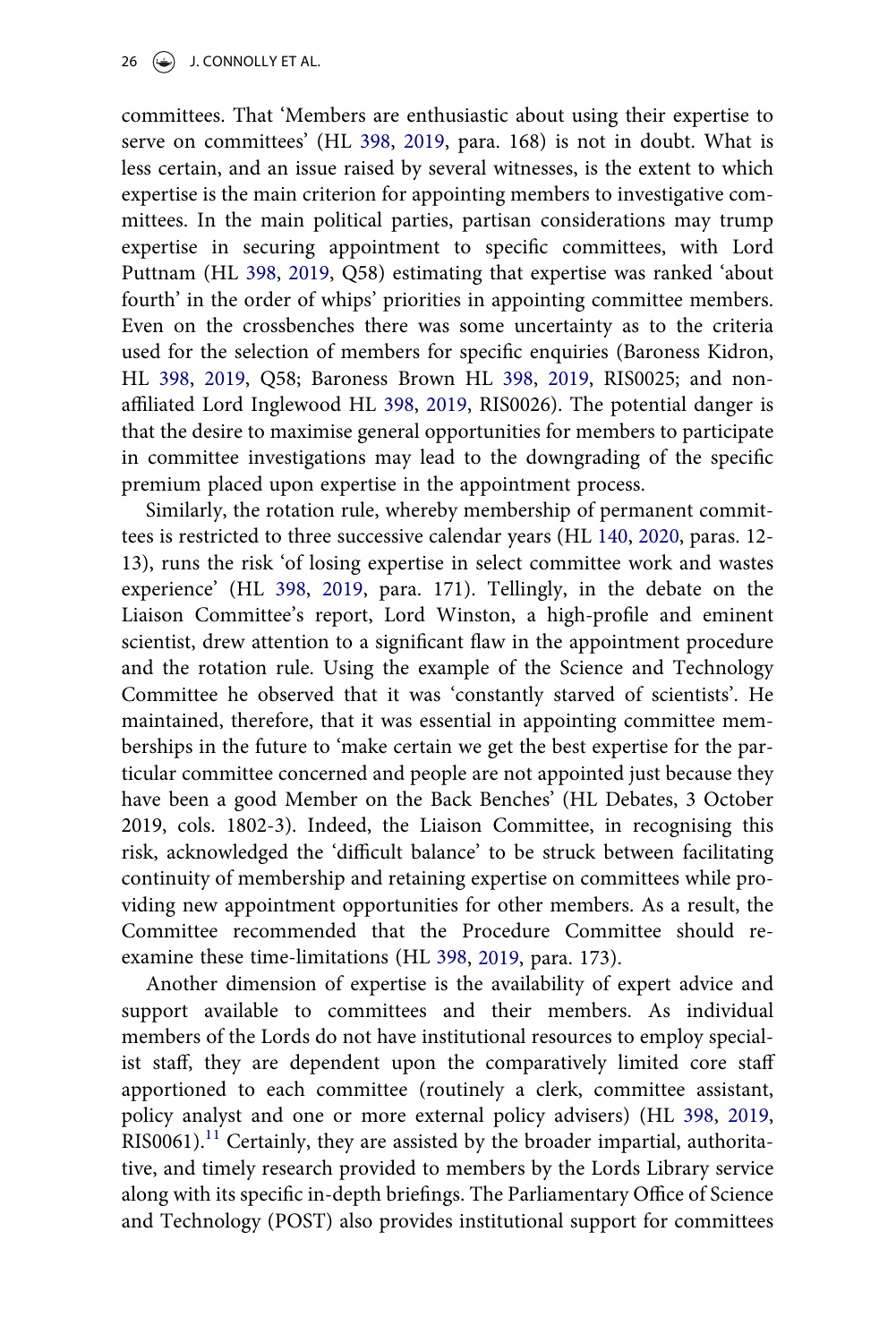conducting inquiries on public policy issues related to science and technology (HL [398](#page-33-1), [2019,](#page-33-1) RIS0015), Nonetheless, in comparative terms, there are few in-house expert resources available to investigative committees. In this respect the Lords is in an analogous position to that of the Australian Senate, 'In truth, the expertise committees require to perform their roles effectively comes from submitters and witnesses' (HL [398,](#page-33-1) [2019](#page-33-1), RIS0059).

Certainly, the Liaison Committee was aware of the centrality of the input of 'witnesses and evidence' to committee inquiries, and without which 'most of our committees would grind to a halt' (HL 398, [2019,](#page-33-1) para. 195). On the one hand, as considered below, the main focus of attention was upon securing witness diversity and wider perspectives on public policy beyond the 'usual suspects'. The emphasis was, commendably, upon ensuring that committee inquiries were informed by more expansive forms of expertise – of lived experiences and first-hand knowledge of the outcomes of public policy. Yet, on the other, there was little consideration of the extent to which committees made 'the best use of the expertise in [the UK's] research intensive universities'; or of the willingness to formulate a 'radical … forward looking agenda' to link committee activities with the research expertise and knowledge exchange activities of universities and research institutes (Muscatelli, HL [398](#page-33-1), [2019,](#page-33-1) RIS0046).

### Extra-institutional dimension

'One of the biggest issues' identified in the Liaison Committee's review, as noted above, was how to improve internal and external communication of the significance of committee work and how to engage the public more systematically in the work of committees. Overall, however, communication appeared to be afforded greater priority than engagement (HL [398](#page-33-1), [2019,](#page-33-1) paras. 108-48). As a result, a detailed consideration of the need for improved communication techniques and resources, overwhelmed a more limited, and specific, acknowledgement of how public engagement was impeded by certain deficient committee working practices. Yet, despite this specific acknowledgment of deficiency, the Liaison Committee signalled a broader intent, not to change the way in which committees worked (HL [398,](#page-33-1) [2019,](#page-33-1) para. 56).

Indeed, a potential discordance between the extra-institutional aspirations of interactive communication and engagement and the actual working practices of committees was inhered in the Liaison Committee's report. On the one side, the formality of the language and terminology used in committee deliberations and proceedings was flagged as a matter of concern; with the recommendation that this matter should be reviewed in the immediate future (para. 199). The spatial environment of the rooms used for committee meetings at Westminster, and the formality and inquisitorial mode of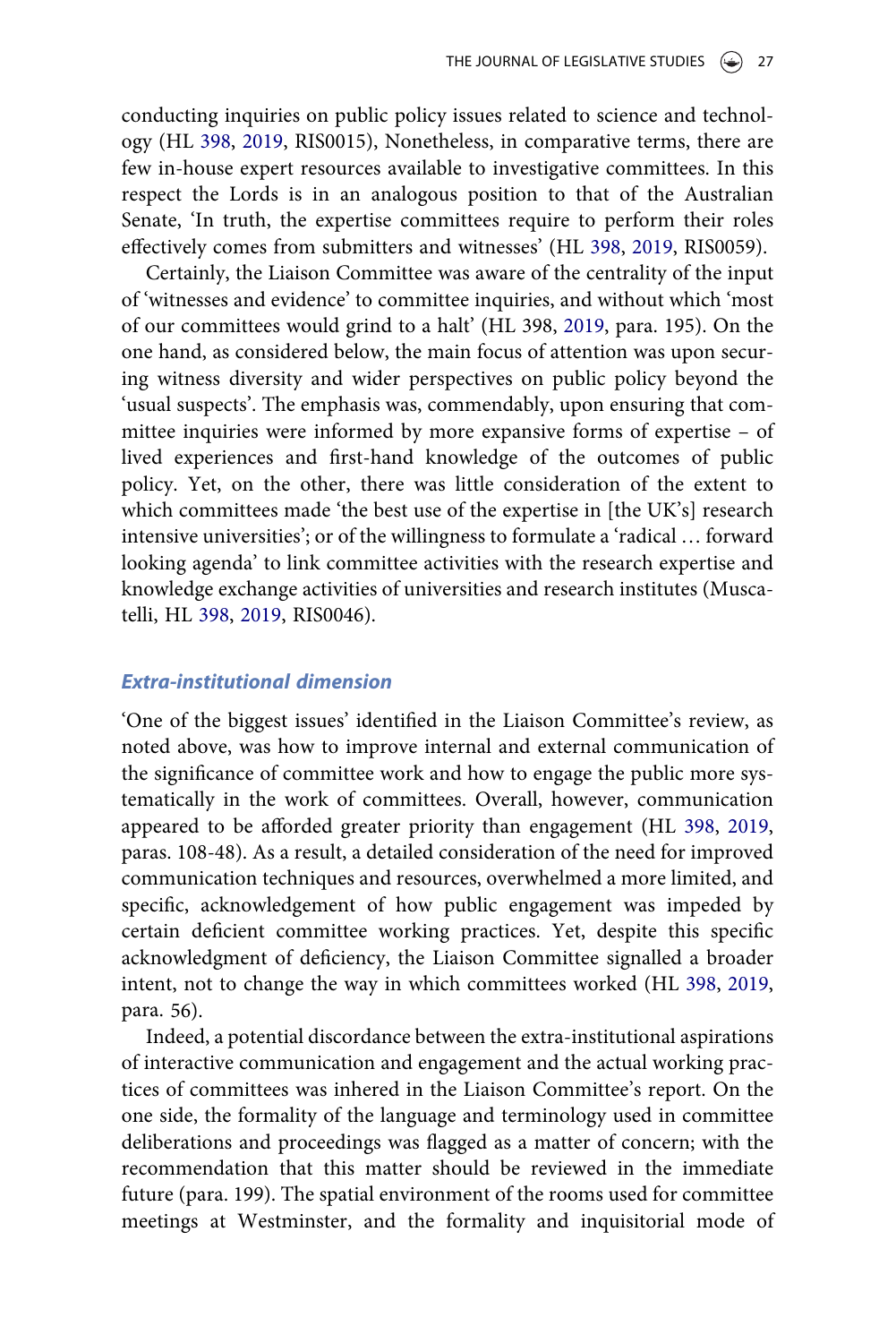committee proceedings, were acknowledged as off-putting and indeed intimidatory for many witnesses. In response the Liaison Committee proposed an extension of formats, some already piloted, for the collection of evidence, including round-table events, 'pyramid style' events, and visits to local communities (HL [398](#page-33-1), [2019,](#page-33-1) paras. 204-9). On the other side, however, the opportunities for virtual proceedings and evidential interchanges did not feature in the Liaison Committee's report.<sup>[12](#page-31-3)</sup> Baroness Kidron's (HL [398,](#page-33-1) [2019](#page-33-1), Q56) plea to 'respond to the opportunities of the virtual', to bring about a metaphorical 'breaking of walls' through virtual meetings, and so to 'change the feeling of things' for witnesses went un-noted in the final report. Similarly, alternative modes for the conduct of inquiries and for the production of reports, for example through the use of rapporteurs, although raised obliquely in oral and written evidence (see respectively HL [398](#page-33-1), [2019,](#page-33-1) Q18; RIS0050) received no reflection in the final report. Furthermore, suggestions that more innovative modes for the selection of topics, extending beyond the 'internalised pool' of members themselves, were raised and discounted. Certainly, the wider potential for public involvement in topic selection was raised in evidence (HL [398,](#page-33-1) [2019](#page-33-1), Q21; RIS0005), but the involvement of UK research councils, each with their own extensive thematic priorities and initiatives, received no attention.

### A three-dimensional repositioning?

The Liaison Committee was clear that its review and the recommendations that followed were just the start of significant change and the beginning of a process of ensuring 'more effective scrutiny of all the major areas of public policy' (HL [193,](#page-33-2) [2020,](#page-33-2) para. 2). It was equally clear that in future there should be enhanced evaluation of the effectiveness of investigatory committees through sessional highlight reports and end of parliament legacy reports (HL 398, [2019,](#page-33-1) paras. 229-31). The primary focus of these reports was, not surprisingly, to be upon gauging the quality and success of committee 'outputs', and their impact. The Liaison Committee did, however, recognise the scope for greater monitoring of 'inputs' – especially witness diversity in committee investigations (HL [398](#page-33-1), [2019](#page-33-1), para. 203). But the monitoring of committee memberships, beyond gender diversity, in terms, for example, of auditing relevant expertise, specialist experience or professional skills remained unconsidered. Similarly, the scope for monitoring committee interactions with departmental ministers and officials, which would assume greater significance in the light of the new commitment to hold government to account, was left unexamined. If the issue of committee inputs is deemed to be largely unproblematic then such input monitoring might be deemed unnecessary. Yet, such a conclusion would be based upon assumptions that clearly need testing and verification.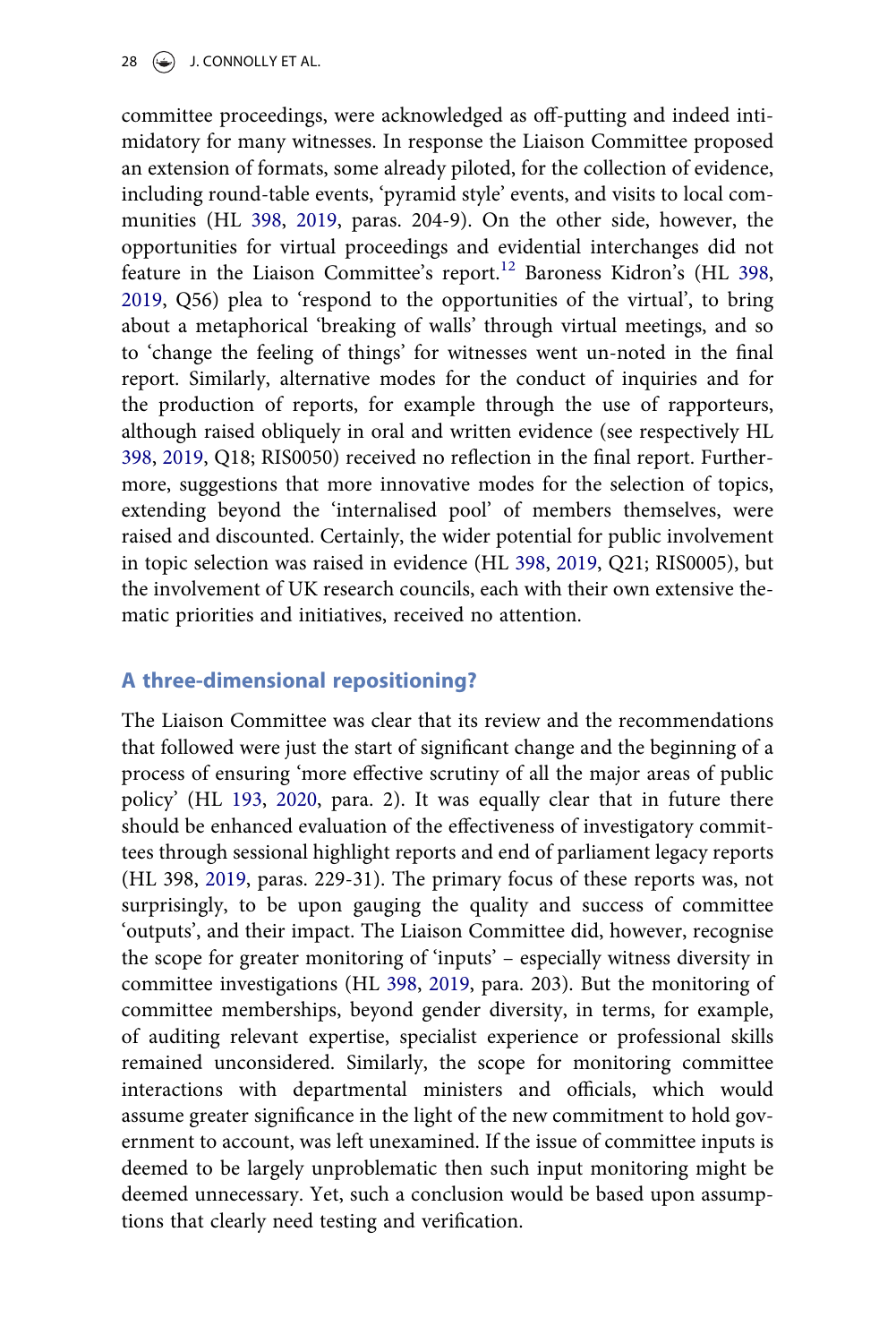Indeed, in reviewing the Liaison Committee's review, a number of key disconnections have been identified between the assumptions made, and the aspirations held by the Committee. While these disjunctions appear to relate simply to matters of institutional organisation, and, so, to be of little interest beyond the Lords itself and a few legislative scholars, in fact they circle back to the elemental question of 'what is the point of the House of Lords?'. If the answer to that question is conceived in terms of an upper House 'fulfil[ling] tasks which it sees as adding value to the political process', with its role being 'not to conflict with but, rather to complement the work of the House of Commons' (Norton, [2017,](#page-34-1) p. 2), then the Liaison Committee's review and the underpinning logic of its main recommendations may be analysed simply as matters of institutional function, organisation and form. Certainly, from the outset, the Committee was adamant that its approach was evolutionary and did not necessitate significant change in the ways in which committees currently worked. Nonetheless, simultaneously, the Committee also proposed 'significant change in the positioning of our committees' (HL [193](#page-33-2), [2020](#page-33-2), para. 2).

In fact, a repositioning of committees across three dimensions was envisaged. The first (inter-institutional) was the recommendation that a key purpose for future Lords committees should be 'scrutiny of government' (in a more overt acknowledgment of the accountability relationship between executive and legislature). The second (intra-institutional) was the quest to ensure 'comprehensive scrutiny of major policy both in the House of Lords, and across Parliament more widely' (HL [398,](#page-33-1) [2019,](#page-33-1) para. 36 emphasis added). The third (extra-institutional) was in relation to the citizenry, in the Liaison Committee's recommendations for increased engagement, interaction and communication with the public in all aspects of committee work.

In each dimension this repositioning moved beyond simple organisational realignment and marked a more profound recalibration of institutional and political relationships. On the first (inter-institutional) dimension, holding government to account has implications for the relationship between Lords investigatory committees and the ministers and departmental officials they were scrutinising. As noted above, tensions, antagonisms and strategies of executive mitigation would potentially become more pronounced in this relationship as committees sought to fulfil their explicitly expanded purpose of 'holding the executive to account' (HL [398,](#page-33-1) [2019](#page-33-1), para. 26). On the second (intra-institutional) dimension, a more holistic approach to scrutiny across parliament, rooted in the distinctiveness of Lords investigatory committees from their Commons counterparts – and distinguished by the principles of expertise, differentiation, and complementarity – might result, paradoxically, in the very inviolability of those principles being questioned in practice. On the third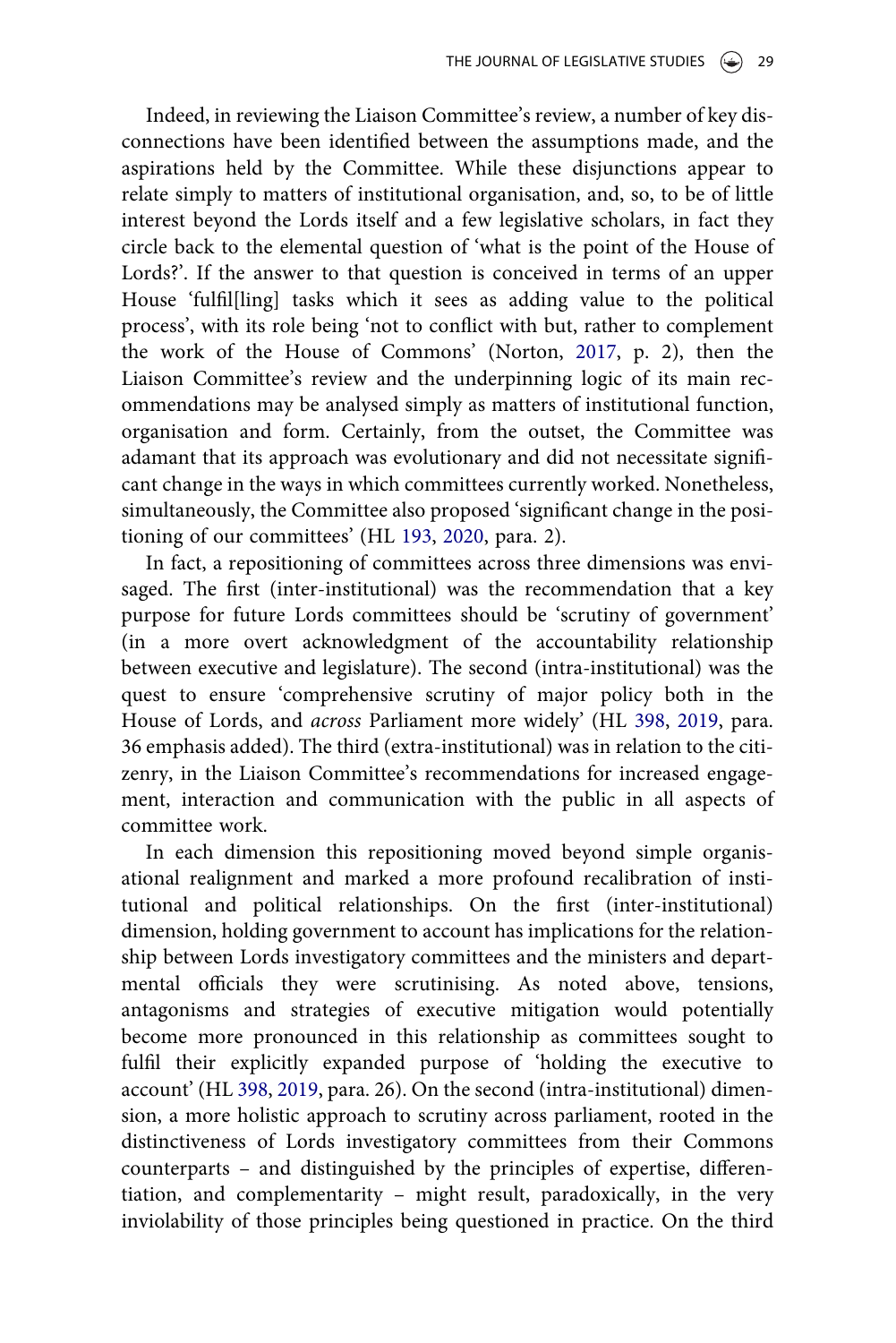(extra-institutional) dimension, a significantly raised public profile would attract the attention not only of the general public and the specific publics of organised interests, but also the (not necessarily benign) attention of government. More 'visible' committees might well, therefore, trigger partisan incentives for governments to adopt more uncompromising and negative stances towards their scrutineers.

As the most comprehensive review of the activities and institutional positionings of Lords committees undertaken to date, the Liaison Committee's Review is thus of profound significance both in understanding the principles and purposes underpinning committee development and in seeking to 'future-proof' committee efficacy by a reformulation and repurposing of the very activities of committees. In seeking to effect significant change in the positioning of committees, a wider repositioning of those committees within the institutional and political matrixes within which they operate will come under review. As argued above, with their raised profile resulting from the implementation of the Liaison Committee's recommendations, Lords committees will no longer be 'institutions ignored'. Almost certainly, they will attract further review, in the sense of assessment, judgement and evaluation of their operations, not only within the Lords but also by the wider audiences – of the government and the public. A broad dynamic of 'review' has thus been inbuilt in the Liaison Committee's 2017–20 Review. Yet, importantly, also inhered in that Review is a cascade effect, wherein a process of internal institutional and organisational review is likely to precipitate wider political and constitutional appraisal – of the organisation of government itself (and its capacity for joined-up, holistic working) and the institutional positioning of the Lords itself within the UK's system of governance.

#### <span id="page-29-0"></span>**Notes**

- 1. The main review was conducted between 2017 and 2019 and resulted in the publication in July 2019 of the Liaison Committee's report (HL [398,](#page-33-1) [2019\)](#page-33-1). In December 2020 a further report was published by the Liaison Committee (HL [193](#page-33-2), [2020\)](#page-33-2) which concluded its 2017–2019 review by identifying emerging scrutiny gaps, arising primarily from the loss of scrutiny coverage of major areas of public policy resulting from the post-Brexit demise of the EU Committee and its subcommittees. In this sense, the 2020 report's recommendations built upon and completed the recommendations of the 2019 report, and hence it is appropriate to treat both reports as a whole.
- <span id="page-29-1"></span>2. The primary focus of this paper is upon the thematic investigatory committees of the House of Lords rather than those focused upon specific aspects of legislative scrutiny referred to by the Liaison Committee as 'forensic scrutiny' of legislation (HL [398,](#page-33-1) [2019](#page-33-1), para. 4d), most notably the Secondary Legislation Scrutiny Committee, the Delegated Powers and Regulatory Reform Committee and the various temporary pre-legislative and post-legislative committees.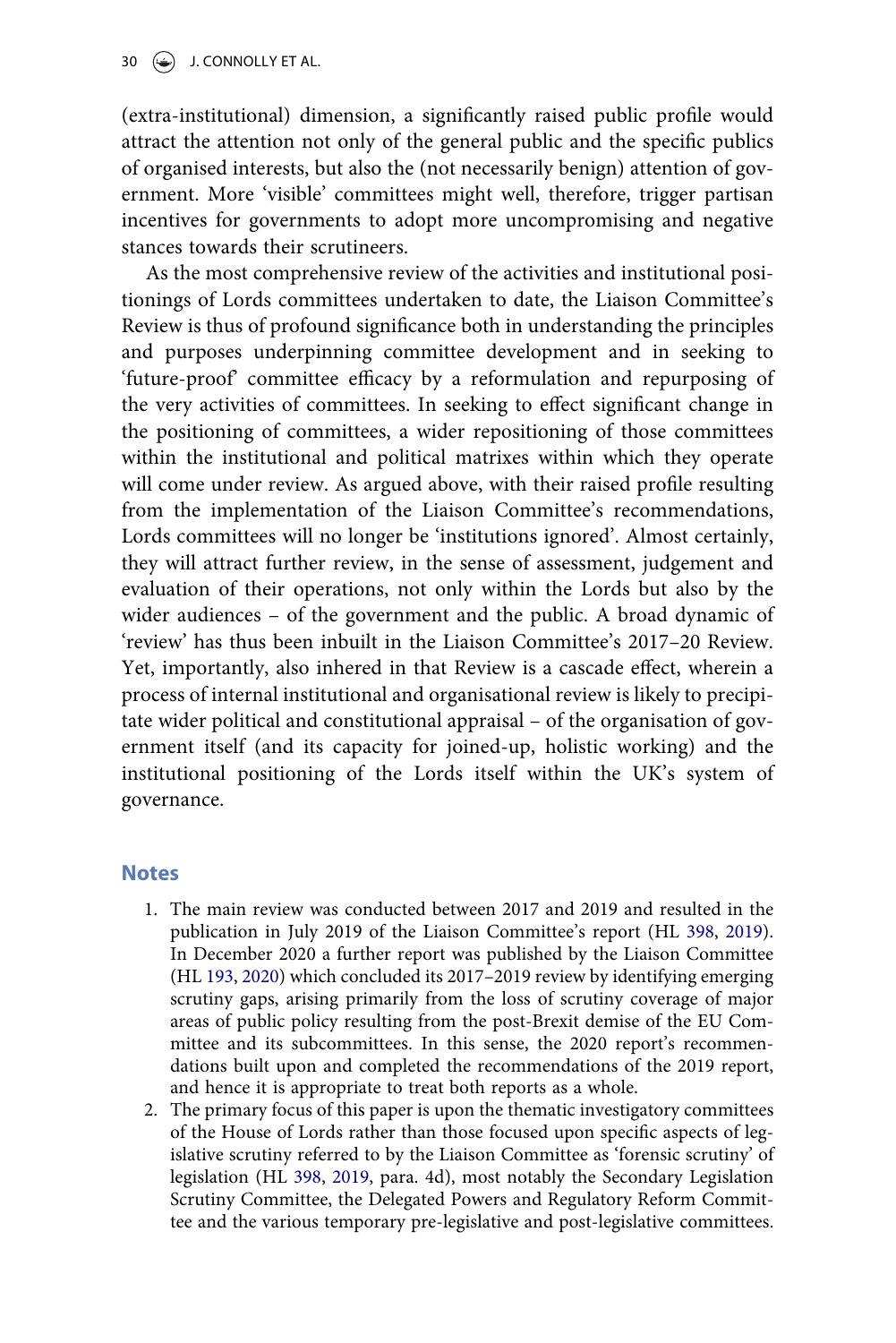- <span id="page-30-7"></span><span id="page-30-0"></span>3. On the distinction between institutions and organisations (see North, [1990](#page-34-20); Peters, [2016](#page-35-19), pp. 57–58). Peters concludes that although the two may be considered separately differentiation may be difficult in practice.
- <span id="page-30-1"></span>4. The appointment of ad hoc committees for pre-legislative scrutiny and postlegislative scrutiny became of increased significance in the decades after 1997 (when the parliamentary processes for pre-legislative scrutiny were formalised). Although the practice of pre-legislative scrutiny has not lived up to the aspirations of its supporters, both in terms of the limited volume of bills submitted, and the limited time and resources available to conduct scrutiny, nonetheless, the value of such scrutiny has continued to be endorsed within the Lords. Since 2012 *ad hoc* committees have also been appointed to conduct post-legislative scrutiny. Within five years of the appointment of the first committee, post-legislative scrutiny was declared to be 'an established role for ad hoc committees in the House of Lords' (HL [144](#page-33-11), [2017](#page-33-11) para. 17); and by 2019 nine post-legislative scrutiny committees had been active. However, the verdict on the effectiveness of these committees remains open. Norton [\(2019,](#page-35-11) p. 346) captures well the ambiguities of assessment in his conclusion that post-legislative scrutiny in the Lords 'is limited, but consistent'.
- <span id="page-30-6"></span><span id="page-30-2"></span>5. In many respects the Brexit process – both pre-referendum and post-referendum result – constituted a 'critical juncture' (for an overview of the concept of critical juncture see Capoccia, [2016](#page-32-12)). In some variants of historical institutionalism, moments of institutional indeterminacy and fluidity, occurring in relatively short periods of time, may constitute 'punctuated equilibria' and provide opportunities for institutional innovation (see Lowndes, [2017](#page-34-4), p. 67). In this vein, Connolly et al. [\(2022\)](#page-32-0) note, that in the context of the political uncertainties associated with Brexit, a major reform of the Lords' committee system was to a large extent 'inevitable' as the House of Lords had to "face up" to the institutional implications of Brexit'. Indeed, the Liaison Committee acknowledged directly that 'the Brexit vote has profoundly changed the political context' (HL 398, p. 81), and that the review exercise had been 'driven, in part, by the need to adjust our committee structure to reflect the new relationship with the EU' (HL [193](#page-33-2), [2020](#page-33-2), para. 11).
- <span id="page-30-3"></span>6. Essentially, the European Union Committee and its six subcommittees had evolved into something resembling a scrutiny ecosystem. This ecosystem provided a capacity to examine many domestic policy areas within the broader frame of EU competencies (such as agriculture, fisheries, food, energy, emissions trading, the environment, as well as policing, migration, asylum policy, trade and regulation, criminal frameworks and judicial co-operation). A newly created European Affairs Committee, operating in a post-Brexit context, would have a far more restricted remit and would leave scrutiny gaps in policy areas previously covered in the EU committee ecosystem. This provided both a challenge to fill these gaps and an opportunity to systematise further thematic scrutiny in the creation of new cross-cutting committees.
- <span id="page-30-4"></span>7. Motions to appoint the memberships of the new sessional committees were moved and recorded in the Minutes of House of Lords Business on 14 April 2021.
- <span id="page-30-5"></span>8. Although no change to the method of selection for committee chairs and members was proposed in the Report, some disquiet was evident about the continuing role of party whips in the selection process in oral evidence (HL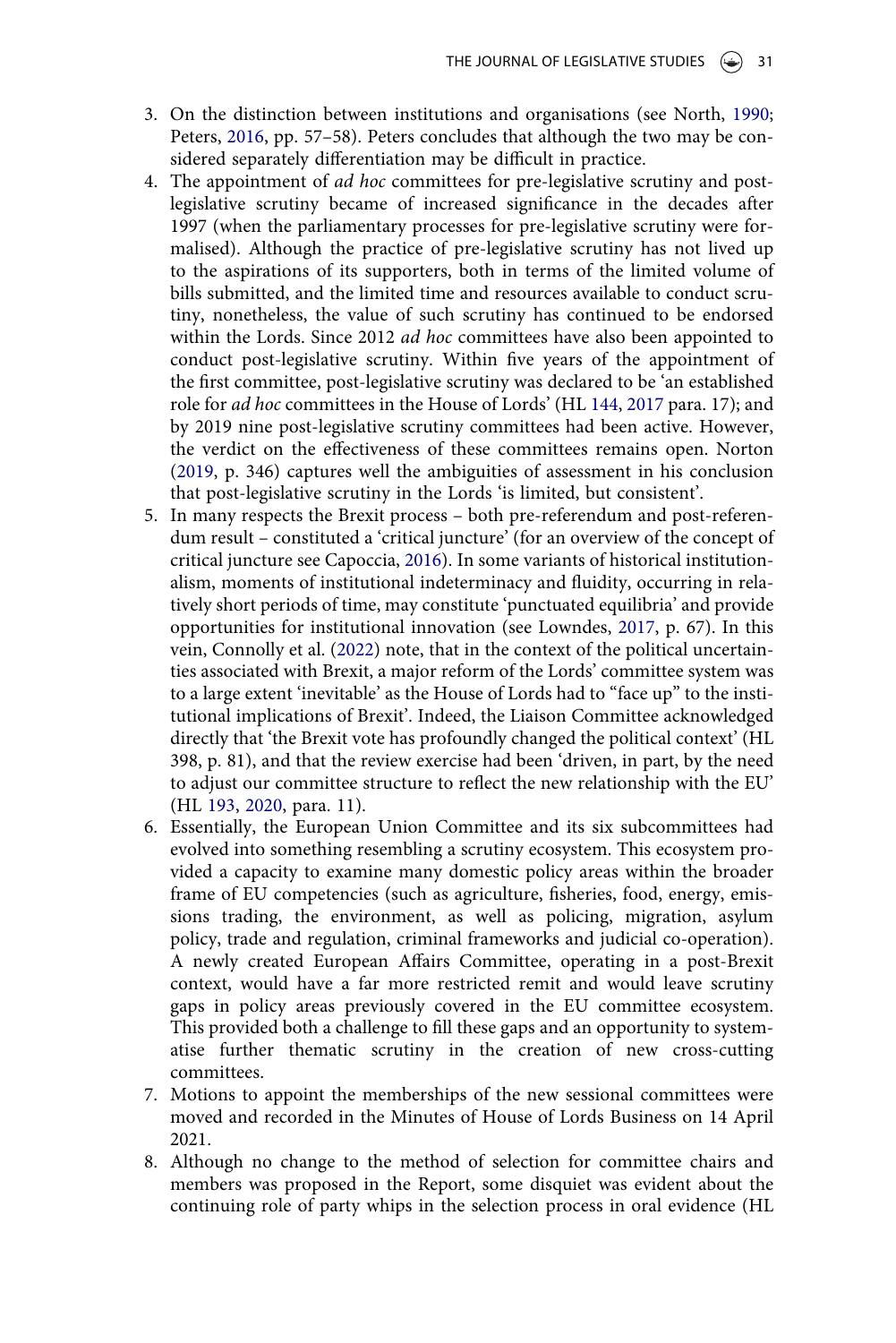[398,](#page-33-1) [2019,](#page-33-1) Q. 51; Q. 58), written evidence (HL [398](#page-33-1), [2019](#page-33-1), RIS0006; RIS 0044; RIS0052) and in debate (HL Debates, 13 January 2021, col. 744). Lord McFall did acknowledge in the debate on the Liaison Committee's Report that the issue of the election of chairs was 'still on the agenda' (HL Debates, 13 January 2021, col. 745).

- <span id="page-31-0"></span>9. Of the 61 committee inquiries conducted in the 2017–19 parliament, cabinet ministers provided oral evidence on only three occasions (Jeremy Hunt twice, in two different roles as Health Secretary and Foreign Secretary, and Matt Hancock as Health and Social Care Secretary). 47 other ministers, either ministers of state or under-secretaries, provided oral evidence.
- <span id="page-31-1"></span>10. Russell and Benton [\(2009](#page-35-17), p. 15) use the term 'specialism' but take this to mean 'the more precise expertise that the peer has'. They are surprised to find ([2009](#page-35-17), p. 42) that 'there are so few peers with specialisms in engineering … There are also very few with specialisms in energy, and in conservation and the environment generally, which is clearly now a policy field of enormous importance. For example, we found nobody whose specialism was waste management, recycling, water, flooding, forestry, etc, and bigger areas such as climate change might be considered underrepresented. There are also few peers with specialisms in transport (particularly road transport, including buses). As already noted there are also relatively few peers with main specialisms in heritage matters, and leisure industries, and relatively few peers have main specialisms in school education, and none evidently in early years or adult education'.
- <span id="page-31-2"></span>11. The legislative scrutiny committees are supported by staff from the Legislation Office.
- <span id="page-31-4"></span><span id="page-31-3"></span>12. The Liaison Committee did, however, later acknowledge the importance of virtual committee proceedings in sustaining inquiries during the COVID-19 crisis (HL [103,](#page-33-22) [2020,](#page-33-22) paras. 5-7).

### Disclosure statement

No potential conflict of interest was reported by the author(s).

#### Notes on contributors

John Connolly is Professor of Public Policy at the University of the West of Scotland, Paisley, UK. He is a former public servant having previously worked in senior policy and evaluation positions in Scotland before joining the University of the West of Scotland in 2013. His main research interests include governance reform, the politics of crisis management, evaluation, health security and social inequalities. He is the editor of the flagship journal of the Academy of Social Sciences – Contemporary Social Science.

Matthew Flinders is Founding Director of the Sir Bernard Crick Centre and Professor of Politics at the University of Sheffield, UK. He is also Vice President of the Political Studies Association of the United Kingdom and is currently Chair of the Universities Policy Engagement Network. He is the author or editor of fourteen books and has published over two hundred peer-reviewed research articles, chapters and papers on various aspects of British politics, governance and public policy.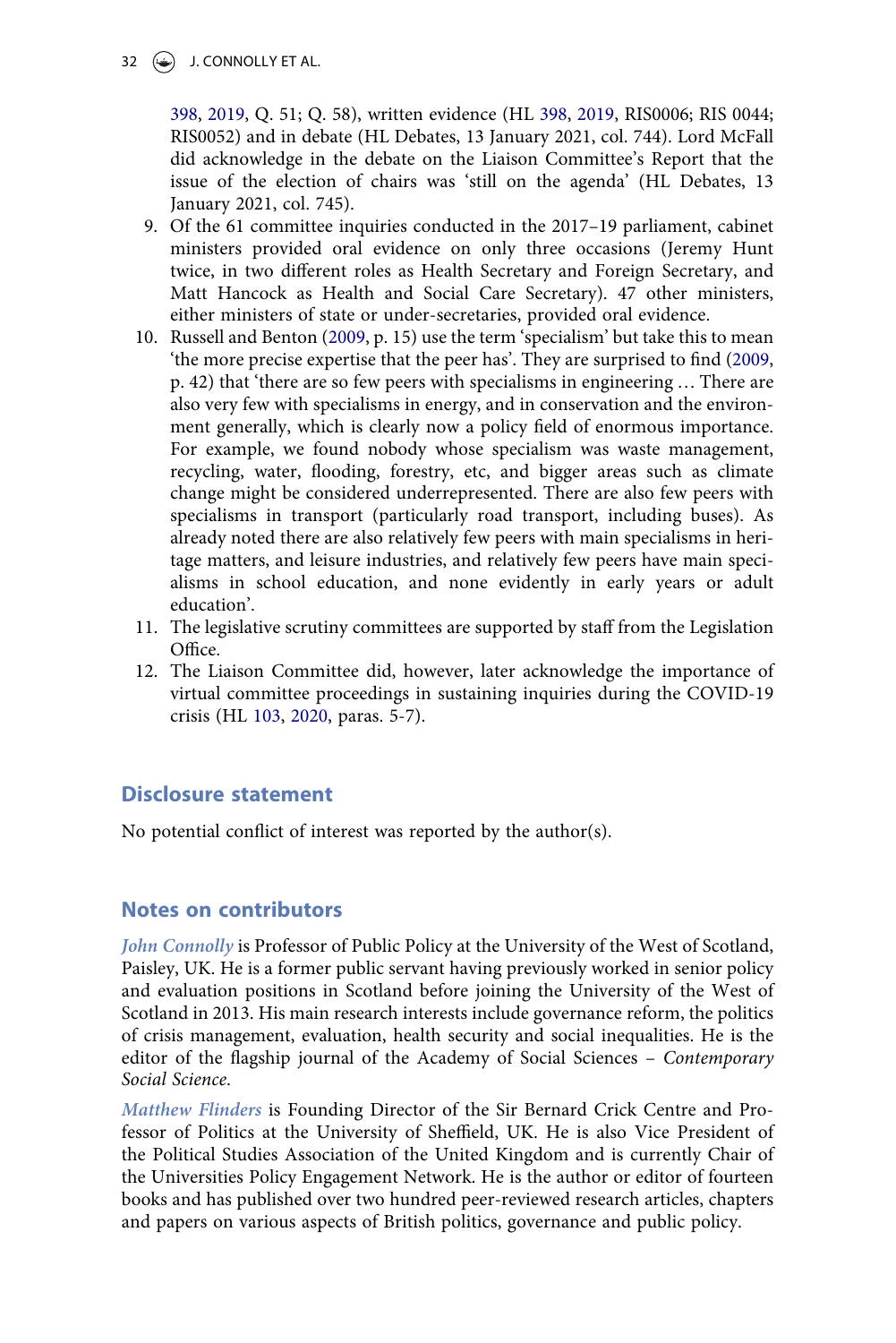David Judge is Emeritus Professor of Politics, University of Strathclyde, Glasgow, UK. His main research interests include representative democracy, the UK parliament, and the European Parliament.

#### **ORCID**

John Connolly <http://orcid.org/0000-0002-5563-4970> Matthew Flinders  $\blacksquare$  <http://orcid.org/0000-0003-3585-9010>

### **References**

- <span id="page-32-3"></span><span id="page-32-1"></span>Besly, N., & Goldsmith, T. ([2019\)](#page-1-0). How parliament works (8th ed.). Routledge.
- Bochel, C. [\(2021](#page-7-0)). Procedural justice: New approaches to parliament's engagement with the public. *Parliamentary Affairs*, Advance Article, 1–20. [https://doi.org/10.](https://doi.org/10.1093/pa/gsab039) [1093/pa/gsab039](https://doi.org/10.1093/pa/gsab039)
- <span id="page-32-10"></span>Bochel, H., & Defty, A. ([2010\)](#page-24-0). A question of expertise, the House of Lords and welfare policy. Parliamentary Affairs, 63(1), 66–84. [https://doi.org/10.1093/pa/](https://doi.org/10.1093/pa/gsp019) [gsp019](https://doi.org/10.1093/pa/gsp019)
- <span id="page-32-12"></span>Capoccia, G. [\(2016](#page-30-6)). Critical junctures. In O. Fioretos, T. G. Falleleti, & A. Sheingate (Eds.), The Oxford handbook of historical institutionalism (pp. 90–106). Oxford University Press.
- <span id="page-32-5"></span>Connolly, J. [\(2015\)](#page-21-0). The 'wicked problems' of governing UK health security disaster prevention, the case of pandemic influenza. Disaster Prevention and Management, An International Journal, 24(3), 369–382. [https://doi.org/10.1108/DPM-09-2014-](https://doi.org/10.1108/DPM-09-2014-0196) [0196](https://doi.org/10.1108/DPM-09-2014-0196)
- <span id="page-32-0"></span>Connolly, J., Flinders, M., Judge, D., Torrance, M., & Tudor, P. [\(2022\)](#page-0-0). Institutions ignored, a history of select committee scrutiny in the House of Lords. Parliamentary History, 41(3) forthcoming.
- <span id="page-32-6"></span>Connolly, J., & Pyper, R. ([2020](#page-21-0)). Developing capacity within the British civil service, the case of the stabilisation unit. Public Money & Management,  $40(8)$ , 597-606. <https://doi.org/10.1080/09540962.2020.1750797>
- <span id="page-32-7"></span>den Uyl, R. M., & Russel, D. J. [\(2018\)](#page-21-0). Climate adaptation in fragmented governance settings, the consequences of reform in public administration. Environmental Politics, 27(2), 341–361. <https://doi.org/10.1080/09644016.2017.1386341>
- <span id="page-32-4"></span>Dorey, P., & Purvis, M. [\(2018\)](#page-7-1). Representation in the Lords. In C. Leston-Bandeira, & L. Thompson (Eds.), Exploring parliamen (pp. 244–254). Oxford University Press.
- <span id="page-32-11"></span>Electoral Reform Society. [\(2020](#page-24-1)). House of Lords: new peers briefing. [https://www.](https://www.electoral-reform.org.uk/wp-content/uploads/2020/08/August-2020-New-Peers-Briefing.pdf) [electoral-reform.org.uk/wp-content/uploads/2020/08/August-2020-New-Peers-](https://www.electoral-reform.org.uk/wp-content/uploads/2020/08/August-2020-New-Peers-Briefing.pdf)Briefi[ng.pdf](https://www.electoral-reform.org.uk/wp-content/uploads/2020/08/August-2020-New-Peers-Briefing.pdf)
- <span id="page-32-8"></span>Exworthy, M., & Hunter, D. J. ([2011\)](#page-21-1). The challenge of joined-up government in tackling health inequalities. International Journal of Public Administration, 34 (4), 201–212. <https://doi.org/10.1080/01900692.2011.551749>
- <span id="page-32-9"></span>Flinders, M. [\(2000](#page-22-0)). The enduring centrality of individual ministerial responsibility within the British constitution. The Journal of Legislative Studies, 6(3), 73–92. <https://doi.org/10.1080/13572330008420632>
- <span id="page-32-2"></span>Gaines, B. J., Goodwin, M., Holden Bates, S., & Sin, G. ([2019\)](#page-3-0). Conclusion: Prospects for analysing committees in comparative perspective. The Journal of Legislative Studies, 25(3), 434–441. <https://doi.org/10.1080/13572334.2019.1662613>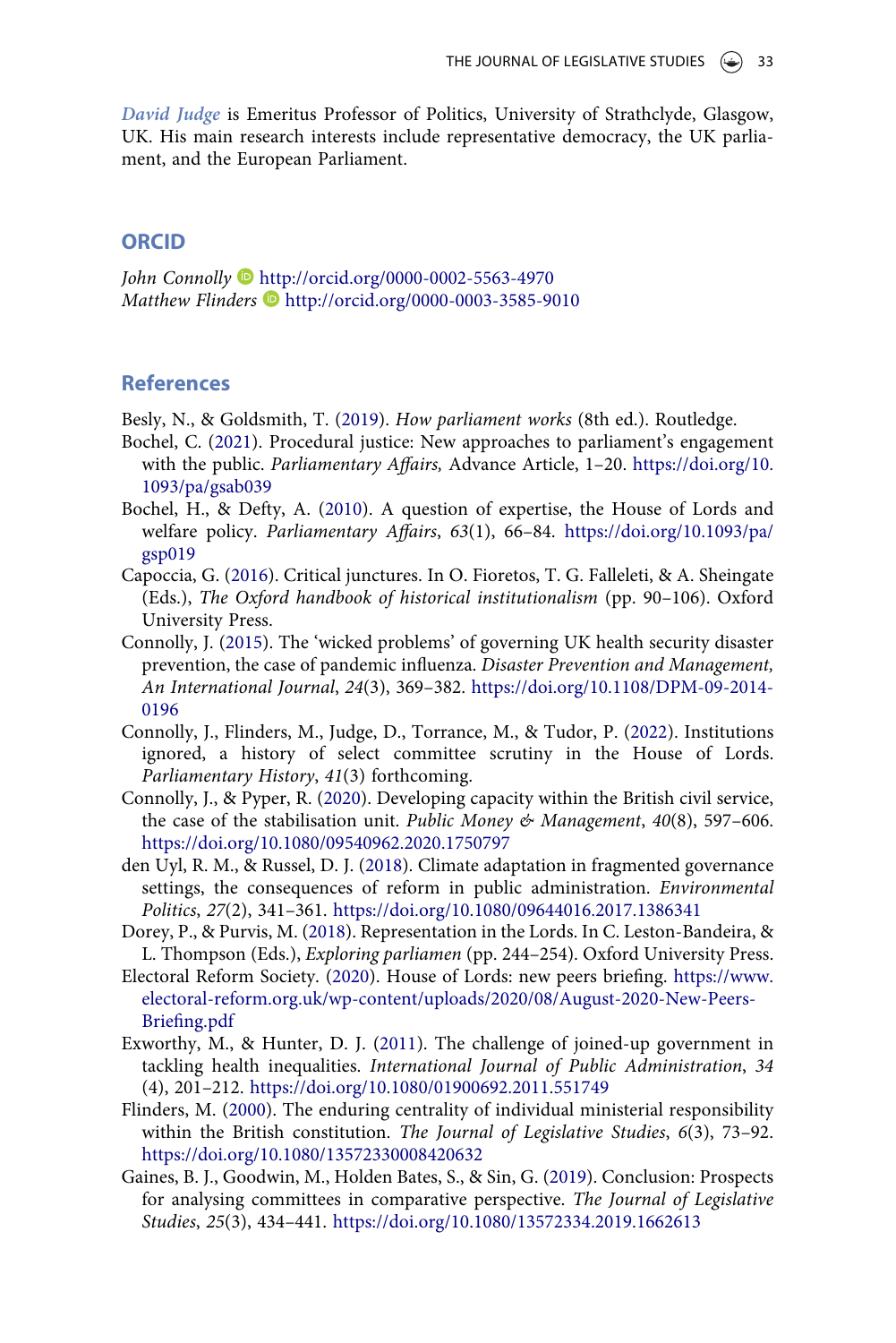- $34 \quad \circledast$  J. CONNOLLY ET AL.
- <span id="page-33-3"></span>Gamm, G., & Shepsle, K. [\(1989](#page-3-1)). Emergence of legislative institutions: Standing committees in the House and Senate 1810-1825. Legislative Studies Quarterly, 14(1), 39–66. <https://doi.org/10.2307/440091>
- <span id="page-33-0"></span>Geddes, M. [\(2020](#page-0-1)). Dramas at Westminster. Select committees and the quest for accountability. Manchester University Press.
- <span id="page-33-15"></span>Guerin, B., McCrae, J., & Shepheard, M. [\(2018\)](#page-21-2). Accountability in modern government, what are the issues? Institute for Government.
- <span id="page-33-16"></span>HC 1803. ([2019\)](#page-21-2). Our planet, our health. Environmental Audit Committee. 21st Report of session 2017-19. House of Commons.
- <span id="page-33-20"></span>HC 36. ([2020](#page-23-0)). Oral evidence, preparations for coronavirus, 17 April. Health and Social Care Committee. House of Commons.
- <span id="page-33-22"></span>HL 103. [\(2020\)](#page-31-4). Review of House of Lords investigative and scrutiny committee activity in 2019-20. Liaison Committee. 3rd report of session 2019-21. House of Lords.
- <span id="page-33-10"></span>HL 113. [\(2016\)](#page-10-0). New investigative committee activity. Liaison Committee. 3rd report of session 2015-16. House of Lords.
- <span id="page-33-8"></span>HL 127. ([2015](#page-10-1)). Review of select committee activity and proposals for new committee activity. Liaison Committee.  $2<sup>nd</sup>$  report of session 2014-15. House of Lords.
- <span id="page-33-13"></span>HL 135. ([2013](#page-15-1)). Review of select committee activity and proposals for new committee activity. Liaison Committee. 1st report of session 2012-13. House of Lords.
- <span id="page-33-9"></span>HL 136. [\(2011\)](#page-10-2). Report of the leader's group on working practices. Leader's Group on Working Practices. Session 2010-12.
- <span id="page-33-4"></span>HL 138-I. ([2009\)](#page-7-2). Are the Lords listening? Creating connections between people and parliament. Information Committee. 1st Report of Session 2008-09. House of Lords.
- <span id="page-33-21"></span>HL 140. [\(2020](#page-25-0)). Leave of absence, committee rotations etc. Procedure and Privileges Committee, 4<sup>th</sup> Report of session 2019-20. House of Lords.
- <span id="page-33-11"></span>HL 144. ([2017\)](#page-10-3). New investigative committees in the 2017-18 Session. Liaison Committee. 2<sup>nd</sup> report of session 2016-17. House of Lords.
- <span id="page-33-19"></span>HL 167. [\(2020\)](#page-23-1). A critical juncture for public services, lessons from COVID-19. Public Services Committee. 1st Report of session 2019-21. House of Lords.
- <span id="page-33-17"></span>HL 183. [\(2021](#page-21-3)). Ageing, science, technology and healthy living. Science and Technology Select Committee. 1st Report of Session 2019-21. House of Lords.
- <span id="page-33-2"></span>HL 193. [\(2020\)](#page-1-1). Review investigative and scrutiny committees, strengthening the thematic structure through the appointment of new committees. Liaison Committee. 5<sup>th</sup> Report of Session 2019-20. House of Lords.
- <span id="page-33-12"></span>HL 194. [\(1973\)](#page-15-2). Select committee on procedures for scrutiny of proposals for European Instruments, 2nd Report of Session 1972–73.
- <span id="page-33-18"></span>HL 263. [\(2021\)](#page-22-1). Beyond digital: Planning for a hybrid world. House of Lords. COVID-19 Committee. 1st Report of Session 2019-21. House of Lords.
- <span id="page-33-6"></span>HL 279. ([2012](#page-10-3)). Review of select committee activity and proposals for new committee *activity*. Liaison Committee.  $3<sup>rd</sup>$  report of session 2010-12. House of Lords.
- <span id="page-33-5"></span>HL 35. [\(1992\)](#page-8-0). Committee work of the house. Select Committee on the Committee Work of the House. Session 1991-92. Stationery Office.
- <span id="page-33-1"></span>HL 398 [\(2019](#page-1-1)) Review of House of Lords investigative and scrutiny committees, towards a new thematic committee structure. Liaison Committee. 6<sup>th</sup> Report of Session 2017-19. House of Lords.
- <span id="page-33-14"></span>HL 47. [\(2015](#page-15-3)). An international relations committee. Liaison Committee.  $2<sup>nd</sup>$  Report of Session 2015-16. House of Lords.
- <span id="page-33-7"></span>HL 5. ([2015\)](#page-10-4). Investigative select committees in the 2010-15 parliament. Liaison Committee. 1st report of session 2015-16. House of Lords.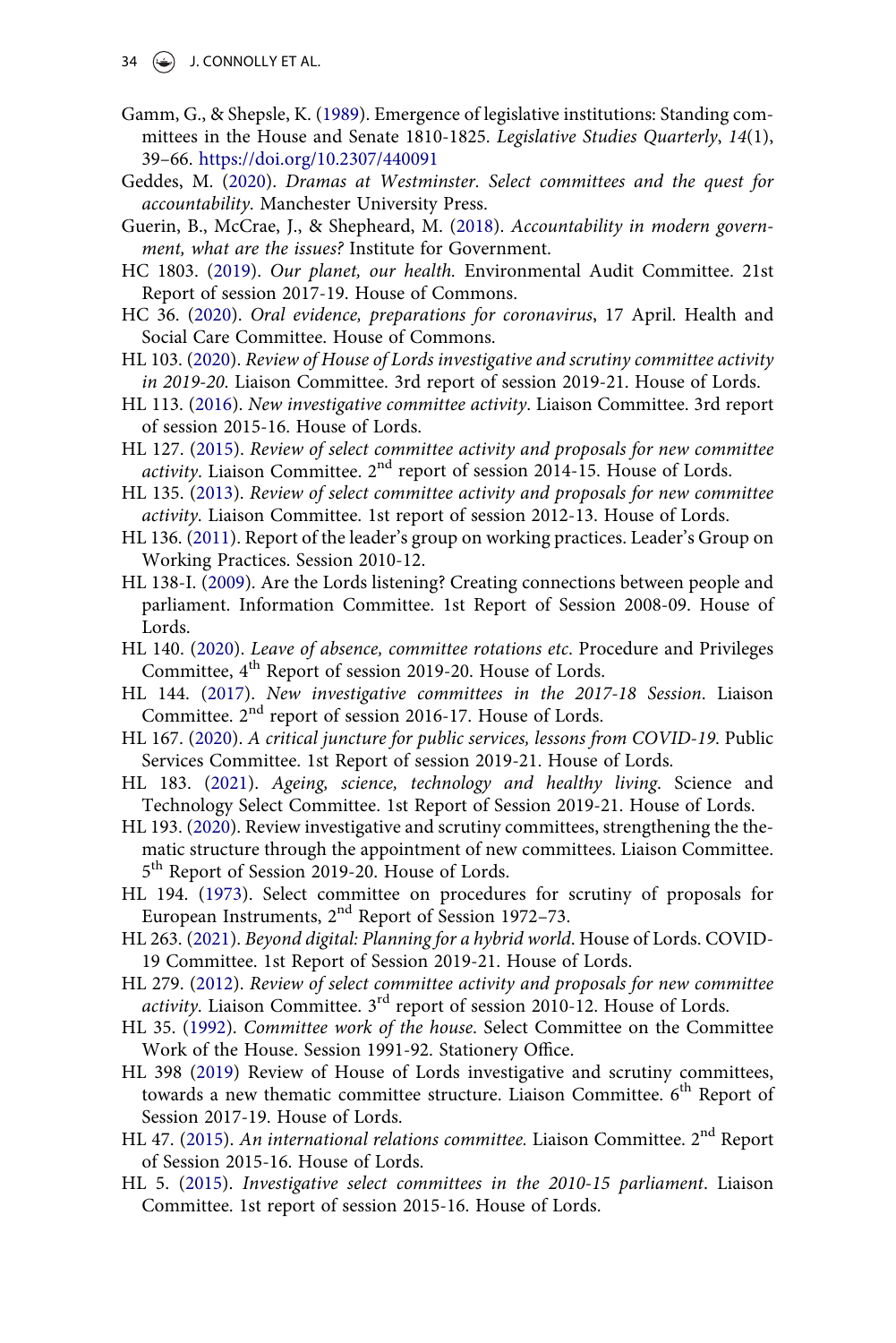- <span id="page-34-18"></span>HL 51. ([2021\)](#page-22-2). Beyond digital: the government response. COVID-19 Committee. 1st Report of Session 2021-22. House of Lords.
- <span id="page-34-17"></span>HL 85. [\(2020\)](#page-21-4). Hungry for change, fixing the failures in food. Select Committee on Food, Poverty, Health and the Environment, Report of Session 2019-20. House of Lords.
- <span id="page-34-14"></span>Horne, A. [\(2021](#page-14-0)). Parliamentary scrutiny of treaties, an insider's reflections. [https://](https://papers.ssrn.com/sol3/papers.cfm?abstract_id=3798586) [papers.ssrn.com/sol3/papers.cfm?abstract\\_id=3798586](https://papers.ssrn.com/sol3/papers.cfm?abstract_id=3798586)
- <span id="page-34-10"></span>IPU. [\(2021](#page-6-0)). Global parliamentary report: Public engagement in the work of parliaments. Inter-Parliamentary Union.
- <span id="page-34-19"></span>Judge, D. ([2021\)](#page-23-2). Walking the dark side, evading parliamentary scrutiny. The Political Quarterly, 92(2), 283–292. <https://doi.org/10.1111/1467-923X.12983>
- <span id="page-34-7"></span>King, A. ([1976](#page-3-2)). Modes of executive-legislative relations: Great Britain, France and West Germany. Legislative Studies Quarterly, 1(1), 11–36. [https://doi.org/10.](https://doi.org/10.2307/439626) [2307/439626](https://doi.org/10.2307/439626)
- <span id="page-34-11"></span>Leston-Bandeira, C. ([2016\)](#page-6-1). Why symbolic representation frames parliamentary public engagement. The British Journal of Politics and International Relations, 18(2), 498–516. <https://doi.org/10.1177/1369148115615029>
- <span id="page-34-12"></span>Leston-Bandeira, C., & Walker, A. ([2018\)](#page-6-2). Parliament and public engagement. In C. Leston-Bandeira, & L. Thompson (Eds.), Exploring parliament (pp. 308–321). Oxford University Press.
- <span id="page-34-9"></span>Lijphart, A. [\(2012](#page-5-0)). Patterns of democracy: Government forms and performance in thirty-six countries (2nd ed.). Yale University Press.
- <span id="page-34-16"></span>Ling, T. [\(2002](#page-21-2)). Delivering joined–up government in the UK, dimensions, issues and problems. Public Administration, 80(4), 615–642. [https://doi.org/10.1111/1467-](https://doi.org/10.1111/1467-9299.00321) [9299.00321](https://doi.org/10.1111/1467-9299.00321)
- <span id="page-34-13"></span>Lipsey, D. [\(2018\)](#page-7-3). Select committees in the UK House of Lords: The economic affairs committee. The Journal of Legislative Studies, 24(4), 413–430. [https://doi.org/10.](https://doi.org/10.1080/13572334.2018.1540115) [1080/13572334.2018.1540115](https://doi.org/10.1080/13572334.2018.1540115)
- <span id="page-34-5"></span>Longley, L. D., & Davidson, R. H. ([1998\)](#page-3-0). Parliamentary committees: Changing perspectives on changing institutions. The Journal of Legislative Studies, 4(1), 1–20. <https://doi.org/10.1080/13572339808420537>
- <span id="page-34-4"></span>Lowndes, V. ([2017](#page-3-3)). Institutionalism. In V. Lowndes, D. Marsh, & G. Stoker (Eds.), Theory and methods in political science (pp. 54–74). Palgrave Macmillan.
- <span id="page-34-0"></span>Maer, L. [\(2019\)](#page-0-1). Select committee reform, shifting the balance and pushing the boundaries. Parliamentary Affairs, 72(4), 761–778. [https://doi.org/10.1093/pa/](https://doi.org/10.1093/pa/gsz030) [gsz030](https://doi.org/10.1093/pa/gsz030)
- <span id="page-34-15"></span>Matthews, F. [\(2012](#page-21-2)). The capacity to co-ordinate – whitehall, governance and the challenge of climate change. Public Policy and Administration, 27(2), 169–189. <https://doi.org/10.1177/0952076711407104>
- <span id="page-34-3"></span>Milner, P. [\(2018\)](#page-1-2). Scrutiny by the House of Lords. In C. Leston-Bandeira, & L. Thompson (Eds.), Exploring parliament (pp. 196–206). Oxford University Press.
- <span id="page-34-20"></span>North, D. C. [\(1990\)](#page-30-0). Institutions, institutional change and economic performance. Cambridge University Press.
- <span id="page-34-6"></span>Norton, P. [\(1998](#page-3-1)). Nascent institutionalisation: Committees in the British parliament. The Journal of Legislative Studies, 4(1), 143–162. [https://doi.org/10.1080/](https://doi.org/10.1080/13572339808420543) [13572339808420543](https://doi.org/10.1080/13572339808420543)
- <span id="page-34-8"></span>Norton, P. ([2007\)](#page-5-1). Adding value? The role of second chambers. Asia Pacific Law Review, 15(1), 3–18. <https://doi.org/10.1080/10192557.2007.11788164>
- <span id="page-34-2"></span><span id="page-34-1"></span>Norton, P. [\(2013](#page-1-3)). Parliament in British politics. Palgrave Macmillan.
- Norton, P. [\(2017](#page-1-4)). Reform of the House of lords. Manchester University Press.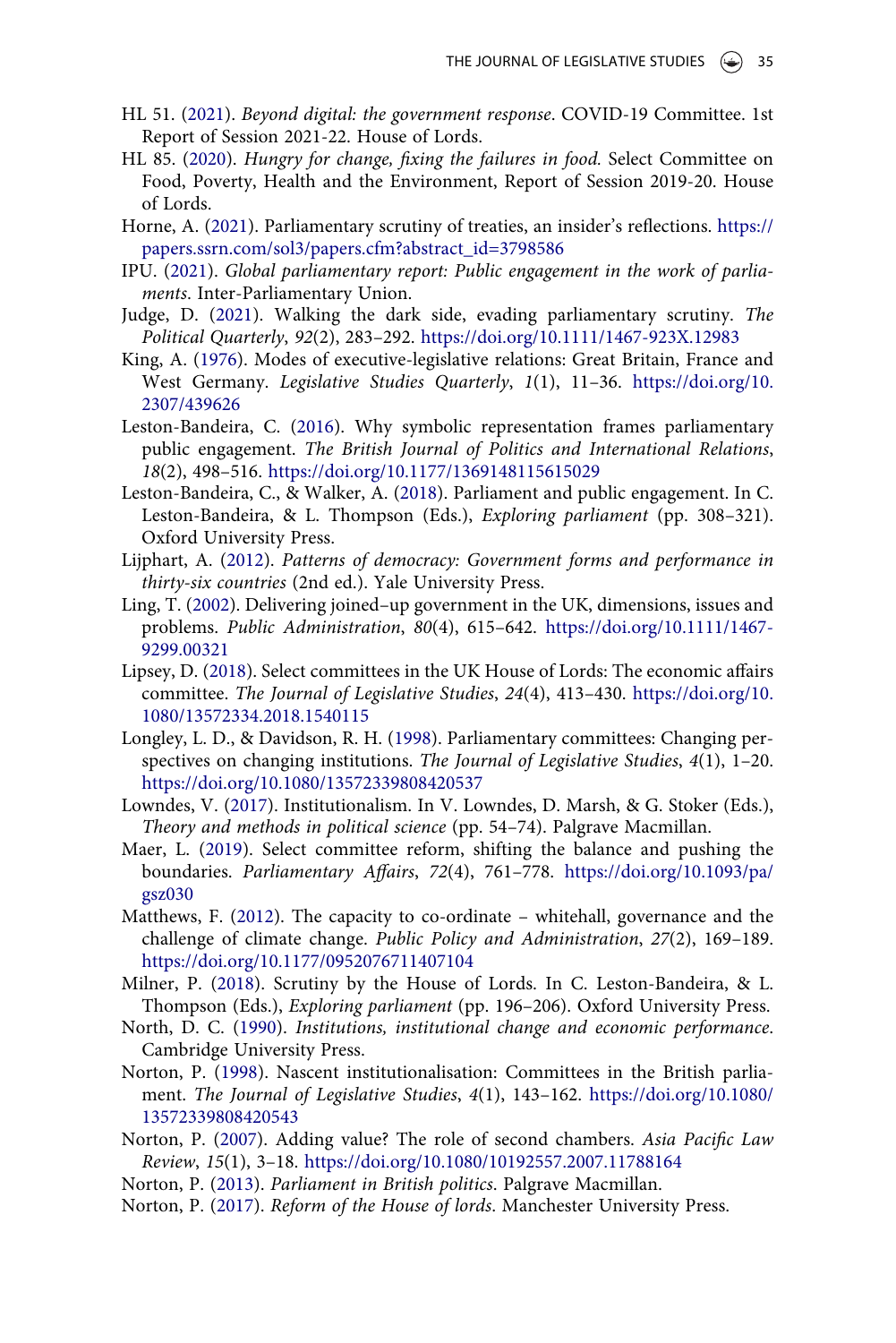- <span id="page-35-11"></span>Norton, P. ([2019\)](#page-10-5). Post-legislative scrutiny in the UK parliament, adding value. The Journal of Legislative Studies, 25(3), 340–357. [https://doi.org/10.1080/13572334.](https://doi.org/10.1080/13572334.2019.1633778) [2019.1633778](https://doi.org/10.1080/13572334.2019.1633778)
- <span id="page-35-19"></span>Peters, B. G. ([2016](#page-30-7)). Institutionalism and public policy. In B. G. Peters, & P. Zittoun (Eds.), Contemporary approaches to public policy (pp. 57–72). Palgrave Macmillan.
- <span id="page-35-8"></span>Pieczka, M., & Escobar, O. ([2013](#page-7-1)). Dialogue and science: Innovation in policy making and the discourse of public engagement in the UK. Science and Public Policy, 40(1), 113–126. <https://doi.org/10.1093/scipol/scs073>
- <span id="page-35-13"></span>Pyper, R. ([2021\)](#page-21-5). Public sector reform in the UK, Key developments, debates and political responses in challenging times. In J. Connolly, & A. van der Zwet (Eds.), Public value management, governance and reform in Britain (pp. 45–86). Palgrave Macmillan.
- <span id="page-35-6"></span>Rehfeld, A. ([2005](#page-6-3)). The concept of constituency: Political representation, democratic legitimacy, and institutional design. Cambridge University Press.
- <span id="page-35-4"></span>Romaniello, M. [\(2019\)](#page-5-2). Bicameralism. Multiple theoretical roots in diverging practices. In R. Albert, A. Baraggia, & C. Fasone (Eds.), Constitutional reform of national legislatures (pp.16–36). Edward Elgar.
- <span id="page-35-12"></span>Ross, A. ([2005\)](#page-21-1). The UK approach to delivering sustainable development, a case study in joined-up working. Journal of Environmental Law, 17(1), 27–49. <https://doi.org/10.1093/envlaw/eqi002>
- <span id="page-35-15"></span>Russel, D., Turnpenny, J., & Rayner, T. [\(2013\)](#page-22-3). Reining in the executive? Delegation, evidence, and parliamentary influence on environmental public policy. Environment and Planning C, Government and Policy, 31(4), 619–632. [https://](https://doi.org/10.1068/c11330) [doi.org/10.1068/c11330](https://doi.org/10.1068/c11330)
- <span id="page-35-0"></span>Russell, M. ([2013](#page-0-2)). The contemporary House of Lords, Westminster Bicameralism revived. Oxford University Press.
- <span id="page-35-5"></span>Russell, M. ([2019\)](#page-6-4). Bicameralism in an age of reform. In R. Albert, A. Baraggia, & C. Fasone (Eds.), Constitutional reform of national legislatures (pp. ix–xix). Edward Elgar.
- <span id="page-35-17"></span>Russell, M., & Benton, M. ([2009\)](#page-24-2). Analysis of existing data on the breadth of expertise and experience in the House of Lords. Constitution Unit, London.
- <span id="page-35-3"></span>Russell, M., & Cowley, P. [\(2018\)](#page-3-4). Modes of executive-legislative relations revisited. The Political Quarterly, 89(1), 18–28. <https://doi.org/10.1111/1467-923X.12463>
- <span id="page-35-14"></span>Sasse, T., Rutter, J., Norris, E., & Shepheard, M. [\(2020](#page-21-5)). Net zero. How government can meet its climate change target. Institute for Government.
- <span id="page-35-7"></span>Serra-Silva, S. [\(2021\)](#page-7-4). How parliaments engage with citizens? Online public engagement: A comparative analysis of parliamentary websites. Journal of Legislative Studies, Early View. <https://doi.org/10.1080/13572334.2021.1896451>
- <span id="page-35-2"></span>Shaw, M. ([1998](#page-3-1)). Parliamentary committees: A global perspective. The Journal of Legislative Studies, 4(1), 225–251. <https://doi.org/10.1080/13572339808420547>
- <span id="page-35-9"></span><span id="page-35-1"></span>Shell, D. ([2007\)](#page-1-3). The House of Lords. Manchester University Press.
- <span id="page-35-10"></span>Torrance, M. ([2013](#page-8-1)). Select committees in the House of Lords. The Table, 81, 51–67.
- Torrance, M., & Tudor, P. ([2019\)](#page-8-1). Select committees in the House of Lords. Research briefing. House of Lords library. House of Lords.
- <span id="page-35-16"></span>Turnpenny, J., Russel, D., & Rayner, T. [\(2013\)](#page-22-4). The complexity of evidence for sustainable development policy, analysing the boundary work of the UK parliamentary environmental audit committee. Transactions, 38(4), 586–598. [https://doi.](https://doi.org/10.1111/j.1475-5661.2012.00549.x) [org/10.1111/j.1475-5661.2012.00549.x](https://doi.org/10.1111/j.1475-5661.2012.00549.x)
- <span id="page-35-18"></span>Tyler, P. ([2008](#page-24-3)). Trust the experts? Lords of the Blog.